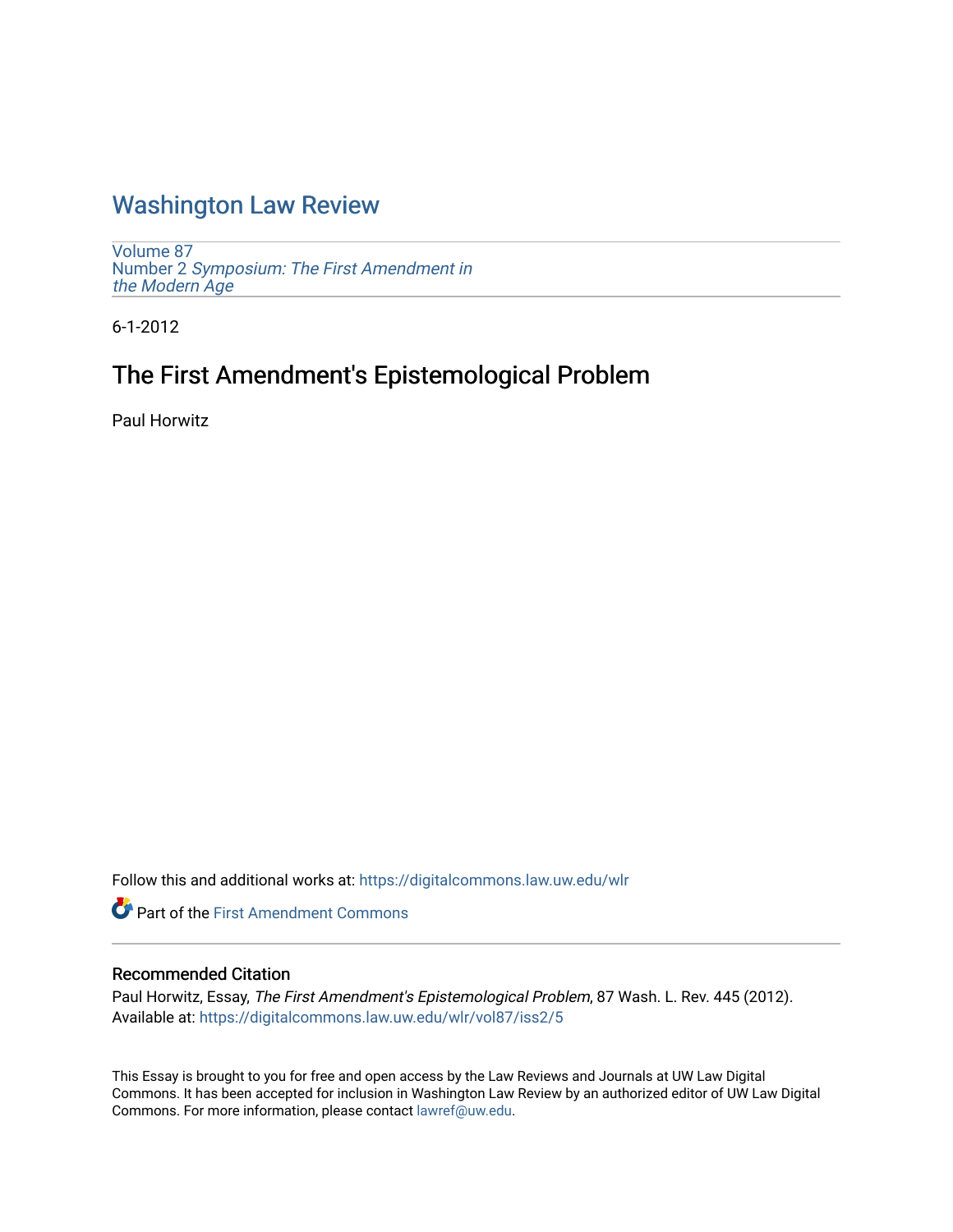# **THE FIRST AMENDMENT'S EPISTEMOLOGICAL PROBLEM**

#### Paul Horwitz<sup>\*</sup>

 $\overline{a}$ 

#### INTRODUCTION

A standard rule of thumb in journalism tells us that three of anything is a trend. Whatever the subject, high or low, no journalist will consider something a trend until he or she can find three examples. Once they are found, however, the newspapers and other outlets will fill with pieces gushing that "everybody's doing it."<sup>1</sup>

In the bit of trendspotting that follows—or, to lend it some dignity, in this analysis of an emerging theme in First Amendment scholarship—we have many more than three examples. Consider the titles of some recent papers by leading First Amendment scholars: *Facts and the First*  Amendment;<sup>2</sup> Details: Specific Facts and the First Amendment;<sup>3</sup> and *'Telling Me Lies': The Constitutionality of Regulating False Statements of Fact*. 4 Consider, too, the U.S. Supreme Court's grant of certiorari in the Stolen Valor Act case, *United States v. Alvarez*, 5 and the emerging

<sup>\*</sup> Gordon Rosen Professor, University of Alabama School of Law. I am grateful to Ashutosh Bhagwat, Michael Pardo, and Mark Tushnet for comments, Noah Jones and Michele Marron for research assistance, and the editors of the *Washington Law Review* for their perceptive questions and their patience. The author retains the copyright in this article and authorizes royalty-free reproduction for non-profit purposes, provided any such reproduction contains a customary legal citation to the Washington Law Review.

<sup>1.</sup> Daniel Radosh, *The Trendspotting Generation*, RADOSH.NET (Dec. 9, 2011), http://www.radosh.net/writing/trends.html (quoting the *Philadelphia Daily News*); *see also id.* ("The rule of threes is revered and so readily called upon that it trumps common sense: No matter how many mouths were involved, Mike Tyson, Christian Slater and Marv Albert do not indicate, in any meaningful sense, a trend in biting.").

<sup>2.</sup> Frederick Schauer, *Facts and the First Amendment*, 57 UCLA L. REV. 897 (2010).

<sup>3.</sup> Ashutosh Bhagwat, *Details: Specific Facts and the First Amendment*, (UC Davis Legal Studies Research Paper No. 276, 2011), *available at*

http://papers.ssrn.com/sol3/papers.cfm?abstract\_id=1935106.

<sup>4.</sup> Mark Tushnet, *'Telling Me Lies': The Constitutionality of Regulating False Statements of Fact* (Harvard Public Law Working Paper No. 11-02, 2011), *available at*

http://papers.ssrn.com/sol3/papers.cfm?abstract\_id=1737930.

<sup>5.</sup> United States v. Alvarez, 617 F.3d 1198 (9th Cir. 2010), *cert. granted*, 132 S. Ct. 457 (2011).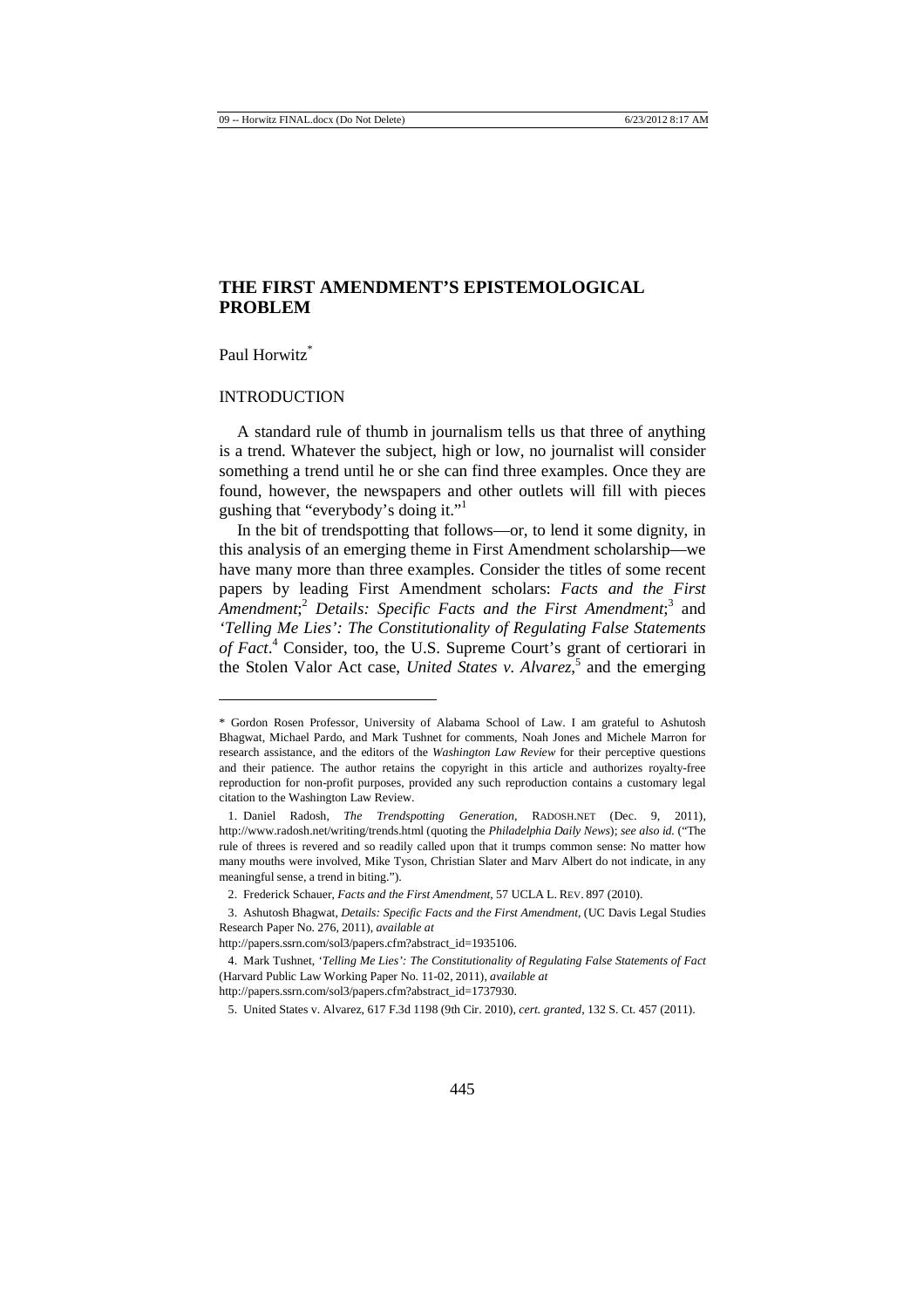scholarship on that case.<sup>6</sup> Consider other recent cases raising similar issues.<sup>7</sup> Finally, consider the book that is the subject of this Symposium: Robert Post's *Democracy, Expertise, and Academic Freedom: A First Amendment Jurisprudence for the Modern State*. 8

The puzzle all these writers are addressing is epistemological,<sup>9</sup> a question about the nature, legitimacy, and sources of knowledge.<sup>10</sup>

8. ROBERT C. POST, DEMOCRACY, EXPERTISE, AND ACADEMIC FREEDOM: A FIRST AMENDMENT JURISPRUDENCE FOR THE MODERN STATE (2012).

9. *See, e.g.*, ROBERT AUDI, EPISTEMOLOGY: A CONTEMPORARY INTRODUCTION TO THE THEORY OF KNOWLEDGE (Paul K. Moser ed., 2d ed. 2002); Matthias Steup, *Epistemology*, STANFORD ENCYCLOPEDIA OF PHILOSOPHY (2005), *available at* http://plato.stanford.edu/entries/epistemology/ ("[E]pistemology is the study of knowledge and justified belief.").

I elide some further problems and distinctions that are important to epistemology but beyond the scope of this Article, including debates over the precise nature of knowledge and the so-called "Gettier problem." The Gettier problem points out that the presence of truth, belief, and justification may not be sufficient for "knowledge" where "the evidence that justifies a proposition bears only an accidental or coincidental relation with the truth of the proposition." Michael S. Pardo, *Testimony*, 82 TUL. L. REV. 119, 126–27 (2007); Edmund L. Gettier, *Is Justified True Belief Knowledge?*, 23 ANALYSIS 121 (1963). Kenneth Simons has argued that the Gettier problem has little general significance for law. *See* Kenneth W. Simons, *Rethinking Mental States*, 72 B.U. L. REV. 463, 541 n.267 (1992). *But see* Michael S. Pardo, *The Gettier Problem and Legal Proof*, 16 LEG. THEORY 37 (2010) (arguing that the Gettier problem, and the relationship between truth and justification

<sup>6</sup>*. See, e.g.*, Eugene Volokh, *Amicus Curiae Brief: Boundaries of the First Amendment's "False Statements of Fact" Exception*, 6 STAN. J. C.R. & C.L. 343 (2010); Josh M. Parker, Comment, *The Stolen Valor Act as Constitutional: Bringing Coherence to First Amendment Analysis of False-Speech Restrictions*, 78 U. CHI. L. REV. 1503 (2011).

<sup>7</sup>*. See, e.g.*, Milavetz, Gallop & Milavetz, P.A. v. United States, 559 U.S.\_\_, 130 S. Ct. 1324 (2010) (upholding a federal bankruptcy law that required law firms offering bankruptcy services to provide information about bankruptcy assistance and related services); Planned Parenthood Minn., N.D., S.D. v. Rounds, 530 F.3d 724 (8th Cir. 2008) (upholding in part, and reversing in part, an injunction against a South Dakota law that required physicians to tell patients seeking abortions that "the abortion will terminate the life of a whole, separate, unique, living human being").

<sup>10.</sup> A slightly extended note on terms is called for here. I use some language more loosely here than I should, although the kinds of distinctions that concern epistemologists feature in remarkably few discussions within First Amendment scholarship. Although I distinguish between "true" and "false" speech, and refer generally to "knowledge," epistemology's primary concern is with *justified*  true beliefs. For the most part, that is the concern of this Article. The focus on justification is most relevant in Part III, *infra*, which focuses on expert knowledge and its relationship to the First Amendment. For general discussion, see Steup, *supra* note 9. For discussions within or adjacent to First Amendment scholarship, see, for example, Michael J. Madison, *Notes on a Geography of Knowledge*, 77 FORDHAM L. REV. 2039 (2009); Mark Spottswood, *Falsity, Insincerity, and the Freedom of Expression*, 16 WM. & MARY BILL RTS. J. 1203 (2008); Nat Stern, *Defamation, Epistemology, and the Erosion (but Not Destruction) of the Opinion Privilege*, 57 TENN. L. REV. 595 (1990). For discussions of lawyers' tendency to describe knowledge imprecisely, possibly because law tends to focus on practical reason rather than on proper justifications for knowledge, see, for example, Peter F. Lake, *Posner's Pragmatist Jurisprudence*, 73 NEB. L. REV. 545, 579–80 (1994); *id.* at 580 n.154; Madison, *supra*, at 2043 ("Law and policy speak of knowledge in broader, looser, and more general terms [than philosophy] . . . ."); Steven Walt, *Some Problems of Pragmatic Jurisprudence*, 70 TEX. L. REV. 317, 324–30 (1991).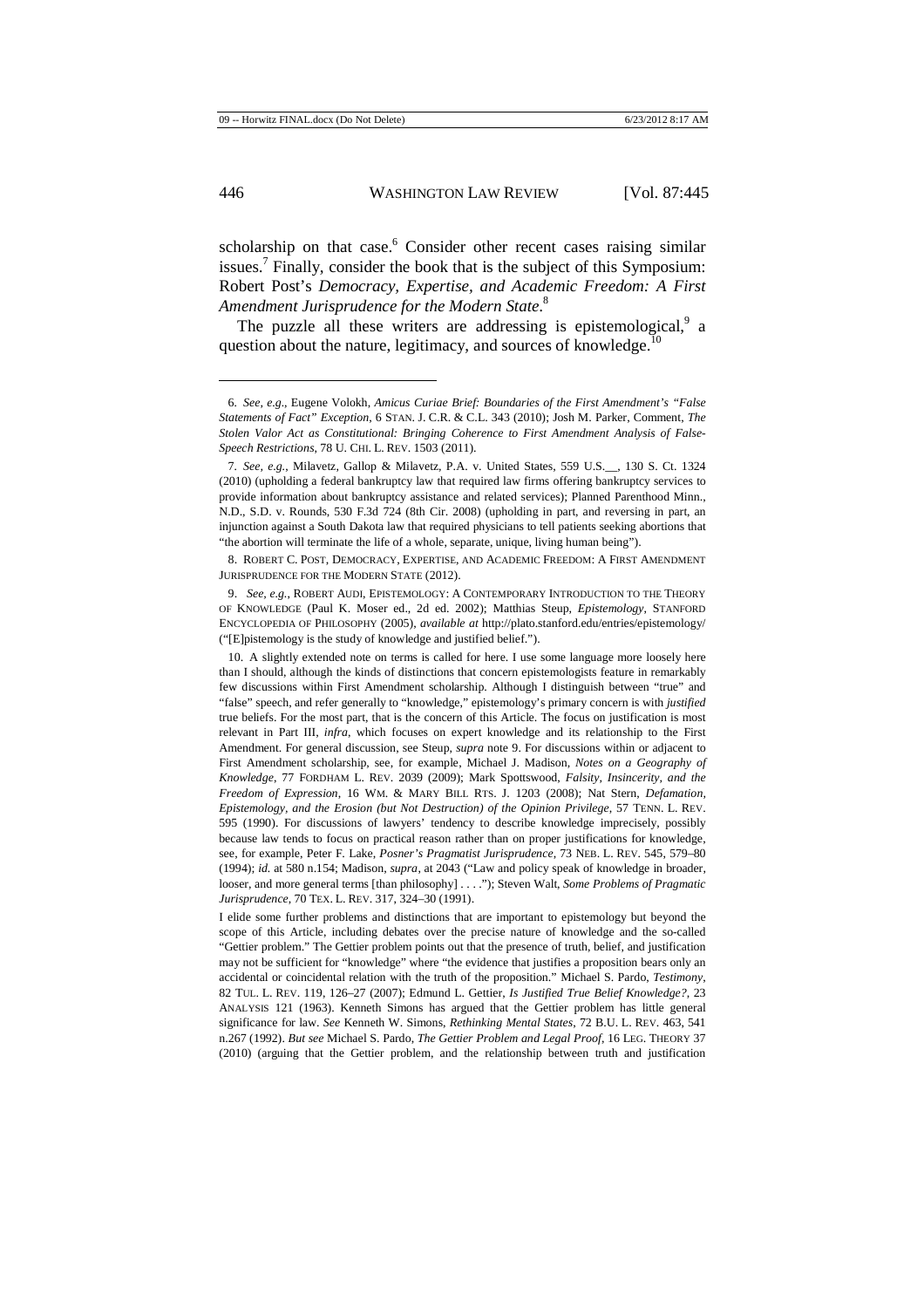First Amendment jurisprudence routinely stresses the equality of speakers, $11$  refuses to allow government to regulate expression on the basis of its content, $12$  and emphasizes that "there is no such thing as a false idea."<sup>13</sup> But how does the First Amendment deal with *facts*? Even if Post is right that a central value of the First Amendment is the protection of "public discourse"<sup>14</sup> and the ideas and opinions it involves, public discourse still rests on a factual foundation.

Not all facts are equal. People are entitled to have different opinions about where Barack Obama was born and who his parents were. But those opinions presuppose that there is a fact of the matter. How do we know what is true? How, in particular, do *courts* ascertain what is true? And what does the First Amendment say about all this? If not all "facts" are equal in life, should they nonetheless be treated as equals in law?

In this Article, I treat the recent interest in these epistemological issues as an opportunity to explore an important aspect of Post's project: the uneasy role of truth within First Amendment doctrine, and the relationship between courts and those institutions that we view generally as epistemically reliable sources of knowledge. My examination suggests that the First Amendment faces what I call an epistemological problem: specifically, the problem of figuring out just how knowledge fits within the First Amendment.

The growing attention to the epistemology problem among leading First Amendment scholars is significant enough to warrant examination. Although I offer some views of my own, my approach is primarily descriptive. We must see the epistemological problem clearly before we can do anything about it (*if* anything can be done, that is). That is the goal of this Article.

Part I presents some basic theoretical and doctrinal views concerning free speech and its relation to epistemological questions. I show that

l

generally, is more important to law than the literature generally supposes). I thank Michael Pardo for discussion on these issues, and absolve him of responsibility for what follows.

<sup>11.</sup> The classic source is Kenneth L. Karst, *Equality as a Central Principle in the First Amendment*, 43 U. Chi. L. Rev. 20 (1975). For recent examinations, see, for example, Geoffrey R. Stone, *Kenneth Karst's* Equality as a Central Principle in the First Amendment, 75 U. CHI. L. REV. 37 (2008); Daniel P. Tokaji, *First Amendment Equal Protection: On Discretion, Inequality, and Participation*, 101 MICH. L. REV. 2409 (2003).

<sup>12</sup>*. See, e.g.*, Police Dep't of Chi. v. Mosley, 408 U.S. 92, 95 (1972) ("[A]bove all else, the First Amendment means that government has no power to restrict expression because of its message, its ideas, its subject matter, or its content.").

<sup>13.</sup> Gertz v. Robert Welch, Inc., 418 U.S. 323, 339 (1974).

<sup>14.</sup> Robert Post, *Participatory Democracy as a Theory of Free Speech: A Reply*, 97 VA. L. REV. 617, 628–29 (2011).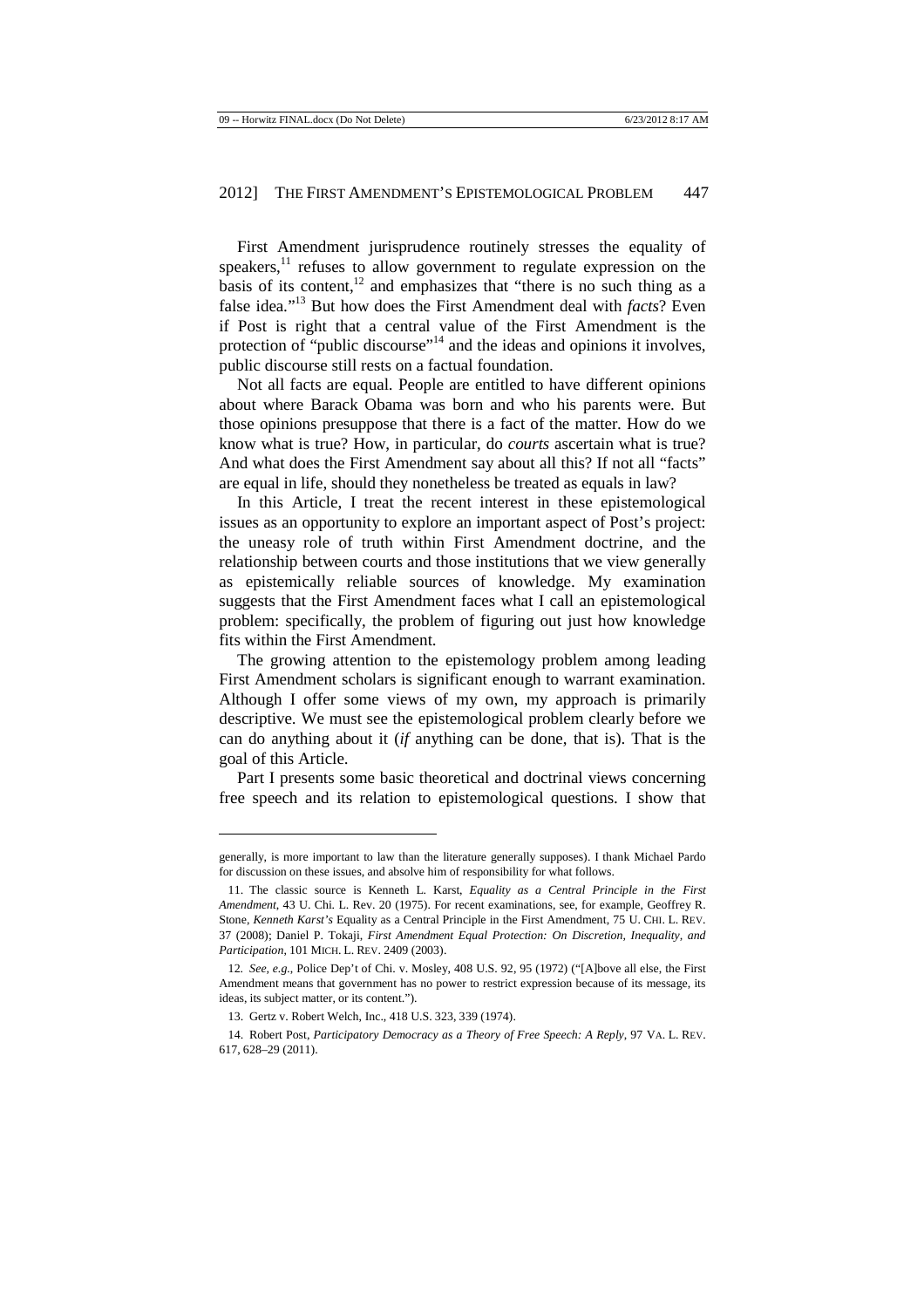current theory and doctrine recognize, but do not resolve, a host of difficult questions about the relationship between truth, falsity, knowledge, and freedom of speech. I offer as an example the recent litigation over the federal Stolen Valor Act, which was heard this Term in the U.S. Supreme Court. Part II analyzes the recent scholarship discussing these epistemological questions. Part III draws on Post's book and my own forthcoming book on what I call "First Amendment institutions."<sup>15</sup> I ask whether we can say more about what Post calls "the relationship between the marketplace of ideas and the production of expert knowledge."<sup>16</sup> In other words, are there ways that First Amendment law could better protect or encourage the production of useful facts? Part IV presents some conclusions about the relationship between knowledge, truth, and the First Amendment. The Conclusion seeks to move the conversation forward by speculating about the reasons for the recent surge in scholarly interest in this question.

## I. THE EPISTEMOLOGICAL PROBLEM IN FIRST AMENDMENT THEORY AND DOCTRINE

To understand the claim that there is an epistemological "problem" in the First Amendment, it is helpful to start with the basics. I focus on standard theories of freedom of expression and basic First Amendment doctrine. In both areas, we find conflicting attitudes concerning the relationship between free speech and qualities like knowledge, truth, fact, and opinion.

#### *A. First Amendment Theory*

 $\overline{a}$ 

The free-speech theory that addresses epistemological questions most directly is the "truth-seeking" justification. Its most influential advocate is John Stuart Mill, whose *On Liberty* offers a largely truth-centered argument for freedom of speech.<sup>17</sup> Frederick Schauer calls Chapter Two of the book "the definitive expression of the (social) epistemic arguments for freedom of expression—the ways in which freedom of expression functions as an indispensable aid in the societal identification

<sup>15</sup>*. See* PAUL HORWITZ, FIRST AMENDMENT INSTITUTIONS (Harvard University Press, forthcoming 2012) (manuscript on file with author).

<sup>16.</sup> POST, *supra* note 8, at xi. In his Symposium contribution, Joseph Blocher raises much the same point, asking "how expert knowledge enters into public discourse, and how public discourse can accommodate it once it arrives there." Joseph Blocher, *Public Discourse, Expert Knowledge, and the Press*, 87 WASH. L. REV. 409, 413 (June 2012).

<sup>17.</sup> JOHN STUART MILL, ON LIBERTY (David Bromwich & George Kateb eds., 2003).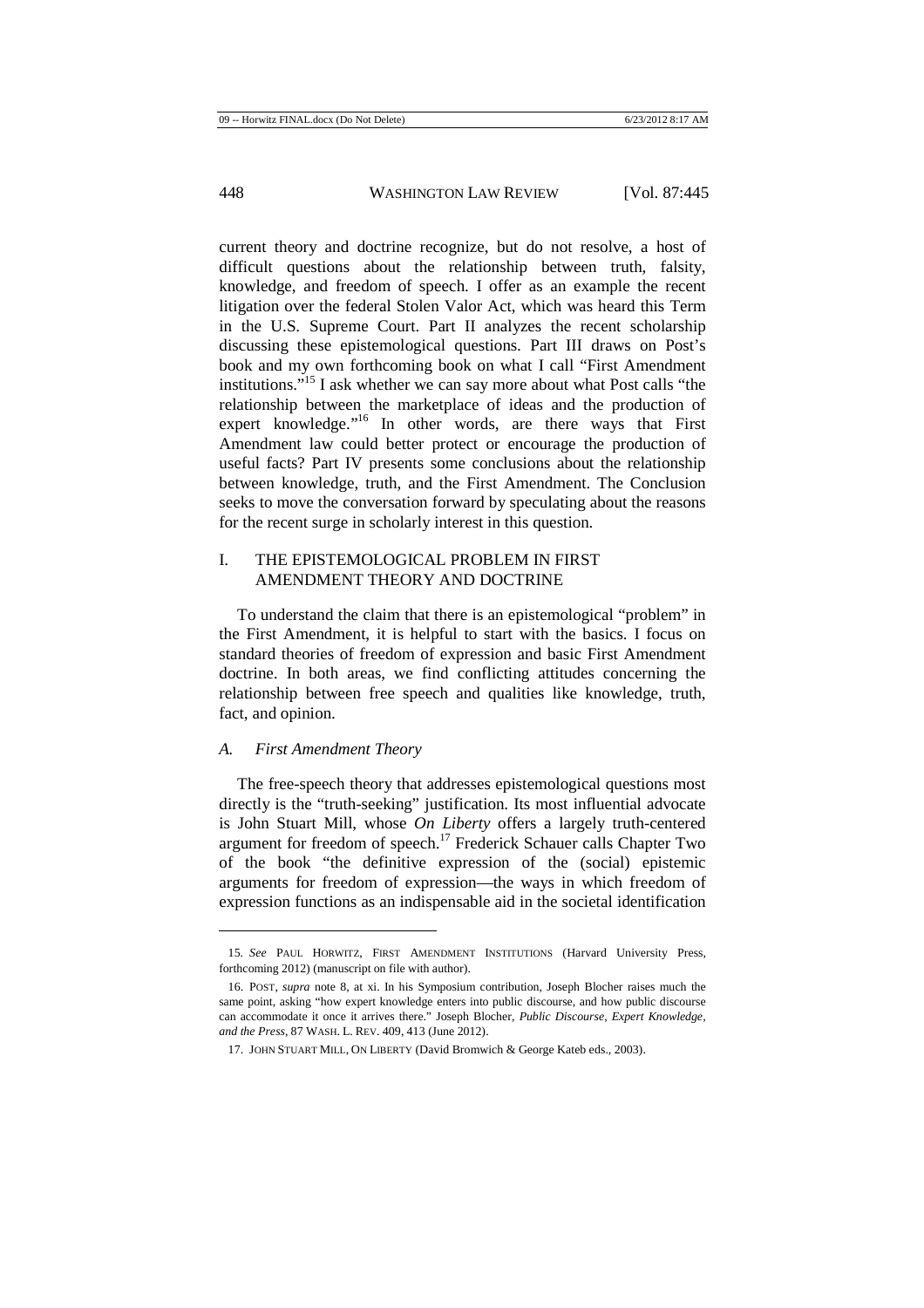of truth (and exposure of falsity) and, thus, in the fostering of public knowledge."<sup>18</sup>

Mill draws on a venerable argument: that truth, if left to its own devices, would triumph in what we now call the "marketplace of ideas."<sup>19</sup> Strikingly, however, Mill focuses on *false* speech, not true speech. $20$  It seems obvious that true speech is worth defending, but less obvious that false speech should be protected. Yet Mill makes precisely that point. $^{21}$ 

Mill makes three arguments.<sup>22</sup> First, an idea we assume to be false may actually be true.<sup>23</sup> Second, some ideas can contain elements of both truth and falsity, so that suppressing a falsehood also deprives us of what is true.<sup>24</sup> Finally, false speech has a value of its own: it can result in "the clearer perception and livelier impression of truth, produced by its collision with error."<sup>25</sup>

Despite its centrality to the free speech tradition, Mill's argument tells us less about the relationship between knowledge and the First Amendment than we might suppose, for two reasons. First, Mill assumes that the "typical impulse to suppress [speech] is based on the alleged falsity of the idea or articulation to be restricted."<sup>26</sup> This move allows him to focus "entirely [on] the benefits and risks of restricting expression based upon its supposed falsity,"<sup>27</sup> but does not tell us how to determine whether speech is true or false.

 $\overline{a}$ 

25*. Id* at 87*.*

<sup>18.</sup> Frederick Schauer, *On the Relation Between Chapters One and Two of John Stuart Mill's* On Liberty, 39 CAP. U. L. REV. 571, 575–76 (2011).

<sup>19</sup>*. See, e.g.*, *id.* at 587 n.61.

<sup>20</sup>*. See, e.g.*, Spottswood, *supra* note 10, at 1215.

<sup>21</sup>*. See* MILL, *supra* note 17, at 121 (cautioning that some speech could be limited, regardless of its truth status, in cases in which the speech will do immediate harm—when "the circumstances in which [words] are expressed are such as to constitute their expression a positive instigation to some mischievous act")*.* A similar statement, with an added distinction between true and false speech, is Holmes' famous line that the First Amendment does not protect one who "*falsely* shout[s] fire in a theatre *and caus[es] a panic*." Schenck v. United States, 249 U.S. 47, 52 (1919) (emphasis added). *See generally* Vincent Blasi, *Shouting "Fire!" in a Theater and Vilifying Corn Dealers*, 39 CAP. U. L. REV. 535 (2011).

<sup>22.</sup> MILL, *supra* note 17, at 118. For useful discussion, see Schauer, *supra* note 18; Spottswood, *supra* note 10, at 1214–18.

<sup>23.</sup> MILL, *supra* note 17, at 118.

<sup>24</sup>*. Id.* at 112, 118.

<sup>26.</sup> Schauer, *supra* note 18, at 576; Spottswood, *supra* note 10, at 1215 ("Mill assumes during his argument that the only reason we might wish to suppress expression is because we believe it to be false."); s*ee also* MILL, *supra* note 17, at 88 ("Those who desire to suppress [opinion], of course deny its truth.").

<sup>27.</sup> Spottswood, *supra* note 10, at 1215.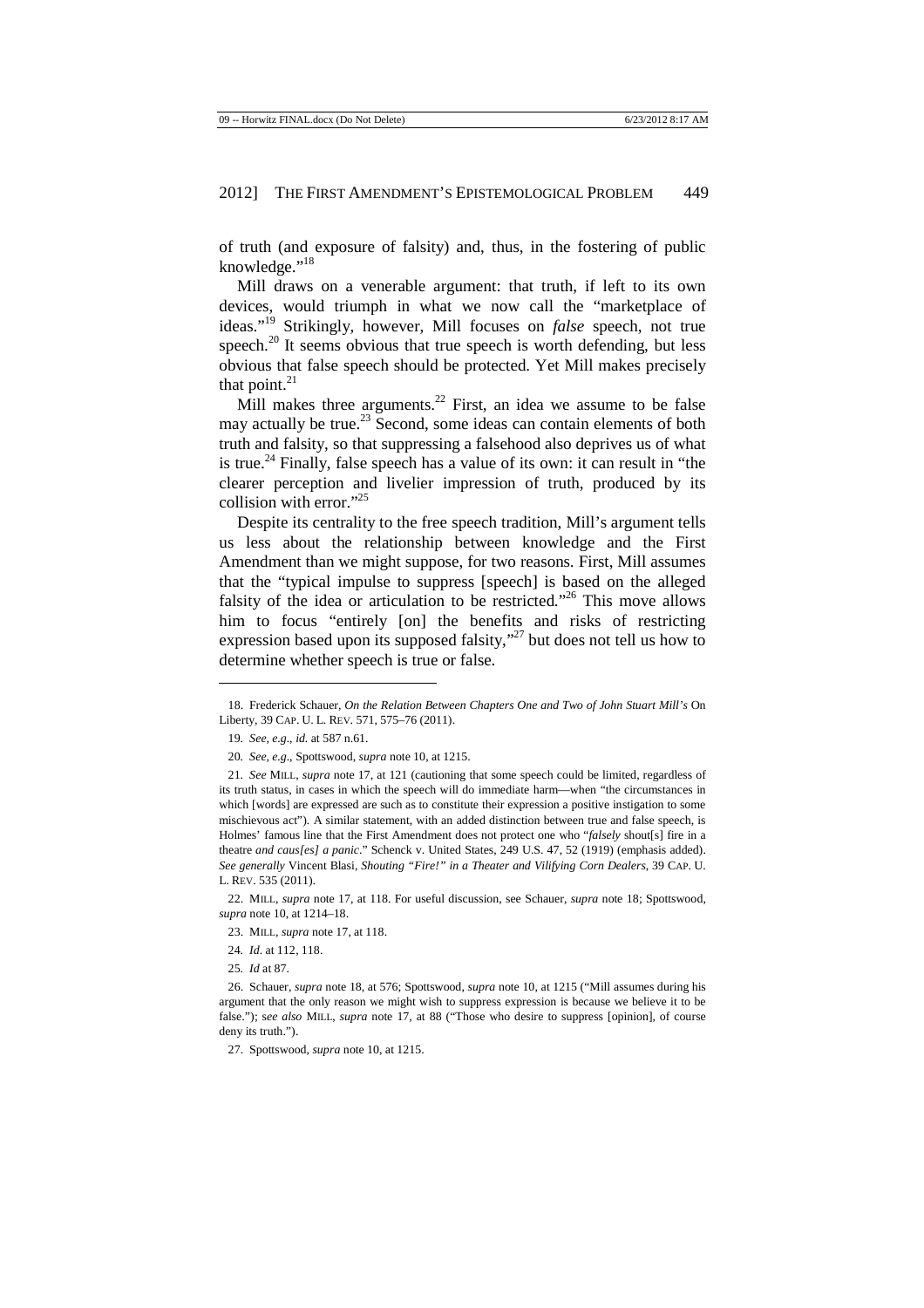Second, his examples of false speech involve matters of opinion, such as "open questions of morals,"<sup>28</sup> not more mundane facts. "Even in this most influential of the epistemic arguments for freedom of speech," Frederick Schauer writes, "Mill was not to any appreciable extent addressing issues of demonstrable and verifiable fact."<sup>2</sup>

This second problem might be self-limiting where free speech law is concerned. *On Liberty* is driven by Mill's famous harm principle, under which speech and other actions should only be suppressed to prevent harm to others.<sup>30</sup> As a practical matter, given the finite time and resources of government regulators, the more mundane a factual statement is, the less likely it is to be suppressed. Government may wish to restrict speech advocating tyrannicide; and it may, consistent with the harm principle, wish to restrict false statements that could cause serious and immediate harm. But a false statement that the sky is red, or that Millard Fillmore was our fifth President, is unlikely to interest government censors, either for its own sake or for reasons of guarding against potential harm.

Still, Mill's account leaves two important epistemological questions unanswered. First, what value should we assign to narrow factual statements? Second, how do we *know* whether those statements are true or false?

Other prominent justifications for freedom of speech are less focused on epistemological matters, but still give rise to similar questions. To take one example, the argument that free speech is necessary to support individual autonomy may say *something* about epistemic issues. Thus, David Strauss argues that First Amendment law can distinguish between manipulative lies and inadvertently false statements, because the former deliberately "interfere with a person's control over her own reasoning processes."<sup>31</sup> But truth and falsity are secondary considerations here.

We might say the same thing of justifications for free speech based on its importance to democratic self-government. One who values a free and informed citizenry engaging in public deliberation might also agree with the truth-seeking argument that unfettered political speech will

<sup>28.</sup> MILL, *supra* note 17, at 86 n.\*.

<sup>29.</sup> Schauer, *supra* note 2, at 905; *see also* JAMES FITZJAMES STEPHEN, LIBERTY, EQUALITY, FRATERNITY 74–77 (Maurice Cowling et al. eds. 1967).

<sup>30.</sup> MILL, *supra* note 17, at 80. On the relationship between Chapter One of *On Liberty*, which sets out the harm principle, and Chapter Two, which discusses the value of protecting false ideas, see Schauer, *supra* note 18.

<sup>31.</sup> David A. Strauss, *Persuasion, Autonomy, and Freedom of Expression*, 91 COLUM. L. REV. 334, 354 (1991).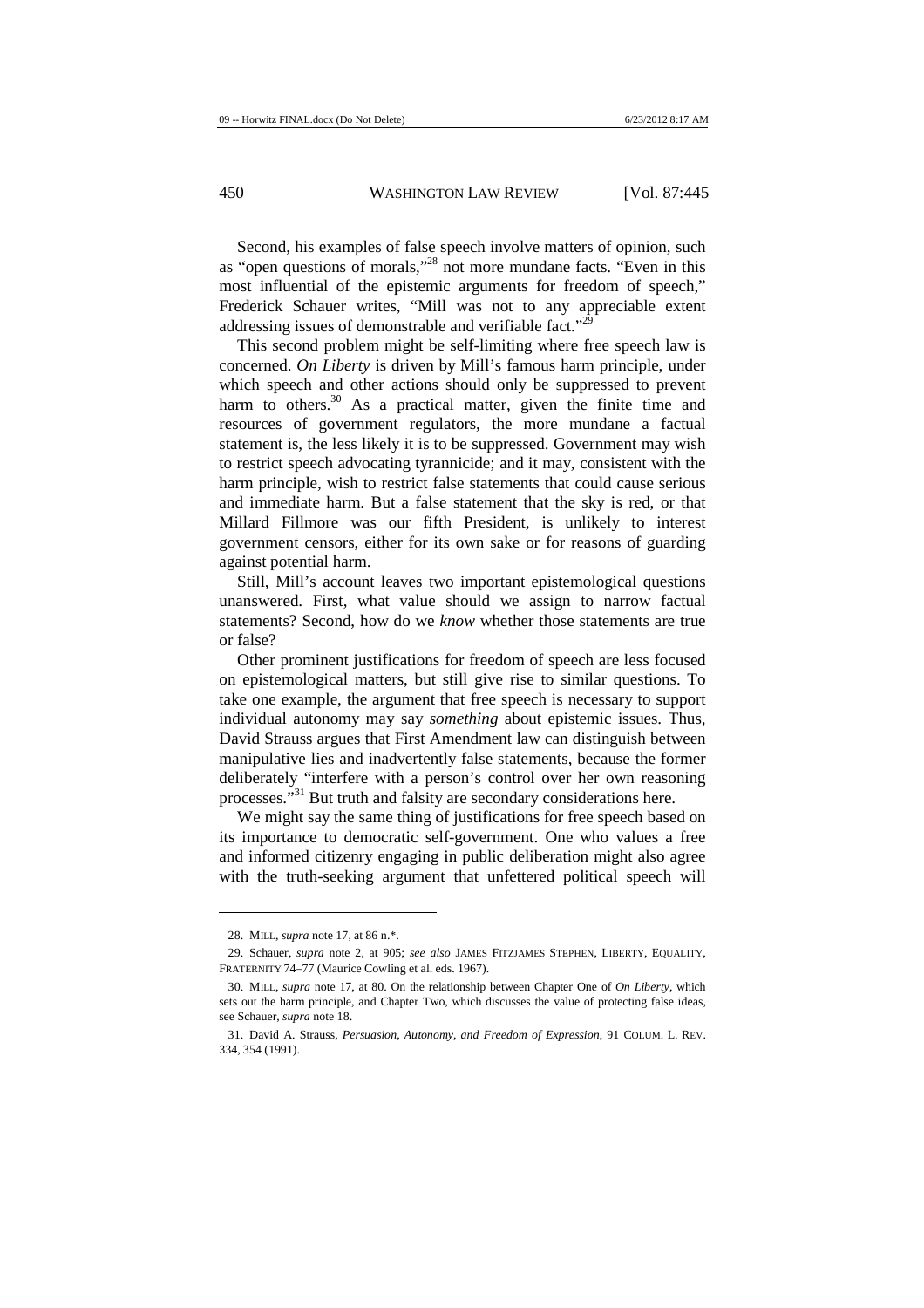result in more truth. Given the democratic justification's focus on the political *process*, however, an advocate of free speech based on democratic self-government might just as easily conclude that "political truth is what the people decide through democratic processes, without regard to whether what is politically true happens to be epistemically true."32

Ultimately, neither rationale resolves the epistemological questions that lurk within the First Amendment. They do not tell us how to distinguish true from false statements, or how to deal with the "shades of grey between earnestly believing that what you say is true and being certain that it is false."<sup>33</sup> They say little about who should make such determinations and how.

Two additional justifications for freedom of speech are worth mentioning, because they may lead to different approaches toward these epistemological questions. The first justifies the First Amendment primarily on the grounds of distrust of government.<sup>34</sup> According to this view, government cannot use its "legal authority to identify and enforce any particular version of right and wrong, or truth and untruth."<sup>35</sup> An anti-paternalistic approach would lead to a general refusal to regulate false statements—not because we value falsity, but because we are reluctant to hand over to the state the authority to make such determinations.

The anti-paternalistic argument offers a valuable reminder that the question of institutional allocation—who gets to decide what is true or false—is as important as the value of true and false statements themselves. To those who say there is "no social value in the dissemination of falsehood, particularly knowing falsehood,"<sup>36</sup> Steven Gey responds that the harm of false speech is outweighed by the harm of empowering government to decide whether that speech is true or false.<sup>37</sup> As a practical matter, however, this argument is incomplete. Under current and well-settled law, government routinely makes such determinations. Outside what Schauer calls the "boundaries" of

<sup>32.</sup> Schauer, *supra* note 2, at 910.

<sup>33.</sup> Spottswood, *supra* note 10, at 1224.

<sup>34</sup>*. See* Steven G. Gey, *The First Amendment and the Dissemination of Socially Worthless Untruths*, 36 FLA. ST. U. L. REV. 1, 16–20 (2008); *see also* Dale Carpenter, *The Antipaternalism Principle in the First Amendment*, 37 CREIGHTON L. REV. 579 (2004).

<sup>35.</sup> Gey, *supra* note 34, at 21.

<sup>36.</sup> Tushnet, *supra* note 4, at 25.

<sup>37.</sup> *See* Gey, *supra* note 34, at 22.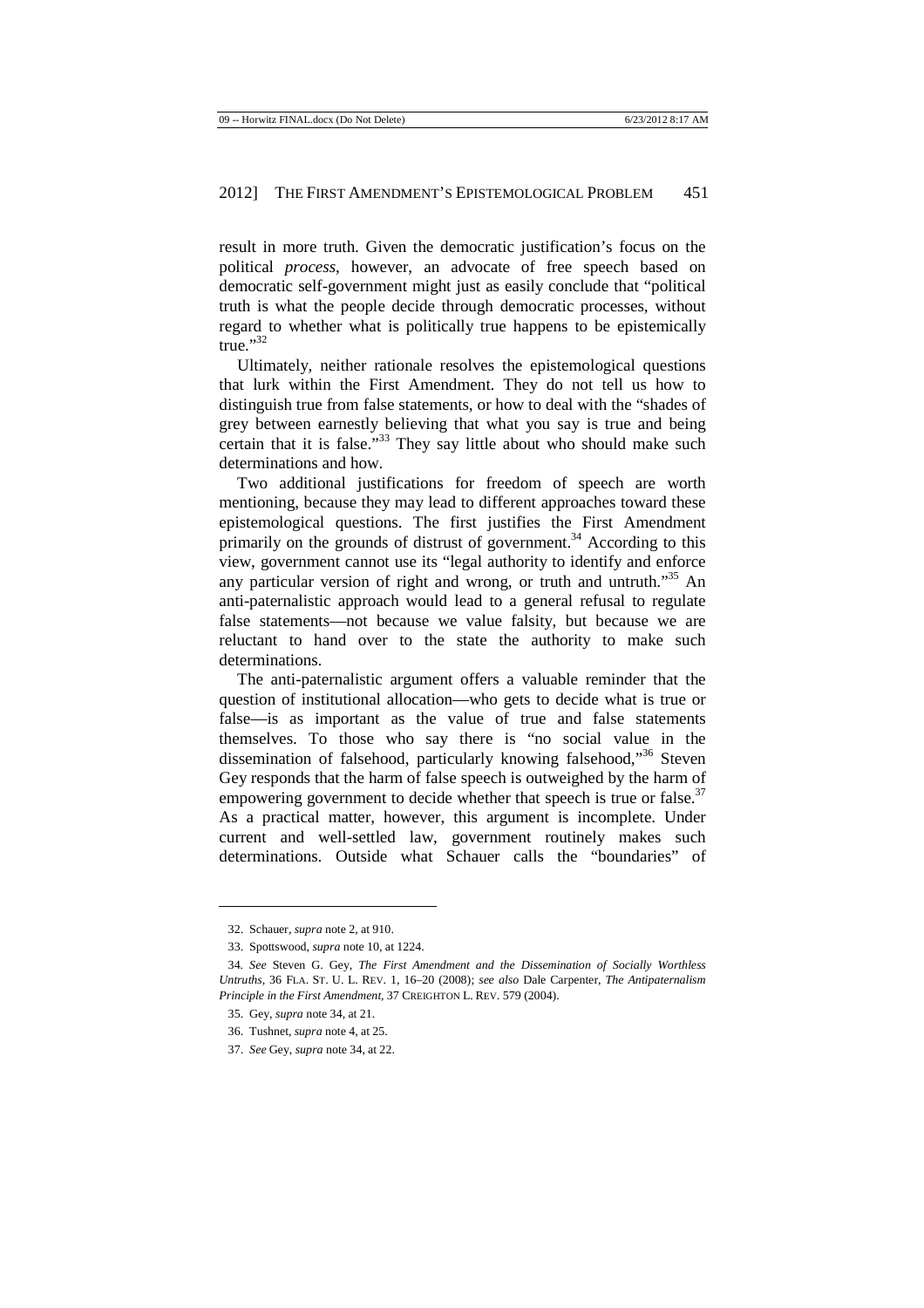conventional First Amendment coverage, $38$  in such areas as securities fraud, the government evaluates (and punishes) statements on the basis of their truth or falsity.<sup>39</sup> Indeed, it does so even *within* the boundaries of conventional First Amendment coverage. It regulates false and misleading commercial speech,<sup>40</sup> and even defamatory political speech involving public officials if actual malice is involved.<sup>41</sup> An antipaternalist argument that leaves this regulatory authority in place leaves much to be explained.

Finally, consider the civic courage argument.<sup>42</sup> This is the argument that speech—even false speech—can help develop the kind of civic character that is necessary for self-government.<sup>43</sup> Its exemplar is Justice Brandeis' view that "the final end of the state [is] to make men free to develop their faculties," that courage is "the secret of liberty" and that "the greatest menace to freedom is an inert people."<sup>44</sup> Absent grave and imminent danger, the remedy for false or dangerous speech "is more speech, not enforced silence."<sup>45</sup>

I find the argument from civic courage powerful,<sup>46</sup> but it leaves important questions unanswered. Why is civic courage not a sufficient remedy in the many areas in which First Amendment law *permits* regulation, including false statements about public figures made with actual malice, or false or misleading commercial speech? As an empirical matter, moreover, how do we know that Brandeis was right? Is it really true that leaving false speech unregulated conduces to civic courage, or that the benefits of civic courage outweigh the dangers of false speech?

The foregoing discussion suggests two conclusions. First,

<sup>38.</sup> Frederick Schauer, *The Boundaries of the First Amendment: A Preliminary Exploration of Constitutional Salience*, 117 HARV. L. REV. 1765 (2004).

<sup>39</sup>*. See id.* at 1778–79. For cases rejecting First Amendment challenges to securities fraud prosecutions, see, for example, *SEC v. Pirate Investor LLC*, 580 F. 3d 233, 255 (4th. Cir. 2009), and *SEC v. Wall St. Publ'g Inst., Inc.*, 851 F. 2d 365, 373 (D.C. Cir. 1988).

<sup>40</sup>*. See, e.g.*, Cent. Hudson Gas & Elec. Co. v. Pub. Serv. Comm'n, 447 U.S. 557 (1980).

<sup>41</sup>*. See, e.g.*, N.Y. Times Co. v. Sullivan, 376 U.S. 254 (1964).

<sup>42</sup>*. See, e.g.*, LEE C. BOLLINGER, THE TOLERANT SOCIETY: FREEDOM OF SPEECH AND EXTREMIST SPEECH IN AMERICA (1986); Vincent Blasi, *The First Amendment and the Ideal of Civic Courage: The Brandeis Opinion in* Whitney v. California, 29 WM. & MARY L. REV. 653 (1988). This argument is, I think, distinct from the argument for the importance to public discourse of what Post calls "democratic legitimation." I discuss that argument in Part III.

<sup>43</sup>*. See, e.g.*, Blasi, *supra* note 21, at 541–42.

<sup>44.</sup> Whitney v. California, 274 U.S. 357, 375 (1927) (Brandeis, J., concurring).

<sup>45</sup>*. Id.* at 377.

<sup>46</sup>*. See generally* Paul Horwitz, *Citizenship and Speech*. *A Review of Owen M. Fiss,* The Irony of Free Speech *and* Liberalism Divided, 43 MCGILL L.J. 445 (1998) (book review).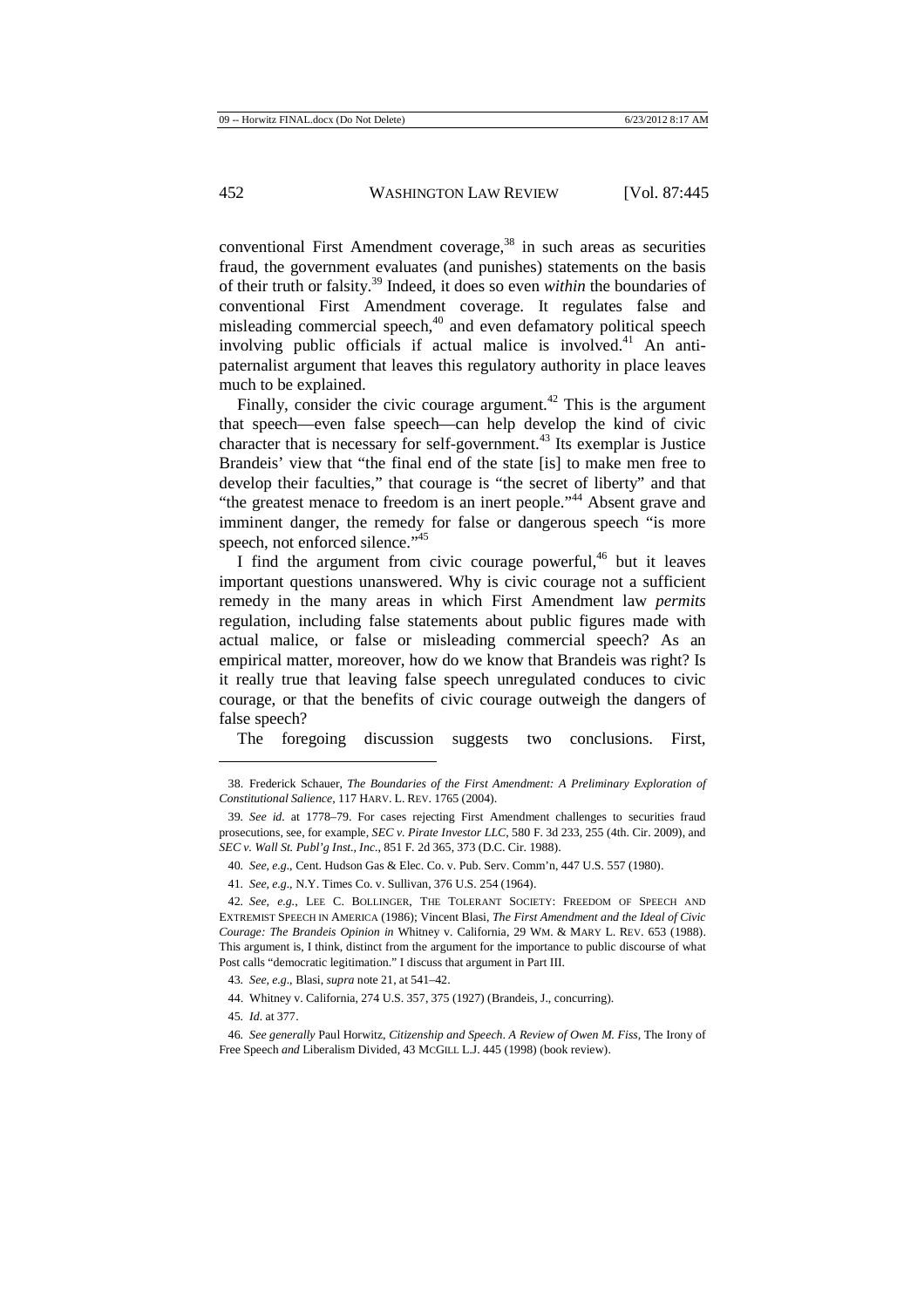epistemological questions are closely bound up with free speech and its justifications, whether directly or indirectly. Second, whatever their merits, the standard free speech justifications pose difficult questions about the relationship between knowledge, truth, and free speech.

Finally, it is worth noting that the truth-seeking justification, and its accompanying marketplace of ideas metaphor, have become far less prevalent in contemporary free speech scholarship.<sup>47</sup> "[T]he free speech literature appears increasingly to have detached itself from the empirical and instrumental epistemic arguments" made by Mill and others, focusing instead on the other justifications canvassed here, such as arguments from democracy or autonomy.<sup>48</sup> I discuss below some of the reasons why that shift might have occurred.<sup>49</sup> For now, however, I take the shift mostly as a given rather than applauding or criticizing it. However, it *is* important. To the extent that these other justifications are less directly concerned with answering the First Amendment's epistemological questions, they suggest that these questions are fated to remain unresolved.

#### *B. First Amendment Doctrine*

The same questions are present in First Amendment jurisprudence. I focus here on just a few examples of the U.S. Supreme Court's shifting views about the connection between truth, falsity, and free speech. Using academic freedom as a focus, I also examine the Court's views about the relationship between the First Amendment, the acquisition of knowledge, and the institutions that help us acquire it.

Of course, the Court has also addressed these epistemological questions indirectly. Many laws, especially those concerning defamation and commercial speech, $50$  contain permissible "restrictions on false, deceptive, and misleading communications."<sup>51</sup> The Court has treated other laws involving potential falsity, such as perjury, fraud, and speechrelated crime, as falling outside the boundaries of the First Amendment altogether.<sup>52</sup> The instances below involve more direct discussions of truth, falsity, and free speech.

<sup>47.</sup> Schauer, *supra* note 2, at 910.

<sup>48</sup>*. Id.* at 909–10.

<sup>49</sup>*. See, e.g.*, Conclusion, *infra.*

<sup>50</sup>*. See, e.g.*, Spottswood, *supra* note 10, at 1207–13; Gey, *supra* note 34, at 5–6.

<sup>51.</sup> Jonathan D. Varat, *Deception and the First Amendment: A Central, Complex, and Somewhat Curious Relationship*, 53 UCLA L. REV. 1107, 1108 (2006).

<sup>52</sup>*. See generally* Schauer, *supra* note 38.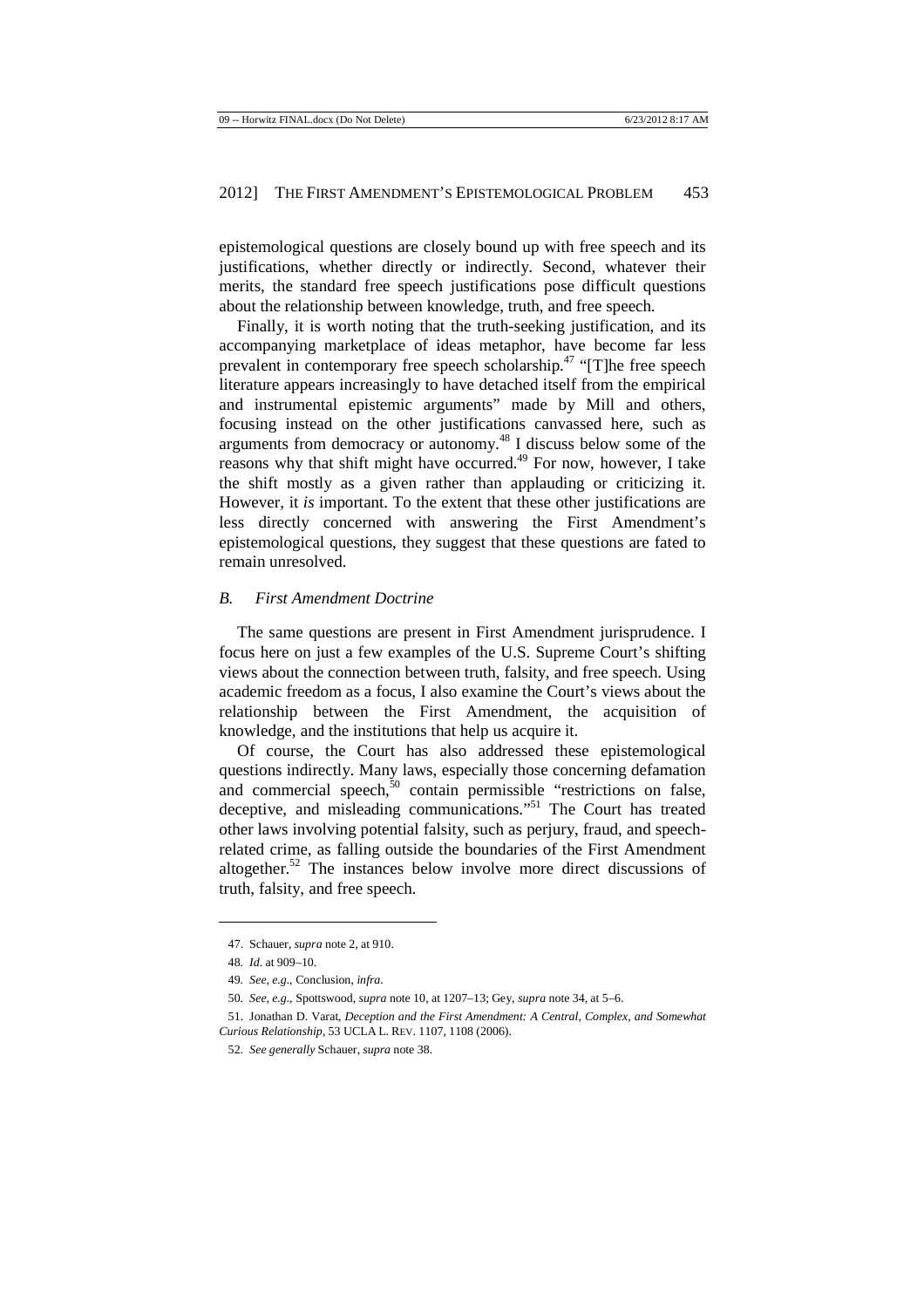#### *1. Conflicting Dicta on Truth, Falsity, and Free Speech*

A prominent discussion of the potential value of false speech, drawing directly on Mill, can be found in the Court's influential decision in *New York Times Co. v. Sullivan*. <sup>53</sup> Justice Brennan, quoting from *On Liberty*, wrote: "Even a false statement may be deemed to make a valuable contribution to public debate, since it brings about 'the clearer perception and livelier impression of truth, produced by its collision with  $error.^{\overline{}}; \cdot$ ,54

This statement suggests that even false speech deserves constitutional protection. In a pattern that would repeat itself over the years, however, the Court soon retreated. In *Gertz v. Robert Welch, Inc.*, <sup>55</sup> the Court stated:

[T]here is no constitutional value in false statements of fact. Neither the intentional lie nor the careless error materially advances society's interest in "uninhibited, robust, and wideopen" debate on public issues. They belong to that category of utterances which "are no essential part of any exposition of ideas, and are of such slight social value as a step to truth that any benefit that may be derived from them is clearly outweighed by the social interest in order and morality.<sup>56</sup>

*Gertz* thus appears to reject the Court's Millian view in *Sullivan*. It denies the intrinsic value of false speech. It does recognize, however, that even if false statements are worthless, the difficulty of proving the truth or falsity of a statement may still require some protection for false speech. "The First Amendment requires that we protect some falsehood in order to protect speech *that matters*."<sup>57</sup>

The *Gertz* Court also opined: "Under the First Amendment there is no such thing as a false idea. However pernicious an opinion may seem, we depend for its correction not on the conscience of judges and juries but on the competition of other ideas."<sup>58</sup> This statement illustrates the multilayered nature of the First Amendment's epistemological problem.

<sup>53. 376</sup> U.S. 254 (1976).

<sup>54</sup>*. Id.* at 279 n.19 (citation omitted).

<sup>55. 418</sup> U.S. 323 (1974).

<sup>56</sup>*. Gertz*, 418 U.S. at 340 (quoting *Sullivan*, 376 U.S. at 270, and Chaplinsky v. New Hampshire, 315 U.S. 568, 572 (1942)).

<sup>57</sup>*. Id.* at 341 (emphasis added).

<sup>58</sup>*. Id.* at 339–40.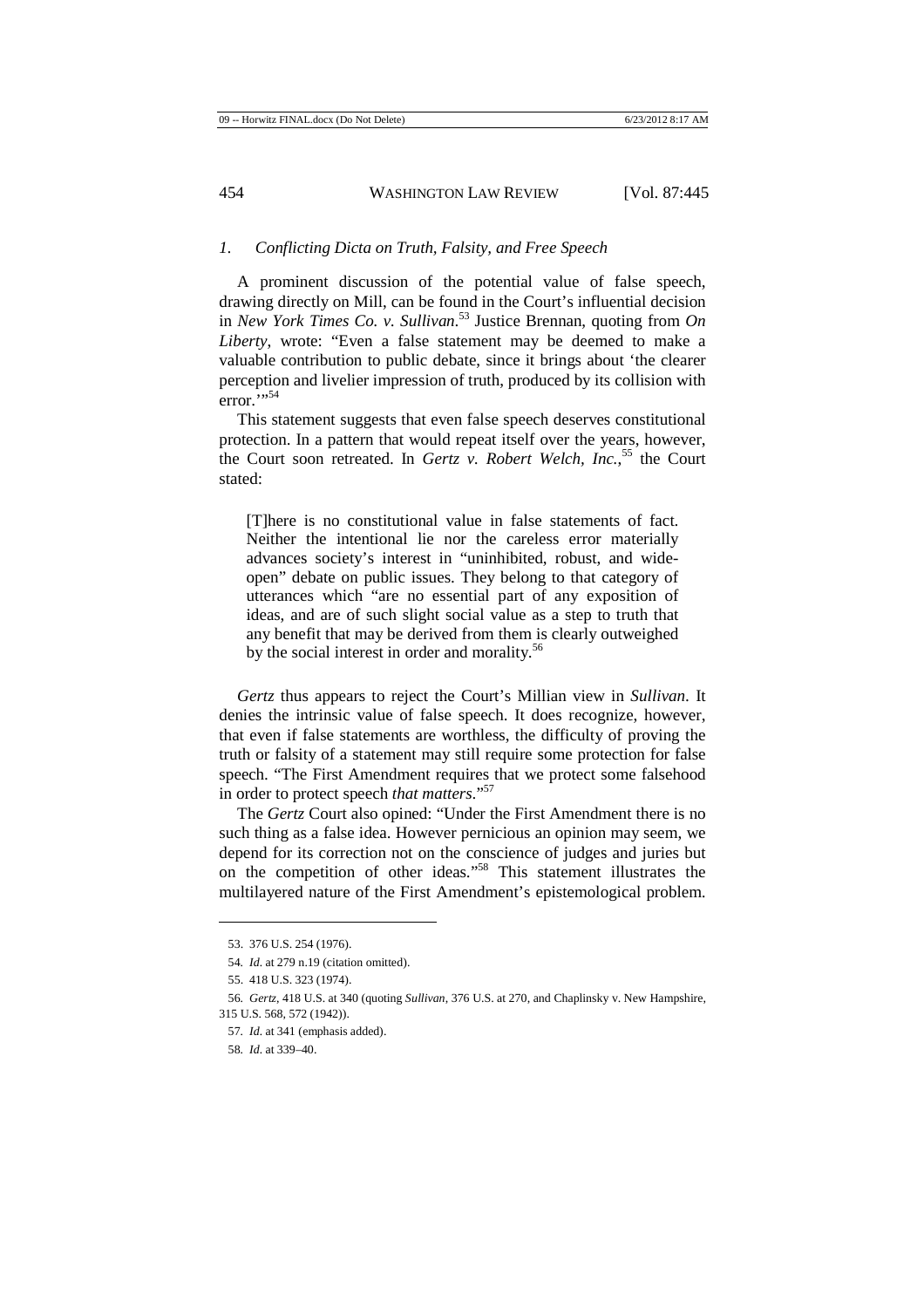On its face, it suggests that "ideas" are neither true nor false.<sup>59</sup> But its reference to "judges and juries" also reminds us of a practical concern: that of proof. Given the courts' epistemic limits, they must sometimes refrain from deciding whether a statement is "true" or "false."

## *3. Knowledge and the First Amendment: The Case of Academic Freedom*

Finally, consider academic freedom. A central concern of Post's book, academic freedom is an area in which the Court has dealt with the connection between truth and the First Amendment at an institutional level. Courts treat the university as a central institutional player in the search for truth. In *Sweezy v. New Hampshire*, <sup>60</sup> Chief Justice Warren's plurality opinion emphasized the truth-seeking justification for academic freedom, arguing that without protection for the scholarly production of "new discoveries" in the field of knowledge, "our civilization will stagnate and die."<sup>61</sup>

It is worth noting that the *Sweezy* plurality does not focus on inculcating democratic values *within* the university, or insist that universities observe democratic norms. Rather, its focus is on the contributions that universities make *to* democracy by advancing the search for truth.<sup>62</sup> Academic freedom "is prized primarily because its contribution to truth-seeking will yield discoveries or insights that . . . benefit society at large."<sup>63</sup>

In an example of the ways in which truth-seeking justifications for free speech have been "folded into . . . justification[s] sounding more in democratic theory" than epistemology, $64$  the Court's treatment of academic freedom has wandered away from the truth-seeking justification over time. Consider *Keyishian v. Board of Regents of the University of New York*. <sup>65</sup> Although that opinion compares the classroom to the "marketplace of ideas," it does so for democratic and egalitarian purposes, not just epistemic ones.<sup>66</sup> "The Nation's future depends upon

<sup>59.</sup> Although this raises questions that would confront the Court in later cases—in particular, whether it is possible to distinguish "opinions" from "facts." *See, e.g.*, Milkovich v. Lorain Journal Co., 497 U.S. 1, 17–20 (1990).

<sup>60. 354</sup> U.S. 234 (1957).

<sup>61</sup>*. Id.* at 250.

<sup>62</sup>*. See, e.g.*, Paul Horwitz, Grutter*'s First Amendment*, 46 B.C. L. REV. 461, 483–84 (2005).

<sup>63</sup>*. Id.* at 484.

<sup>64.</sup> Schauer, *supra* note 2, at 910.

<sup>65. 385</sup> U.S. 589 (1967).

<sup>66</sup>*. See* Horwitz, *supra* note 62, at 489.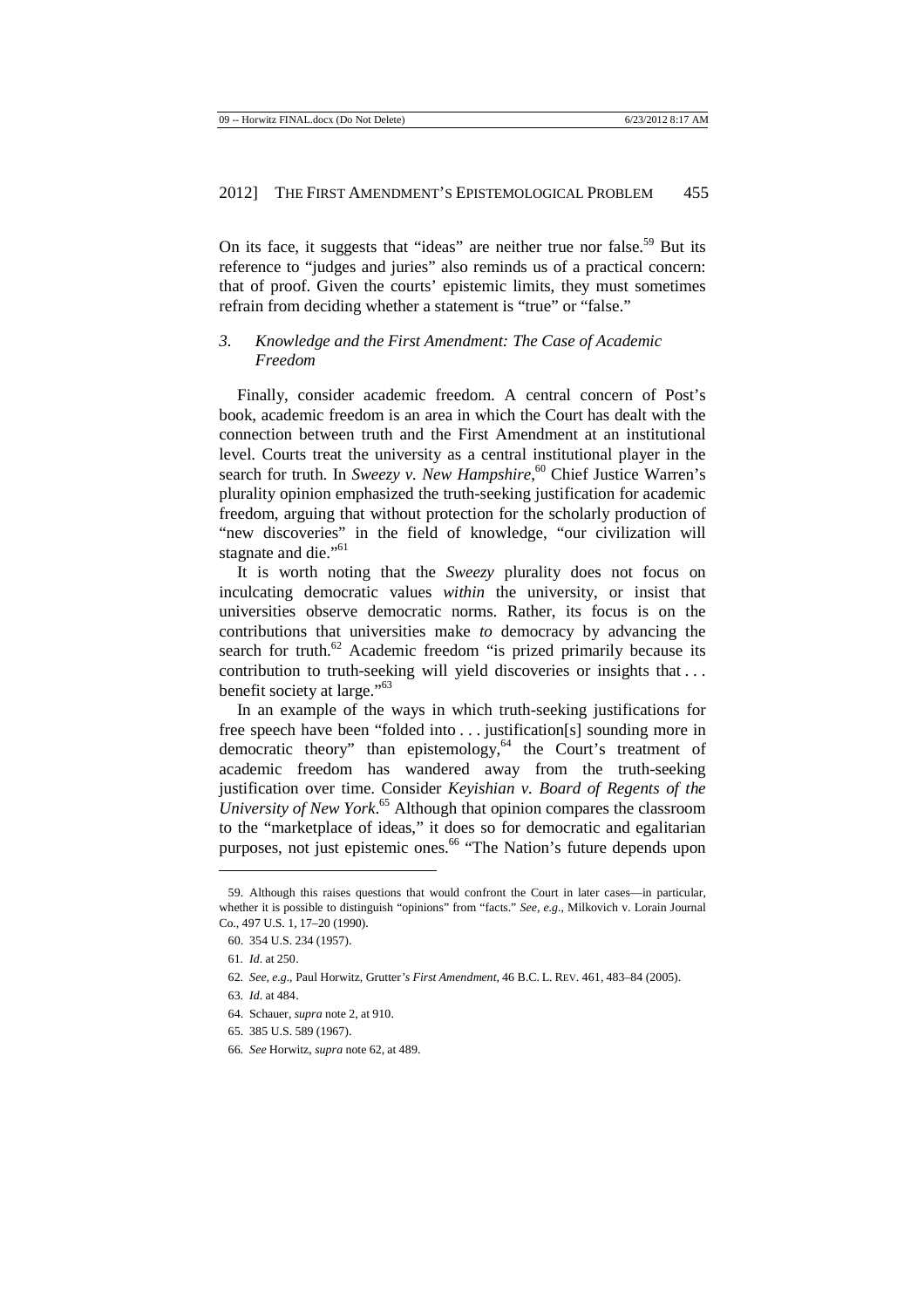leaders trained through wide exposure to [the] robust exchange of ideas which discovers truth 'out of a multitude of tongues, (rather) than through any kind of authoritative selection. $\cdot$ <sup>67</sup> The concern here is with the value of diverse speech *within* the classroom. Although *Keyishian*  pays lip service to the competition for truth within the marketplace of ideas, it "is less interested in the results of that competition than it is in . . . . the training and shaping of the nation's citizens."<sup>68</sup>

The cases involving affirmative action in higher education display a similar movement away from an emphasis on knowledge itself and toward an emphasis on other values, such as diversity and democratic legitimacy.<sup>69</sup> Thus, in *Grutter v. Bollinger*, <sup>70</sup> the Court wrote that "universities occupy a special niche in our constitutional tradition" and deserve judicial deference.<sup>71</sup> But its defense of universities' "special niche" within the First Amendment was different than the one offered in *Sweezy*. The right of a university to select its own students had less to do with its entitlement to autonomy as a truth-seeking institution, and more to do with diversity's *democratic* benefits. "Effective participation by members of all racial and ethnic groups in the civic life of our Nation is essential if the dream of one Nation, indivisible, is to be realized," wrote Justice O'Connor.<sup>72</sup> It was especially important that *elite* academic institutions be racially diverse, given their role in cultivating "a set of leaders with legitimacy in the eyes of the citizenry."<sup>73</sup>

This is a far cry from the truth-seeking justification offered for academic freedom in *Sweezy*. Indeed, it is not an epistemological justification at all. By the time *Grutter* was decided, academic freedom had been largely assimilated into the arguments for free speech based on democratic legitimacy and self-governance.<sup>74</sup> In this context, the relationship between diversity and truth-seeking was almost irrelevant.<sup>75</sup>

 $\overline{a}$ 

75. The U.S. Supreme Court recently granted certiorari in another case involving affirmative action in higher education, thus potentially putting all these issues back on the table. *See* Fisher v. Univ. of Texas, \_\_U.S.\_\_, 132 S. Ct. 1536 (U.S. Feb. 21, 2012, No. 11-345).

<sup>67.</sup> *Keyishian*, 385 U.S. at 603 (citation omitted).

<sup>68.</sup> Horwitz, *supra* note 62, at 489.

<sup>69</sup>*. Cf.* POST, *supra* note 8, at 27–28, 34 (discussing "democratic legitimation").

<sup>70. 539</sup> U.S. 306 (2003).

<sup>71</sup>*. Id.* at 328.

<sup>72</sup>*. Id.* at 332.

<sup>73</sup>*. Id.*

<sup>74</sup>*. See* Horwitz, *supra* note 62, at 500–01; *see also* Jack Greenberg, *Diversity, the University, and the World Outside*, 103 COLUM. L. REV. 1610, 1619 (2003) ("Justice O'Connor structures her argument so that preparation for the world beyond graduation has the constitutional protection of being a subset of academic freedom.").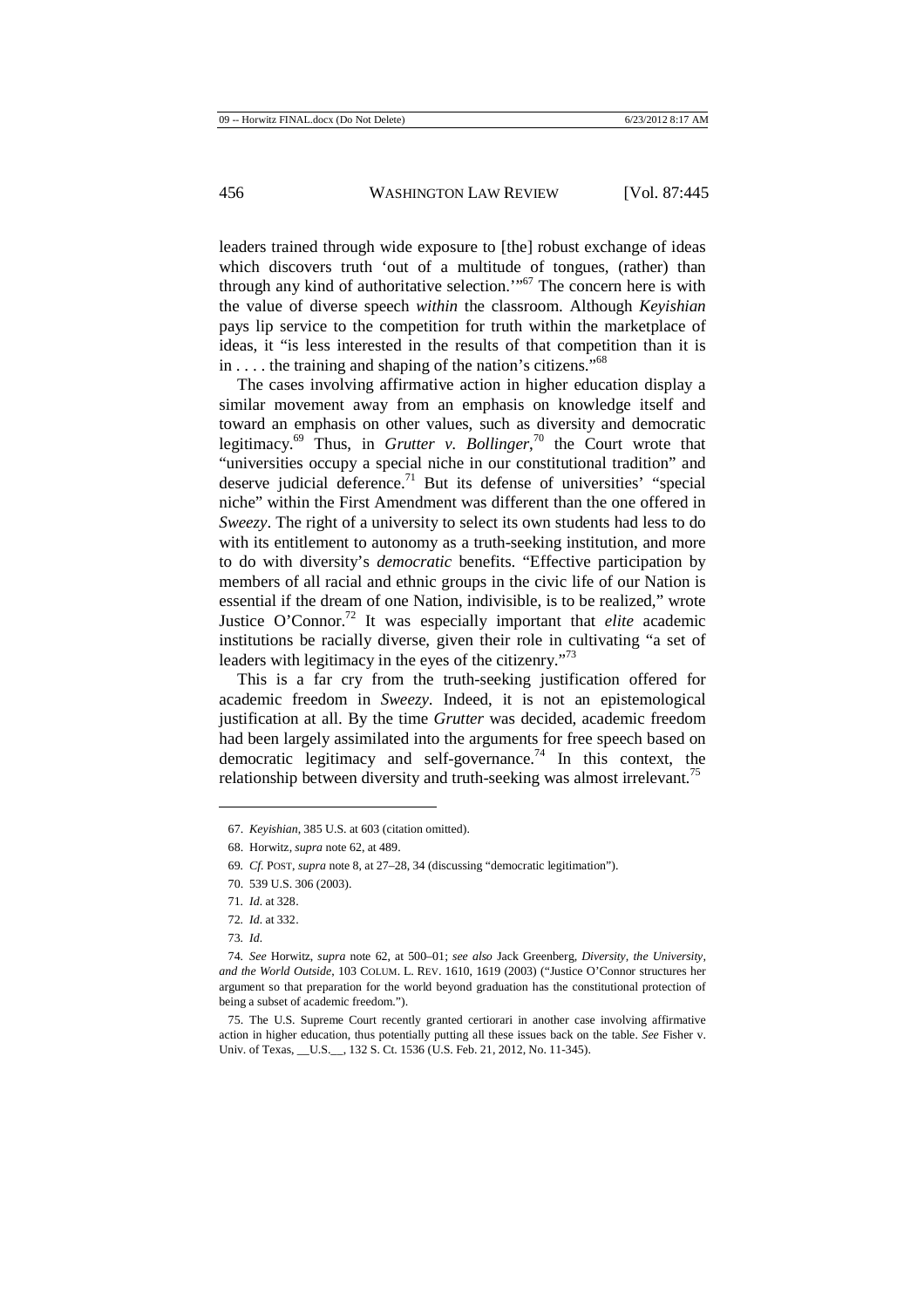The First Amendment case law thus offers a couple of lessons. The most important one is that the Court's discussion of the relationship between truth, knowledge, and the First Amendment has been inconsistent. The Court sometimes argues that the discovery of truth is a vital justification for the First Amendment. At other times, however, it subordinates that argument to other concerns, such as democratic legitimacy. It has difficulty dealing with basic concepts and propositions, including the distinctions (if any) between facts and opinions, true and false statements, and so on. Although it has reached sensible conclusions, such as that some fraudulent statements can be regulated, it has done so inconsistently and without adequate justification. It has not told us clearly, for example, why citizens can generally be relied on to distinguish between true and false statements made in the political realm<sup>76</sup> and not in other areas, such as commercial speech or securities fraud.

## *C. The Stolen Valor Act: A Current Example of the First Amendment's Epistemological Problem*

These epistemological questions are at the forefront of a case the U.S. Supreme Court heard this Term, *United States v. Alvarez*.<sup>77</sup> Alvarez involves a prosecution under the Federal Stolen Valor Act, which makes it a crime to falsely represent that one has been awarded a military decoration or medal.<sup>78</sup> The defendant was an elected official who said at a public appearance: "I'm a retired marine of 25 years. I retired in the year 2001. Back in 1987, I was awarded the Congressional Medal of Honor. I got wounded many times by the same guy. I'm still around."<sup>79</sup> Alvarez was "still around," but nothing else in the statement was true.<sup>80</sup>

The Stolen Valor Act presents a snapshot of the epistemological questions the Court has left unaddressed, or answered inconsistently, in its First Amendment jurisprudence. The statute deals only with false statements of fact, not opinions or ideas. It is not restricted to *knowingly*  false statements of fact; $81$  even inadvertent misrepresentations are

<sup>76</sup>*. See, e.g.*, Brown v. Hartlage, 456 U.S. 45 (1982) (applying *Sullivan*'s actual malice standard to a case involving a law prohibiting false statements made by candidates for public office).

<sup>77. 617</sup> F.3d 1198 (9th Cir. 2010), *cert. granted*, 132 S. Ct. 457 (2011). As of this writing, the decision is still pending.

<sup>78. 18</sup> U.S.C. § 704 (2011).

<sup>79</sup>*. Alvarez*, 617 F.3d at 1200.

<sup>80</sup>*. Id.* at 1200–01.

<sup>81.</sup> Congress has since proposed to limit the statute's scope to misrepresentations made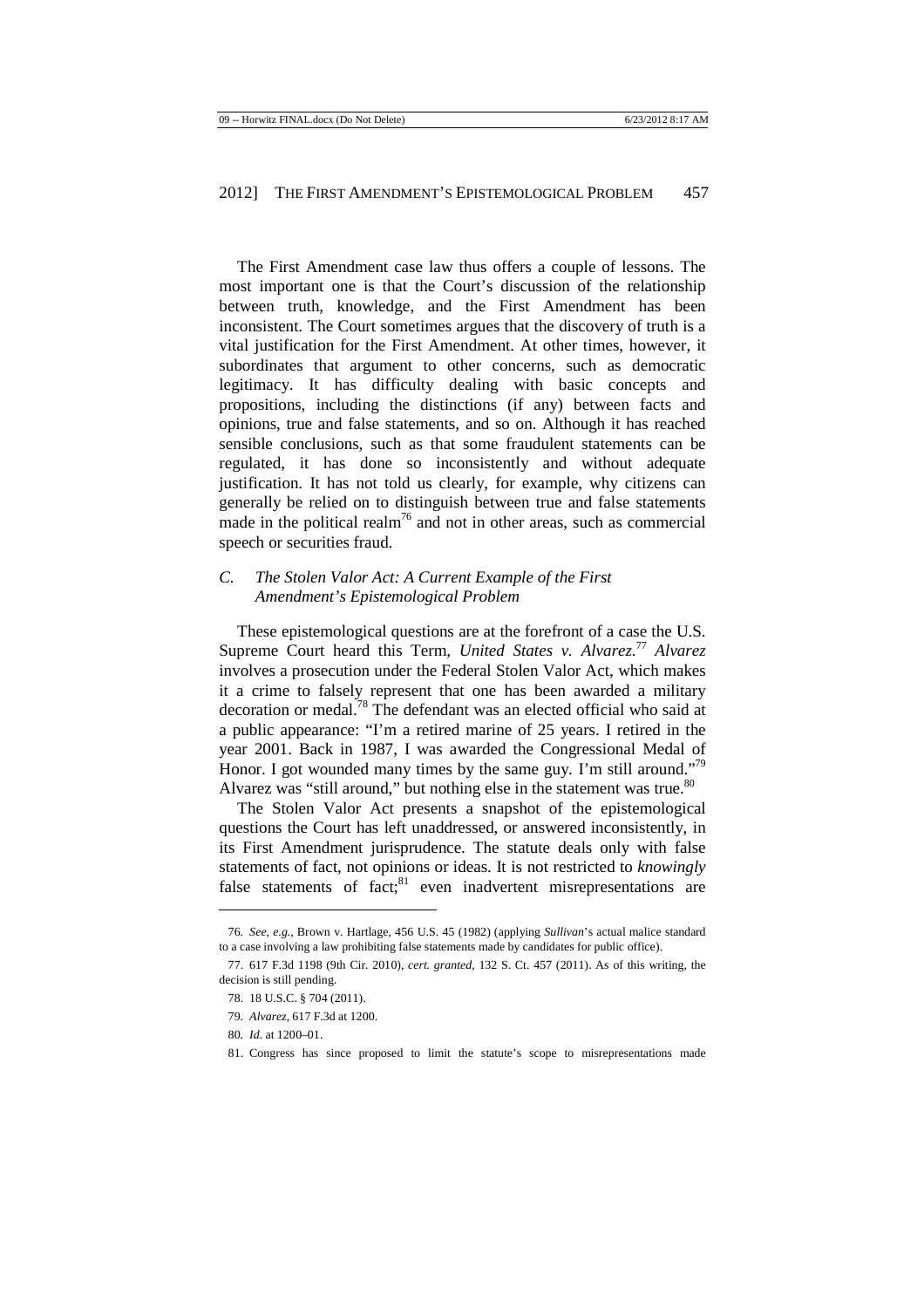covered.

The majority and dissenting opinions in the Ninth Circuit are instructive on the epistemological issues raised by the Stolen Valor Act. The key difference between them concerns the constitutional value of false speech. For the majority, the notion that "all false factual speech is unprotected" under the First Amendment is mistaken. $82$  Its default rule is that "*all* speech" is protected from "government interference," absent some compelling reason "other than the mere fact that [a statement] is a lie."<sup>83</sup> The majority rejects the argument that the case is controlled by *Gertz*'s view that "the erroneous statement of fact is not worthy of constitutional protection,"<sup>84</sup> concluding that false statements can only be regulated when closely tied to a *specific* harm involving "low-value" speech.<sup>85</sup> Its rationale is largely one of distrust of government.<sup>86</sup> But it also reasons that the default assumption that all false speech is capable of regulation puts the burden of proof in the wrong place  $87$ —an essentially epistemological point. And it insists that "at least some knowingly false statements of fact," including satire, fiction, and hyperbole, can have "affirmative constitutional value."<sup>88</sup>

For Judge Bybee, who dissented, Alvarez's knowingly false statement fell outside the boundaries of First Amendment protection altogether.<sup>89</sup> The only exception he was willing to entertain concerned cases in which "protecting a false statement is necessary 'in order to protect speech *that* 

knowingly and with the intent to obtain something of more than *de minimis* value. *See* Stolen Valor Act of 2011, H.R. REP. NO. 112-1775, at 1 (2011); S. REP. NO. 112-1728, at 1 (2011).

<sup>82</sup>*. Alvarez*, 617 F.3d at 1205–06.

<sup>83</sup>*. Id.* at 1025 (emphasis in original).

<sup>84</sup>*. Id.* at 1202 (quoting Gertz v. Robert Welch, Inc., 418 U.S. 323, 340 (1974)).

<sup>85</sup>*. See id.* at 1205 ("[W]e presumptively protect *all* speech against government interference, leaving it to the government to demonstrate, either through a well-crafted statute or case-specific application, the historical basis for or a compelling need to remove some speech from protection (in this case, for some reason other than the mere fact that it is a lie)."); *id.* at 1213 ("In sum, our review of pertinent case law convinces us that the historical and traditional categories of unprotected false factual speech have thus far included only *subsets* of false factual statements, carefully designed to target behavior that is most properly characterized as fraudulent, dangerous, or injurious conduct, and not as pure speech. We are aware of no authority holding that the government may, through a criminal law, prohibit speech *simply* because it is knowingly factually false." (emphasis in original)).

<sup>86</sup>*. Id.* at 1205 ("[T]he right to speak and write whatever one chooses—including, to some degree, worthless, offensive, and demonstrable untruths—without cowering in fear of a powerful government is, in our view, an essential component of the protection afforded by the First Amendment.").

<sup>87</sup>*. Id.* at 1204.

<sup>88</sup>*. Id.* at 1213.

<sup>89</sup>*. Id.* at 1220 (Bybee, J., dissenting).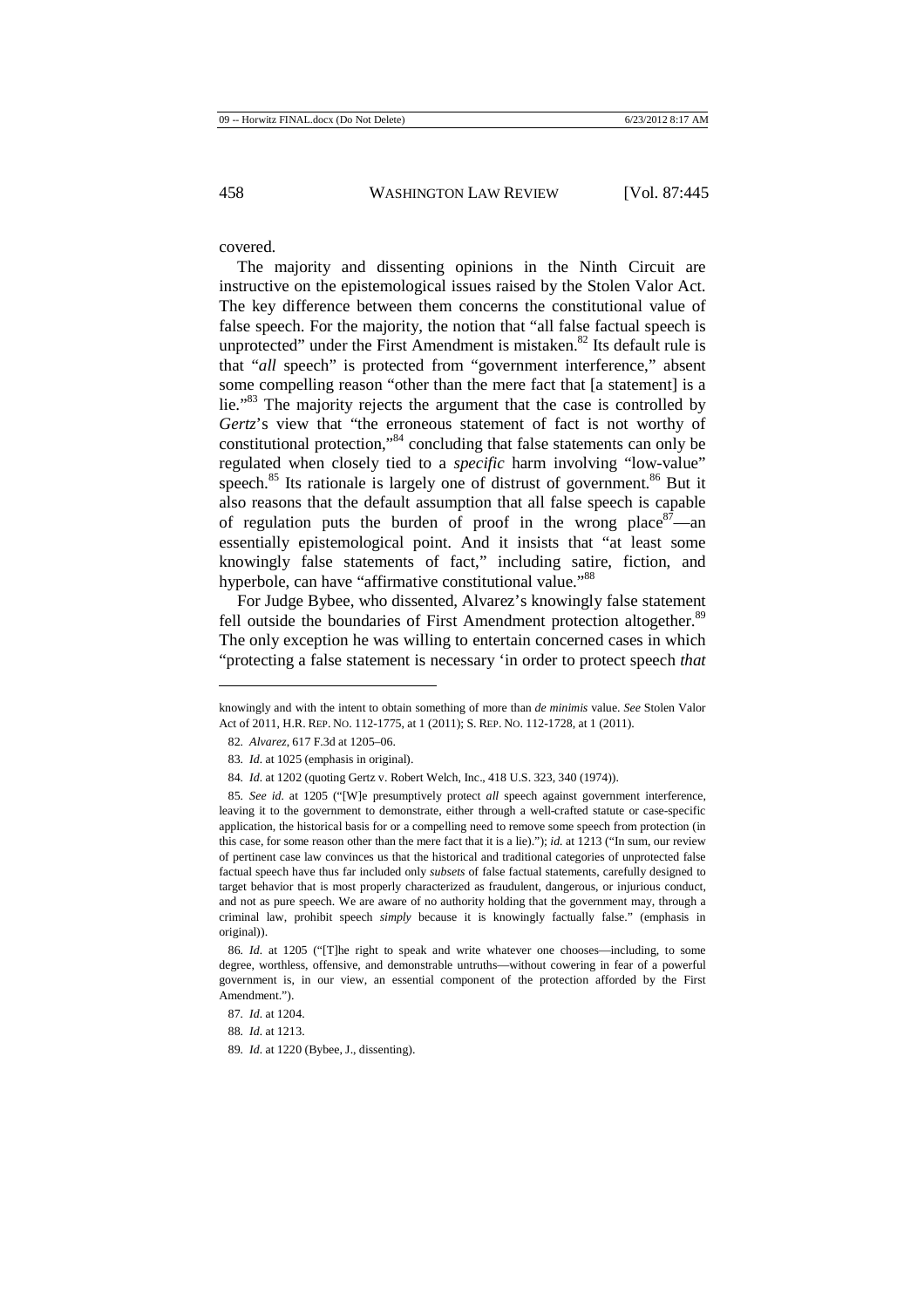*matters*,"<sup>90</sup> a category he treated fairly narrowly.<sup>91</sup> Bybee's default rule was the exact opposite of the majority's: false statements are presumptively *unprotected* by the First Amendment.

Concurring in the denial of en banc review, Chief Judge Kozinski directly addressed the value of false speech, arguing that "white lies, exaggerations and deceptions ... are an integral part of human intercourse."<sup>92</sup> "[T]ruth is not the sine qua non of First Amendment protection,"<sup>93</sup> he argued. Autobiographical speech "is intimately bound up with a particularly important First Amendment purpose: human selfexpression."<sup>94</sup> If it is to avoid being reduced to "the monotonous reporting of strictly accurate facts about oneself," autobiographical speech will inevitably include half-truths and outright falsehoods, all of which serve potentially valuable purposes: to "protect... privacy," to "avoid recriminations," to "prevent grief," to "save face," and so on.<sup>95</sup> Upholding the Stolen Valor Act would open the floodgates for the regulation of commonplace falsehoods that ought to be left to the "pull and tug of social intercourse."<sup>96</sup>

How the Supreme Court resolves the *Alvarez* case will depend on a couple of doctrinal questions. The central question is where false statements fit within the distinction between high- and low-value speech. $97$  That distinction was set out some seventy years ago in *Chaplinsky v. New Hampshire*, <sup>98</sup> which famously declared that "[t]here are certain well-defined and narrowly limited classes of speech, the

 $\overline{a}$ 

98. 315 U.S. 568 (1942).

<sup>90</sup>*. Id.* at 1221 (emphasis added) (quoting Gertz v. Robert Welch, Inc., 418 U.S. 323, 341 (1974)).

<sup>91</sup>*. See, e.g.*, *id.* at 1221 n.1, 1223 ("The Supreme Court has told us consistently that the general rule is that false statements of fact are unprotected, and has carved out certain limited exceptions to this principle in certain contexts."). A similar approach was taken by Judge O'Scannlain in his dissent from the denial of en banc review in the Ninth Circuit. *See United States v. Alvarez*, 638 F.3d 666, 681 (9th Cir. 2011) (O'Scannlain, J., dissenting from the denial of rehearing en banc).

<sup>92</sup>*. Alvarez*, 638 F.3d at 673 (Kozinski, C.J., concurring in the denial of rehearing en banc). 93*. Id.* 

<sup>94</sup>*. Id.* at 674; *see also* David S. Han, *Autobiographical Lies and the First Amendment's Protection of Self-Defining Speech*, 87 N.Y.U. L. REV. 70 ( 2012).

<sup>95</sup>*. Alvarez*, 638 F.3d at 674–75 (Kozinski, C.J., concurring in the denial of rehearing en banc).

<sup>96</sup>*. Id.* at 675.

<sup>97</sup>*. See, e.g.*, Larry Alexander, *Low Value Speech*, 83 NW. U. L. REV. 547 (1989); Arnold H. Loewy, *The Use, Nonuse, and Misuse of Low Value Speech*, 58 WASH. & LEE L. REV. 195 (2001); Jeffrey M. Shaman, *The Theory of Low-Value Speech*, 48 SMU L. REV. 297 (1995); Cass R. Sunstein, *Low Value Speech Revisited*, 83 NW. U. L. REV. 555 (1989). I assume in this discussion that the Court will join most of the lower courts in construing the Stolen Valor Act to require knowingly false statements of fact.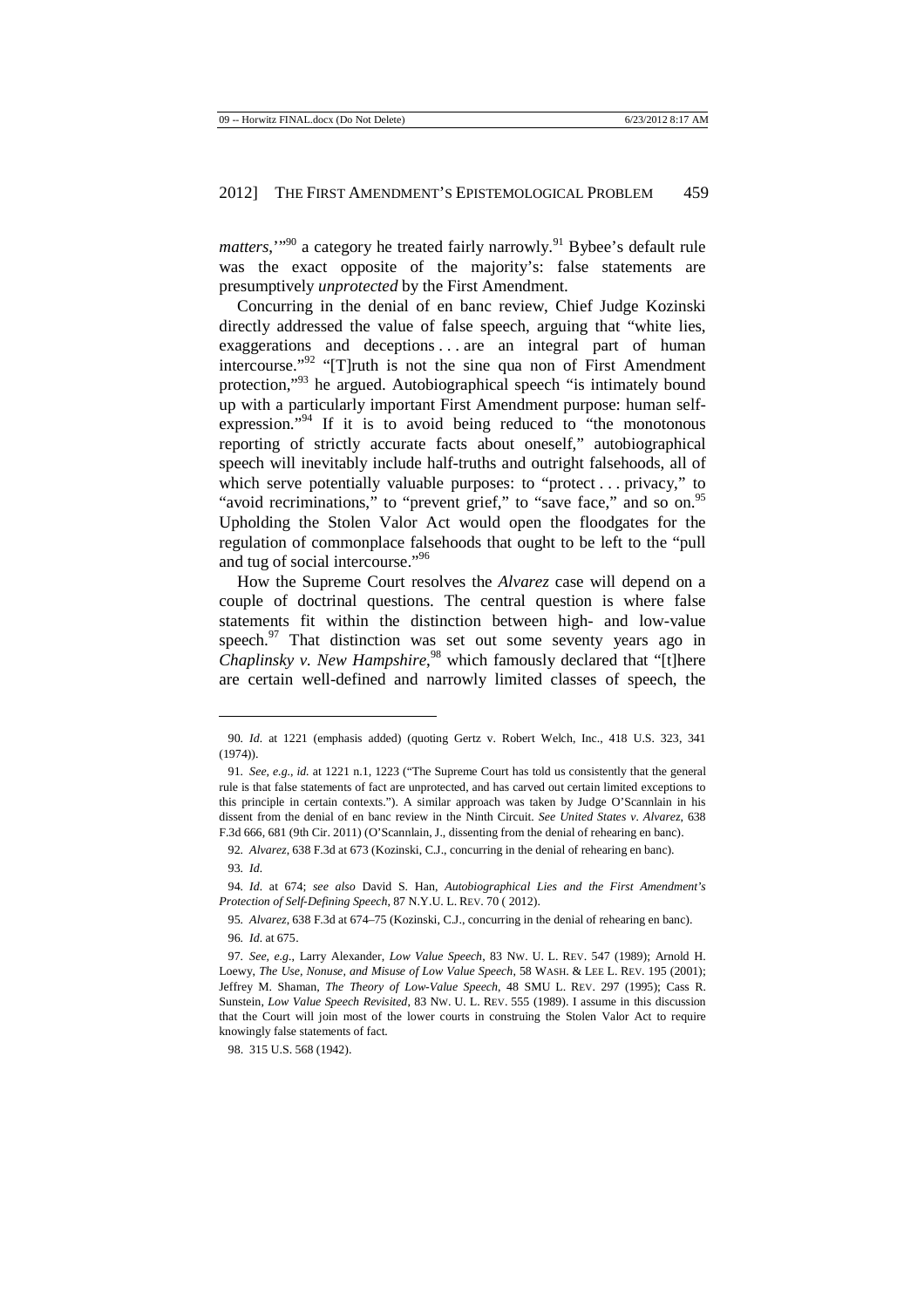prevention and punishment of which has never been thought to raise any Constitutional problem. These include the lewd and obscene, the profane, the libelous, and the insulting or 'fighting' words' ...."<sup>99</sup> Those kinds of speech "are no essential part of any exposition of ideas, and are of such slight social value as a step to truth that any benefit that may be derived from them is clearly outweighed by the social interest in order and morality."<sup>100</sup> Over time, the Court has brought some of those categories, such as libel, back within the First Amendment fold.<sup>101</sup> But the basic distinction remains.

Two Terms ago, in *United States v. Stevens*, <sup>102</sup> the Court revisited *Chaplinsky* when it reviewed a federal statute criminalizing depictions of animal cruelty.<sup>103</sup> The government argued this speech was of such low value that it was "categorically unprotected by the First Amendment."<sup>104</sup>

From a reasonable observer's perspective, the minimal value of this speech might seem obvious. But the Court refused to engage in an interest-balancing inquiry in order to determine which categories of speech fall into the low-value category, focusing instead on their "historic and traditional" nature.<sup>105</sup> The Court acknowledged that *Chaplinsky* seemed to suggest such a balancing inquiry, but denied that this formula should be applied to each new proposed category.<sup>106</sup> Similarly, last Term, in *Brown v. Entertainment Merchants Ass'n*, <sup>107</sup> the Court said it would require a "historical warrant" before recognizing new categories of low-value speech.<sup>108</sup> The government would have to provide "persuasive evidence that a novel restriction on content is part of a long (if heretofore unrecognized) tradition of proscription."<sup>109</sup> Thus, in *Alvarez*, the Court will have to decide whether false statements of fact are a new category or a very old one.

There is some warrant for the view that false statements of fact are

<sup>99</sup>*. Id.* at 571–72 (citations omitted).

<sup>100</sup>*. Id.* at 572.

<sup>101</sup>*. See, e.g.*, Schauer, *supra* note 38, at 1776; Horwitz, *supra* note 15.

<sup>102. 559</sup> U.S.\_\_, 130 S. Ct. 1577 (2010).

<sup>103</sup>*. Id.* at 1582–83 (2010) (describing the statute, 18 U.S.C. § 48 (2006)).

<sup>104</sup>*. Id.* at 1584.

<sup>105</sup>*. Id.* (quoting Simon & Schuster, Inc. v. Members of N.Y. State Crime Victims Bd., 502 U.S. 105, 127 (1991) (Kennedy, J., concurring)).

<sup>106</sup>*. Id.* at 1586 (rejecting any "freewheeling authority to declare new categories of speech outside the scope of the First Amendment").

<sup>107. 564</sup> U.S. \_\_, 131 S. Ct. 2729 (2011).

<sup>108</sup>*. Id.* at 2734.

<sup>109</sup>*. Id.*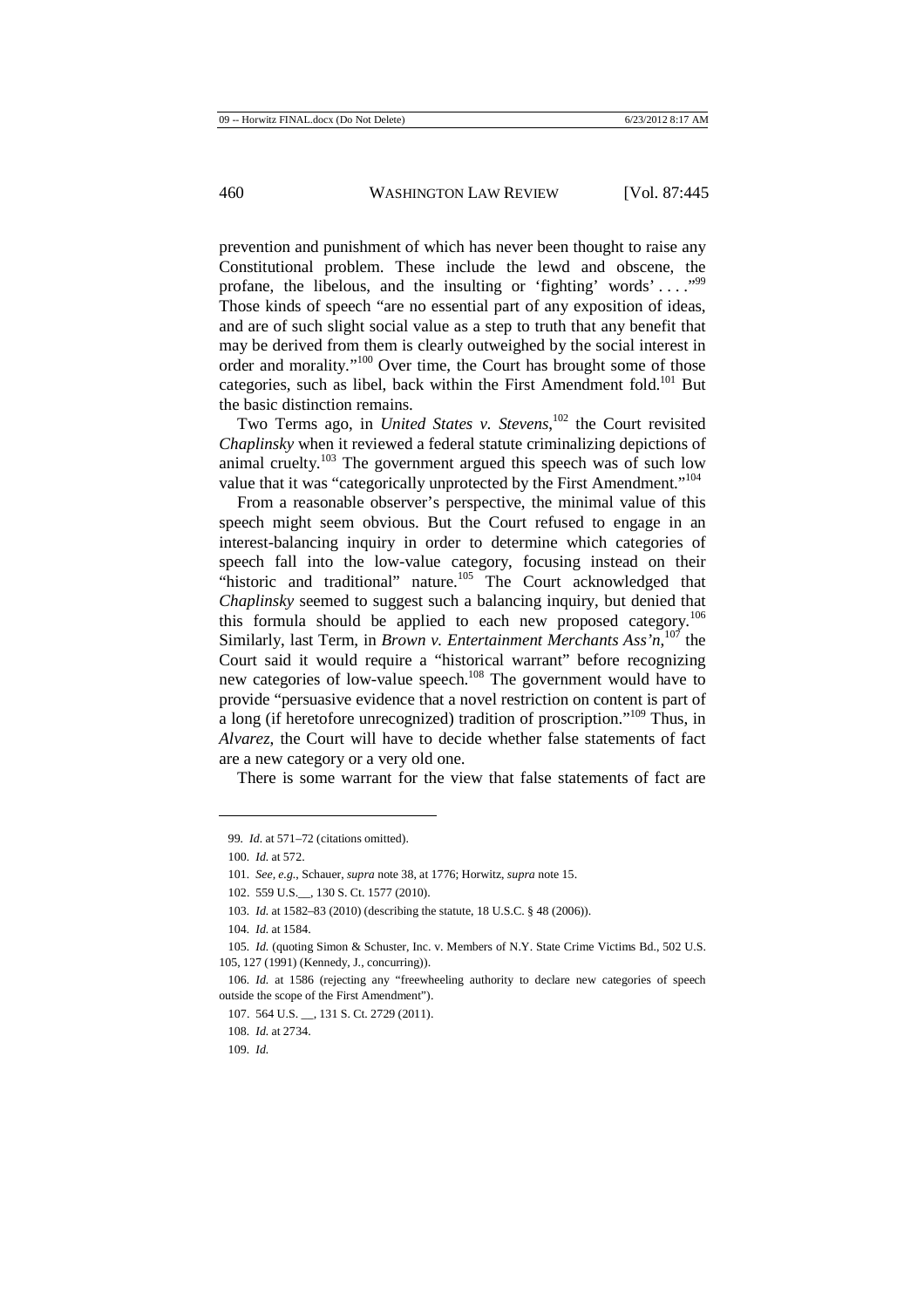"part of a long  $\dots$  tradition of proscription."<sup>110</sup> Ultimately, however, I find it hard to square that argument with the Court's recent decisions. The language in *Stevens* suggests that such a broad and free-floating category, absent a more specific context, is constitutionally problematic.<sup>111</sup> In its insistence on a historical warrant for new categories of low-value speech, the *Stevens* Court said it had only recognized such a category where it found a close connection to some specific and traditionally proscribable harm. It took as an example its decision in *New York v. Ferber*, <sup>112</sup> which upheld a statute criminalizing the advertising and sale of child pornography.<sup>113</sup> It described *Ferber* as having been grounded not on a "'balance of competing interests' alone," but on the integral connection between the market for child pornography and its production, which has long been illegal.<sup>114</sup> Although the Court has recognized the low value of false statements in specific contexts, it is hard to conclude that false statements per se are a "special case" that demand an exception from the general coverage of the First Amendment.<sup>115</sup>

If the Court's decisions in *Stevens* and *Brown* are read as meaning that low-value speech must generally be limited to historically recognized categories, and thus as a rejection of any case-by-case balancing of interests, then the epistemological elements of *Alvarez* will fade in importance, regardless of the outcome. The case will turn on historical inquiry, not on a direct evaluation of the value of false statements of fact.

Despite its emphasis on history, however, the Court has not rejected interest-balancing altogether. In order to determine whether false statements of fact fall within a traditional (albeit "heretofore unrecognized") category of low-value speech, it will inevitably have to ask whether they share the fundamental characteristic of such categories: namely, that "the evil to be restricted so overwhelmingly outweighs the expressive interests, if any, at stake, that no process of case-by-case adjudication is required."<sup>116</sup>

<sup>110</sup>*. Id.*

<sup>111</sup>*. See, e.g.*, *Stevens*, 130 S. Ct. at 1585 ("The First Amendment's guarantee of free speech does not extend only to categories of speech that survive an ad hoc balancing of relative social costs and benefits.").

<sup>112. 458</sup> U.S. 747 (1982).

<sup>113</sup>*. See id.* at 765.

<sup>114</sup>*. Stevens*, 130 S. Ct. at 1586 (quoting *Ferber*, 458 U.S. at 764).

<sup>115</sup>*. Id.* 

<sup>116</sup>*. Id.* (quoting *Ferber*, 458 U.S. at 763–64).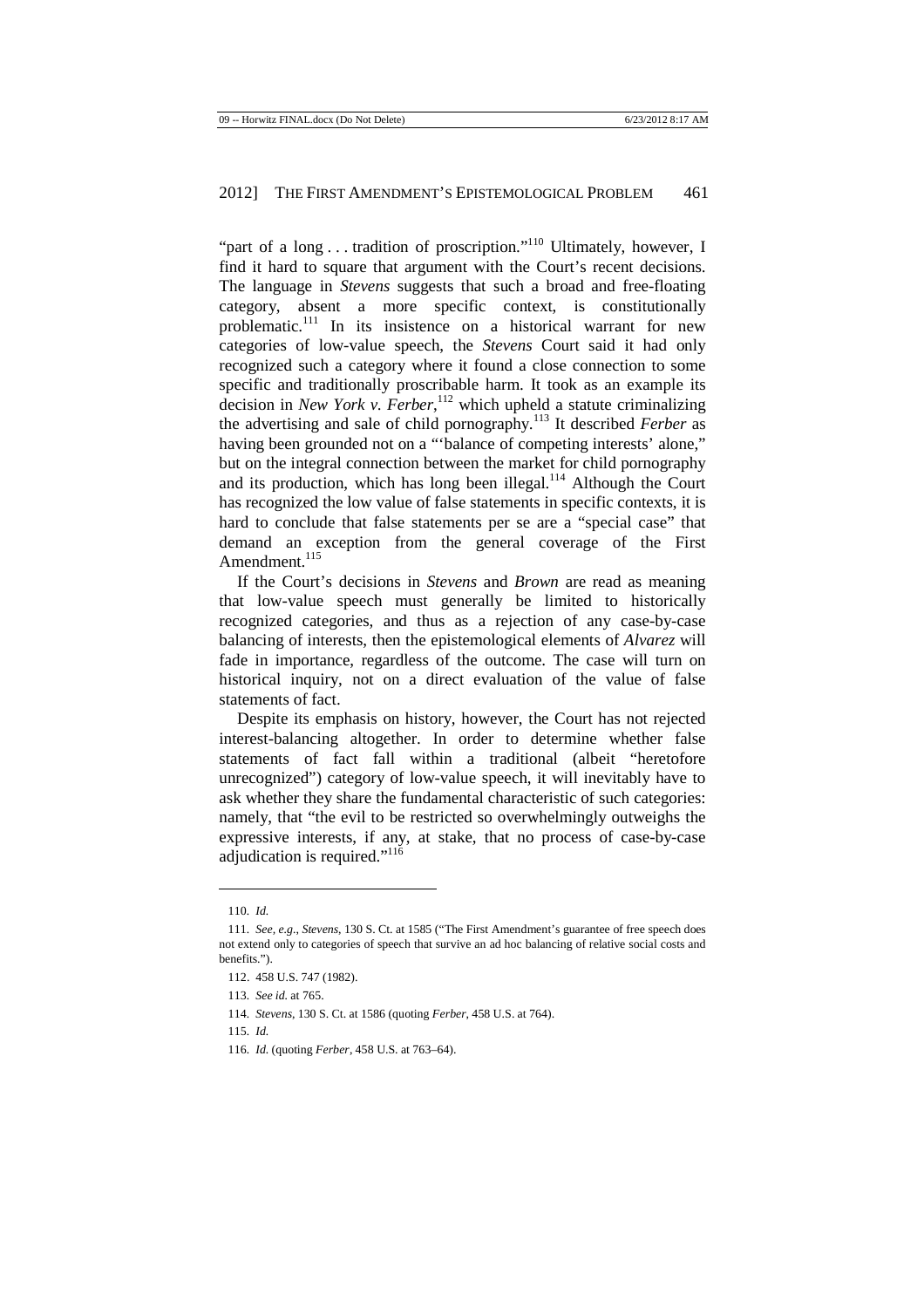More broadly, *Stevens* represents a judgment about the First Amendment itself. The First Amendment, the Court observed, "reflects a judgment by the American people that the benefits of its restrictions on the Government outweigh the costs. Our Constitution forecloses any attempt to revise that judgment simply on the basis that some speech is not worth it."<sup>117</sup> This statement is essentially a form of cost-benefit analysis. It suggests that, in general, the benefits of preventing government from regulating speech—even false speech—outweigh the harms of that speech.

This may be a key article of the American faith, but it is also an empirical question—an "experiment," as Justice Holmes described the First Amendment, to see whether "the best test of truth is the power of the thought to get itself accepted in the competition of the market."<sup>118</sup> Despite their historical gloss, cases like *Stevens* ultimately rest on a view about the value of different kinds of speech, and the costs and benefits of regulating them.

In sum, *Alvarez* still brings us back to the epistemological questions with which we began this Part: How do we know what is true or false? How much does it matter? And how should our judgments on those questions affect First Amendment law?

# II. THE EPISTEMOLOGICAL PROBLEM REVISITED: CURRENT SCHOLARLY INTEREST IN TRUTH, FALSITY, AND THE FIRST AMENDMENT

It is unsurprising that these sorts of epistemological questions have interested First Amendment scholars. What is more surprising, perhaps, is the sudden intensity of this interest. In the last few years, a number of leading scholars have focused on various aspects of these questions: the constitutional status and social value of false statements of fact; the courts' disparate treatment of false statements in different areas (such as dishonest campaign promises versus securities fraud); the constitutional value of true factual statements; and the relationship between First Amendment law and the institutions in which knowledge is produced and verified.

In this Part, I lay out some of the basic questions, and much more

<sup>117</sup>*. Id.* at 1585.

<sup>118.</sup> Abrams v. United States, 250 U.S. 616, 630 (1919) (Holmes, J., dissenting). *See generally*  Alvin I. Goldman & James C. Cox, *Speech, Truth, and the Free Market for Ideas*, 2 LEG. THEORY 1 (1996); Frederick Schauer, *Is It Better to Be Safe than Sorry?: Free Speech and the Precautionary Principle*, 36 PEPP. L. REV. 301 (2009).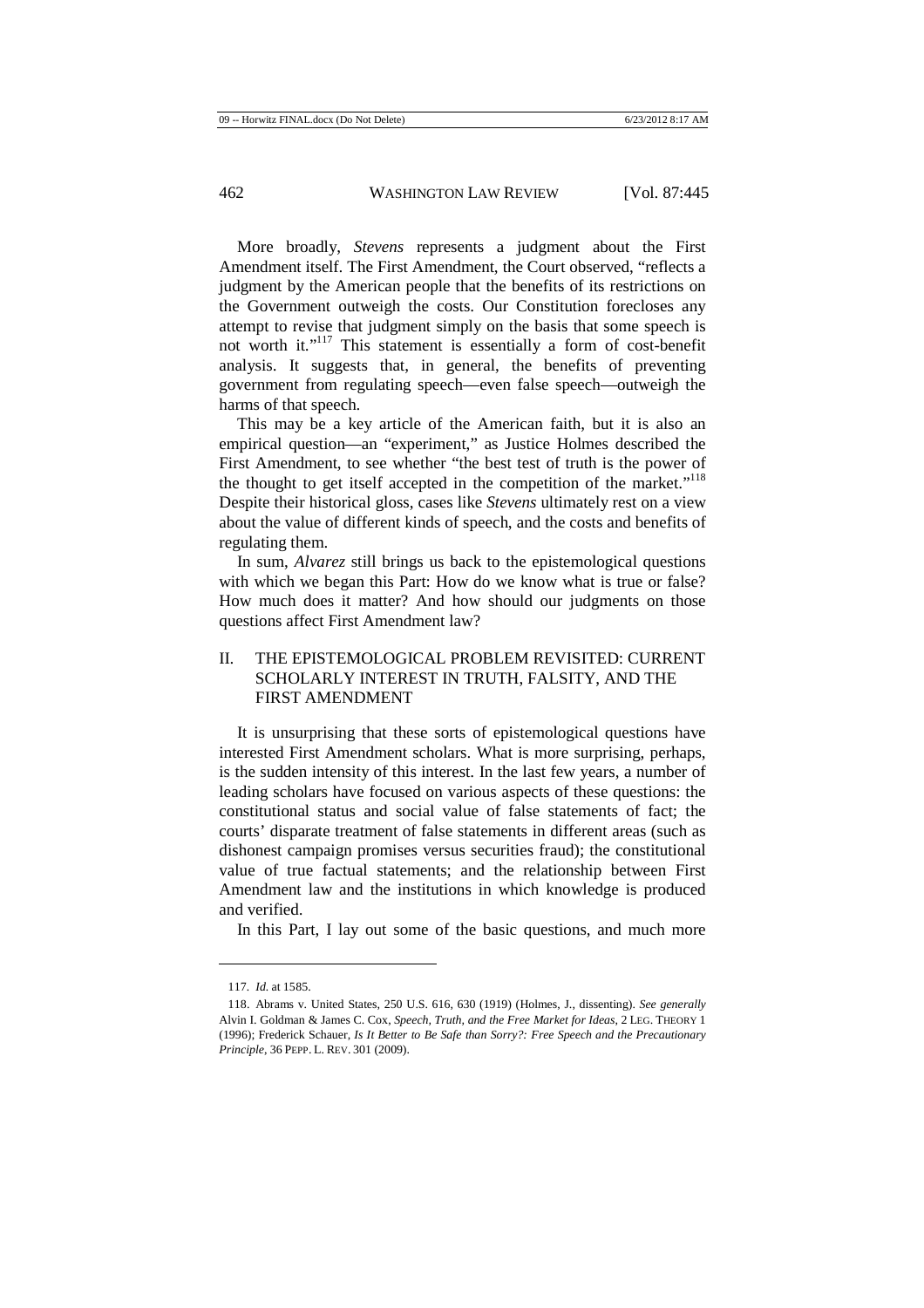tentative answers, that recent scholarship on the First Amendment's epistemological problem has provided. I focus in particular on the constitutional value of true and false statements.

#### *A. The Constitutional Status of True Facts*

If one of the key purposes of the First Amendment is to advance the search for truth, one might assume that true factual statements deserve substantial protection. Milton's *Areopagitica*, a forerunner of Mill's *On Liberty* and a major influence on the development of freedom of speech, refers to the persecution of Galileo for challenging Church orthodoxy on astronomy.<sup>119</sup> Wouldn't it be odd to give greater protection to a completely mistaken attack on heliocentrism than to a simple statement of the fact that the Earth revolves around the sun?

In fact, as Schauer points out, "the relationship of the First Amendment to questions of hard fact" has received little sustained attention.<sup>120</sup> *On Liberty*, the "most epistemically focused of free speech arguments," dealt with ideas, not facts,  $121$  Even in a legal field in which truth might be expected to play a substantial role—defamation or seditious libel—it took some time for the truth of an allegedly defamatory statement to be accepted as a successful defense to that charge.<sup>122</sup> The courts' primary concern was not with accuracy as such, but with the potential of defamatory statements to harm the state or individual reputations.<sup>123</sup>

Although "issues of fact . . . have become an increasingly large part of First Amendment doctrine and writings" in the past half-century or so, $^{124}$ Ashutosh Bhagwat has observed that "[t]he question of what level of First Amendment protection should be accorded to true, factual speech" remains "largely unexplored."<sup>125</sup> To the extent that we may draw a general conclusion from the mass of cases addressing the legal status of "detailed, factual speech,"<sup>126</sup> the conclusion Bhagwat draws is surprising: across a range of areas, true facts have been accorded

- 125. Bhagwat, *supra* note 3, at 3.
- 126*. Id.* at 6.

<sup>119</sup>*. See* Vincent Blasi, *John Milton's* Areopagitica *and the First Amendment*, 13 COMM. LAW. 1, 15 (1996); Burt Neuborne, *Speech, Technology, and the Emergence of a Tricameral Media: You Can't Tell the Players Without a Scorecard*, 17 HASTINGS COMM. & ENT. L.J. 17, 20 n.14 (1994).

<sup>120.</sup> Schauer, *supra* note 2, at 899.

<sup>121</sup>*. Id.* at 905.

<sup>122</sup>*. See id.* at 904, 907.

<sup>123</sup>*. See id.* at 903–04.

<sup>124</sup>*. Id.* at 907.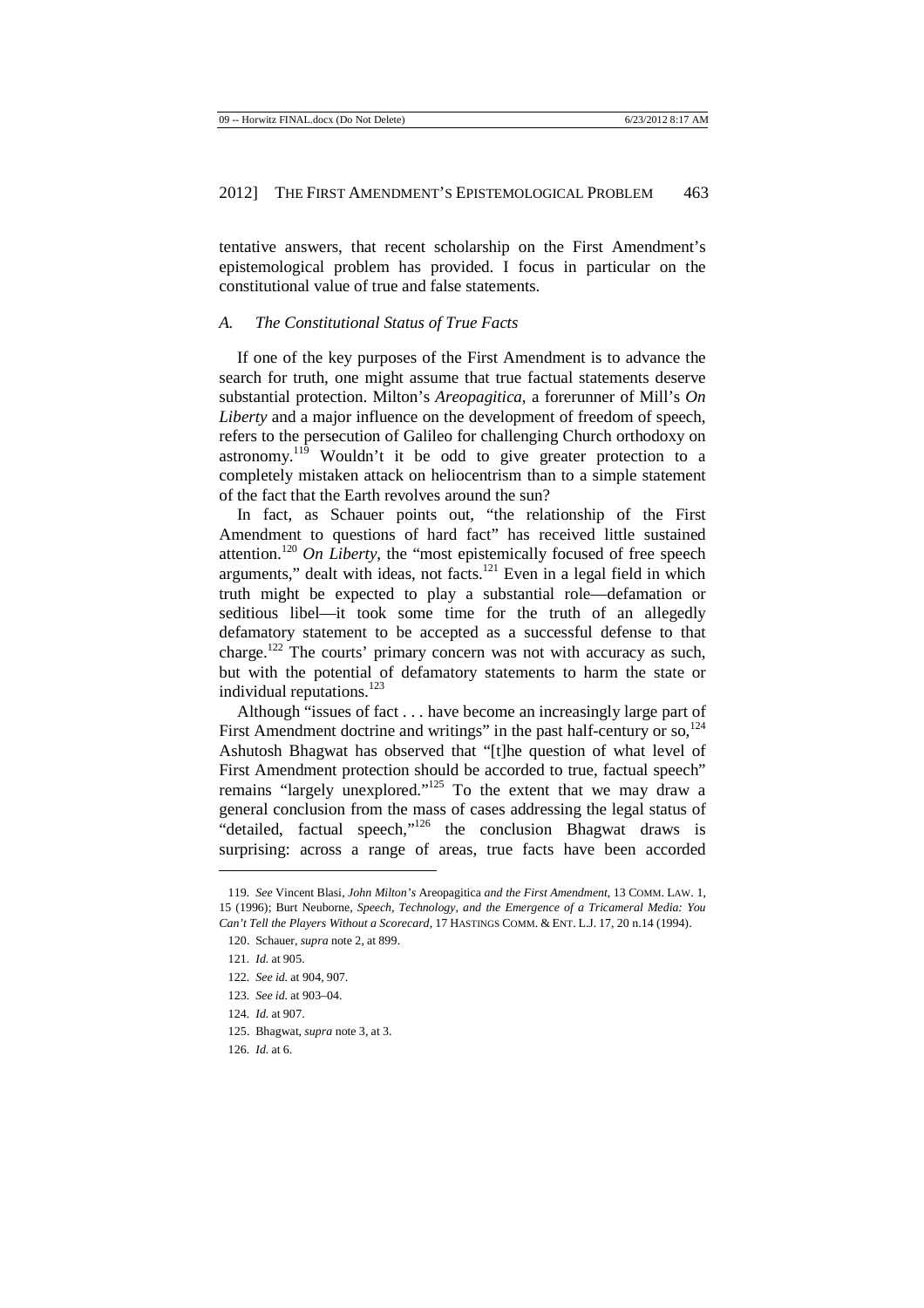relatively little protection. To the extent that this speech has been protected, it has had more to do with the political nature of the speech than with its accuracy. $127$ 

As Bhagwat shows, the courts have often refused to protect the dissemination of true but potentially harmful facts.<sup>128</sup> The publication of personal information about doctors who perform abortions, in a context in which that information constitutes a "true threat" to those physicians, can be enjoined.<sup>129</sup> A former CIA agent can be punished for revealing the names of undercover agents, resulting in harm to agents and intelligence operations.<sup>130</sup> Providing instructions on income tax evasion can lead to a criminal conviction.<sup>131</sup> The publication of details on how to manufacture hydrogen bombs can be enjoined, although much of the information was already in the public domain, because collecting the information in one place could assist foreign countries seeking to jumpstart their own nuclear weapons programs.<sup>132</sup>

These cases have one thing in common. In each case, the truth of the published information was *central*, not incidental, to the loss of First Amendment protection. From a truth-seeking perspective, those are puzzling results.

There are two explanations for this; both raise epistemological questions. First, these true statements were closely related to serious harms. *Planned Parenthood*<sup>133</sup> and *Haig*<sup>134</sup> serve as examples. Publishing accurate information about abortion doctors, when other abortionists had already been killed and (in the court's view) the web site could be understood to encourage further killings, presented both an immediate harm to the doctors—the threat of harassment, the need to change their addresses, and a chilling effect on their willingness to perform a legal procedure—and an imminent harm of violence.<sup>135</sup> In those circumstances there was no time to counteract those harms with

<sup>127.</sup> Bartnicki v. Vopper, 532 U.S. 514, 517–18 (2001) (shielding a radio station that broadcast the details of an illegally intercepted conversation from civil liability, because the speech involved matters of public concern).

<sup>128.</sup> Bhagwat, *supra* note 3, at 7–38.

<sup>129.</sup> Planned Parenthood v. Am. Coal. of Life Activists, 290 F.3d 1058, 1062–63 (9th Cir. 2002) (en banc).

<sup>130.</sup> Haig v. Agee, 453 U.S. 280, 283–87, 309–10 (1981).

<sup>131.</sup> United States v. Buttorff, 572 F.2d 619, 621–22, 624 (8th Cir. 1978); Bhagwat, *supra* note 3, at 20.

<sup>132.</sup> United States v. Progressive, Inc., 467 F. Supp. 990, 993–95 (W.D. Wis. 1979).

<sup>133. 290</sup> F.3d 1058.

<sup>134. 453</sup> U.S. 280.

<sup>135</sup>*. See, e.g.*, *Planned Parenthood*, 290 F.3d at 1063, 1086.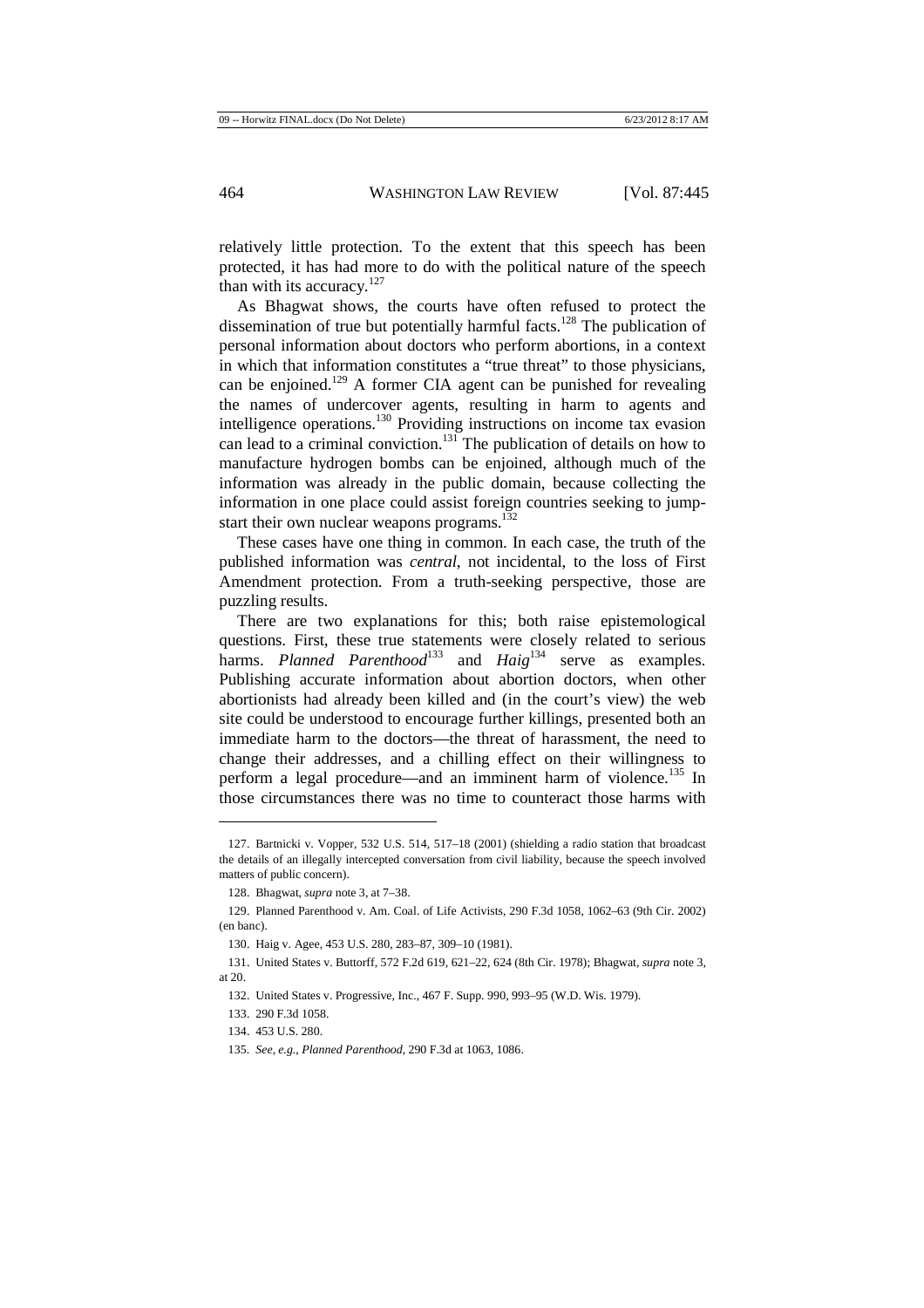"more speech."<sup>136</sup>

Second, for reasons of both epistemology and institutional competence, courts might not want to draw a firm line between (protected) true speech and (unprotected) false speech. To say that true speech is protected while false speech is not implies that it is possible to draw such a line—and, just as important, that judges and juries are capable of drawing it. The accuracy or inaccuracy of some statements is so clear as to present little difficulty for anyone. Other statements, however, may exceed lay understanding. Judges and jurors may be incapable of assessing their truth or falsity, even if experts in the field could.<sup>137</sup> Of course, the law has ways of dealing with the proof of complex facts requiring expert evidence,<sup>138</sup> and appellate courts in First Amendment cases can independently review the factual basis of a determination by the lower court.<sup>139</sup> But those mechanisms raise epistemological questions of their own.<sup>140</sup> It may thus make more sense for judges to focus on whether a statement is harmful than on whether it is true or false. $141$ 

Even if we *can* identify uncontroversially true factual statements, we still face the question of how much value to accord them under the First Amendment. For Bhagwat, the answer is: not much.

Consistent with Schauer's observation that "the free speech literature appears increasingly to have detached itself from . . . empirical and instrumental epistemic arguments" in favor of other free speech justifications, $142$  Bhagwat takes as his starting point the view that the purpose of the Speech Clause is "to facilitate political dialogue, and ... enable the process of democratic self-governance"<sup>143</sup> This premise leads him to conclude that true statements of fact are entitled to

<sup>136.</sup> Whitney v. California, 274 U.S. 357, 377 (Brandeis, J., concurring).

<sup>137</sup>*. See* Spottswood, *supra* note 10, at 1246.

<sup>138</sup>*. See* FED. R. EVID. 702; Daubert v. Merrell Dow Pharm., Inc., 509 U.S. 579 (1993).

<sup>139</sup>*. See, e.g.*, Bose Corp. v. Consumer's Union of U.S., 466 U.S. 485, 514 (1984) (requiring appellate judges in First Amendment cases to engage in searching review of important factual determinations in the district court).

<sup>140</sup>*. See* Barry P. McDonald, *Government Regulation or Other "Abridgements" of Scientific Research: The Proper Scope of Judicial Review Under the First Amendment*, 54 Emory L.J. 979, 1080 & n.404 (2005) (noting arguments "against First Amendment protection for scientific research on the basis that . . . science does not in fact yield knowledge that is epistemically superior with regard to the ascertainment of truth than other forms of knowledge," and citing sources).

<sup>141.</sup> Of course, the determination that speech is harmful itself involves probabilistic and empirical judgments; thus, even a focus on harm rather than truth cannot completely avoid the First Amendment's epistemological problems. *See generally* Schauer, *supra* note 118.

<sup>142.</sup> Schauer, *supra* note 2, at 909–10.

<sup>143.</sup> Bhagwat, *supra* note 3, at 40–41.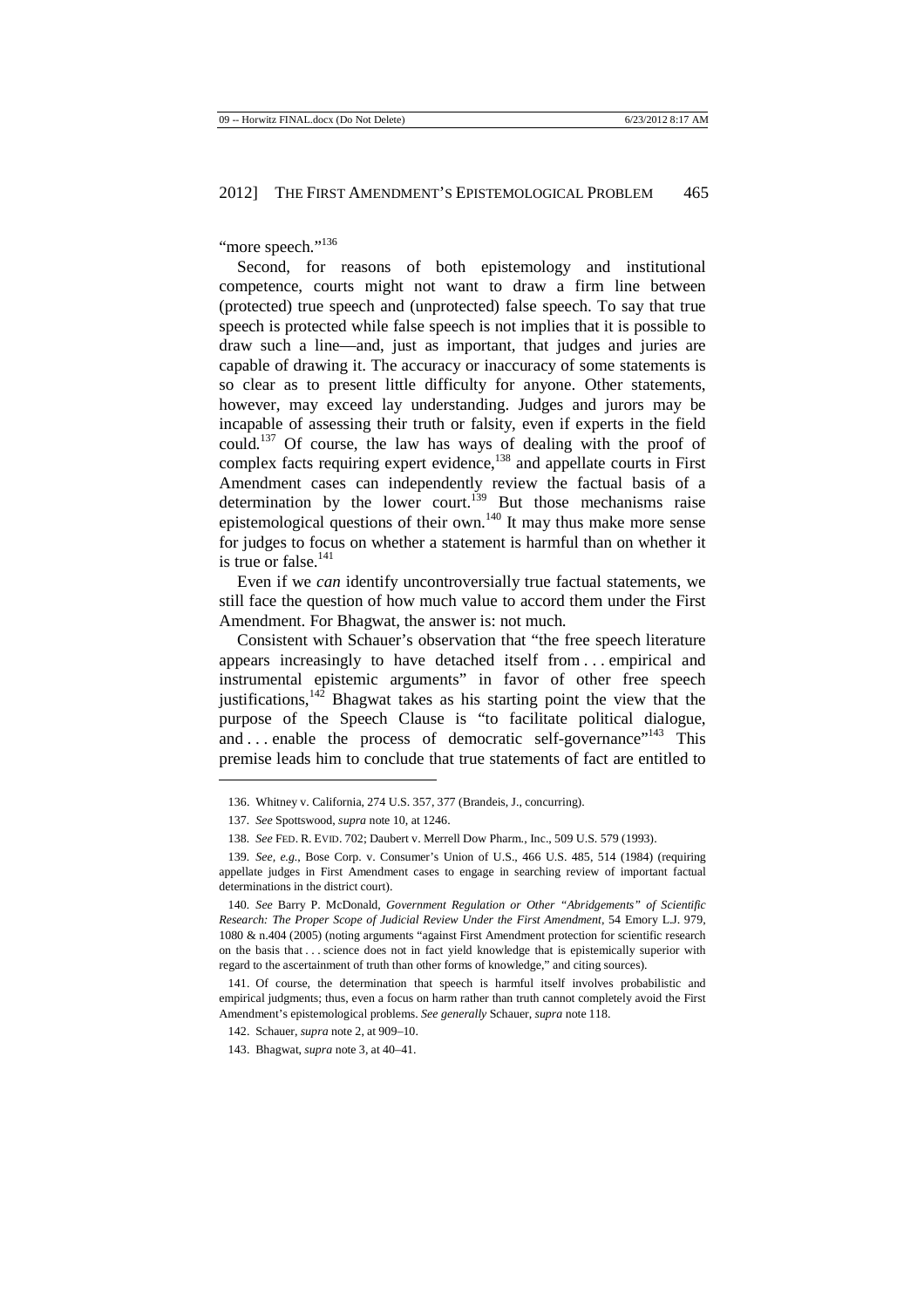less protection than ideas or opinions—even opinions, like "I believe Galileo was wrong," that are as close to wrong as a statement prefaced by the words "I believe that  $\ldots$ " can come.<sup>144</sup>

Bhagwat concedes that some factual details are "highly relevant to self-governance."<sup>145</sup> But he emphasizes that "with respect to many, many specific facts, their relationship to any form of self-governance is tangential at best, and even when the relationship exists, it is often less direct than with respect to pure ideas."<sup>146</sup> What mattered about the *Progressive*'s publication of details concerning the hydrogen bomb was not the facts themselves, but the debate over "the wisdom of laws seeking to suppress [that] information."<sup>147</sup> Bhagwat recommends that we shift our focus away from the accuracy of particular factual details as such. Instead, "what is needed is a direct focus on self-governance. Factual details should receive protection [only] in proportion to their contribution to self-governance."<sup>148</sup>

Schauer and Bhagwat's articles show both that the constitutional value of true facts has been largely unexamined, and that there is a renewed interest in addressing this gap. Somewhat surprisingly, their analysis does not necessarily favor robust protection for true factual details. For Bhagwat, the truth of a statement is less important than whether it contributes to public discourse and whether it is harmful.<sup>149</sup> We might thus conclude that, even as "issues of fact . . . have become an increasingly large part of First Amendment doctrine and writings,"<sup>150</sup> judicial and scholarly analysis has moved *away* from epistemic considerations and toward other free speech justifications, such as democratic self-governance, that place less value in true facts themselves.

That is not necessarily a bad thing. Perhaps those justifications better reflect current First Amendment theory and doctrine. Or perhaps this shift in focus itself represents a form of epistemic humility: the more contested the truth is, the better reason there is for judges to focus on other concerns, like democratic self-governance.

But this approach does not completely avoid the existing epistemic questions, and may raise new ones. After all, if "[f]actual details should

<sup>144</sup>*. See, e.g.*, *id.* at 6–7, 77–79.

<sup>145</sup>*. Id.* at 44.

<sup>146</sup>*. Id.* at 48.

<sup>147</sup>*. Id.* at 49.

<sup>148</sup>*. Id.* at 66.

<sup>149</sup>*. See, e.g., id.* at 7.

<sup>150.</sup> Schauer, *supra* note 2, at 907.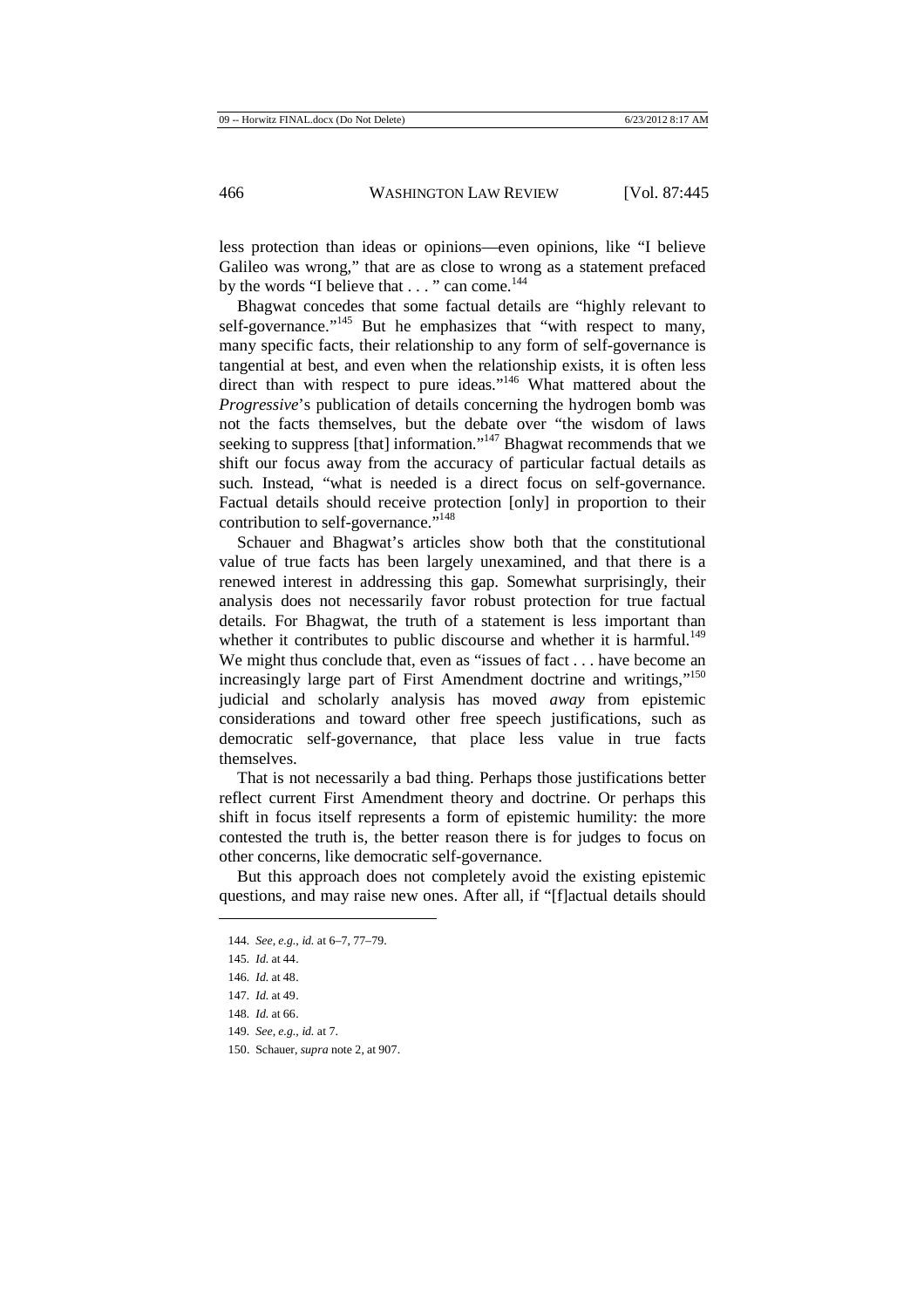receive protection in proportion to their contribution to selfgovernance,"<sup>151</sup> or in proportion to the harm they cause, we must still decide how much those details contribute to self-governance, the risks of harmful but true statements, and whether those risks are outweighed by the benefits of offering rigorous protection to true statements. Those are difficult questions, and the difficulty is compounded by the need to ask in the first place whether certain "facts" really are "true."

#### *B. False Statements of Fact*

Regardless of how we treat *true* statements of fact, one might expect a strong consensus that the First Amendment need not protect *false*  statements of fact. In support of this proposition, we have *Gertz*'s statement that "there is no constitutional value in false statements of fact,"<sup>152</sup> as well as a broad range of false statements that are uncontroversially capable of regulation under current law.<sup>153</sup> Even Mill concluded that "on a subject like mathematics . . . there is nothing at all to be said on the wrong side of the question."<sup>154</sup>

Yet there is some tension here too. From a doctrinal standpoint, we can meet *Gertz*'s sweeping assertion with *Stevens*' equally broad conclusion that "[t]he First Amendment itself reflects a judgment by the American people that the benefits of its restrictions on the Government outweigh the costs."<sup>155</sup> That assertion does not speak to the value of false statements directly, but it does suggest that the First Amendment generally forecloses weighing the value of false speech at all. Against *Gertz*, too, we have the Court's footnote in *Sullivan*, adopting Mill's view that "[e]ven a false statement may . . . make a valuable contribution to public debate."<sup>156</sup> Moreover, although many cases suggest that false speech can be restricted, another set of cases makes clear that "some knowingly false statements *are* protected."<sup>157</sup>

A number of factors, involving varying epistemic considerations, appear to be at work in producing this tension. Thus, in *Sullivan*, the Court worried that a legal regime that permits liability for mere careless errors of fact in statements concerning public officials would deter true

<sup>151.</sup> Bhagwat, *supra* note 3, at 66.

<sup>152.</sup> Gertz v. Robert Welch, Inc., 418 U.S. 323, 340 (1974).

<sup>153</sup>*. See, e.g.*, Volokh, *supra* note 6, at 349 (citing examples).

<sup>154.</sup> MILL, *supra* note 17, at 104.

<sup>155.</sup> United States v. Stevens, 559 U.S. \_\_, 130 S. Ct. 1577, 1585 (2010).

<sup>156.</sup> N.Y. Times Co. v. Sullivan, 376 U.S. 254, 279 n.19 (1964).

<sup>157.</sup> Volokh, *supra* note 6, at 351 (emphasis added); *see id.* at 350–51 (citing examples).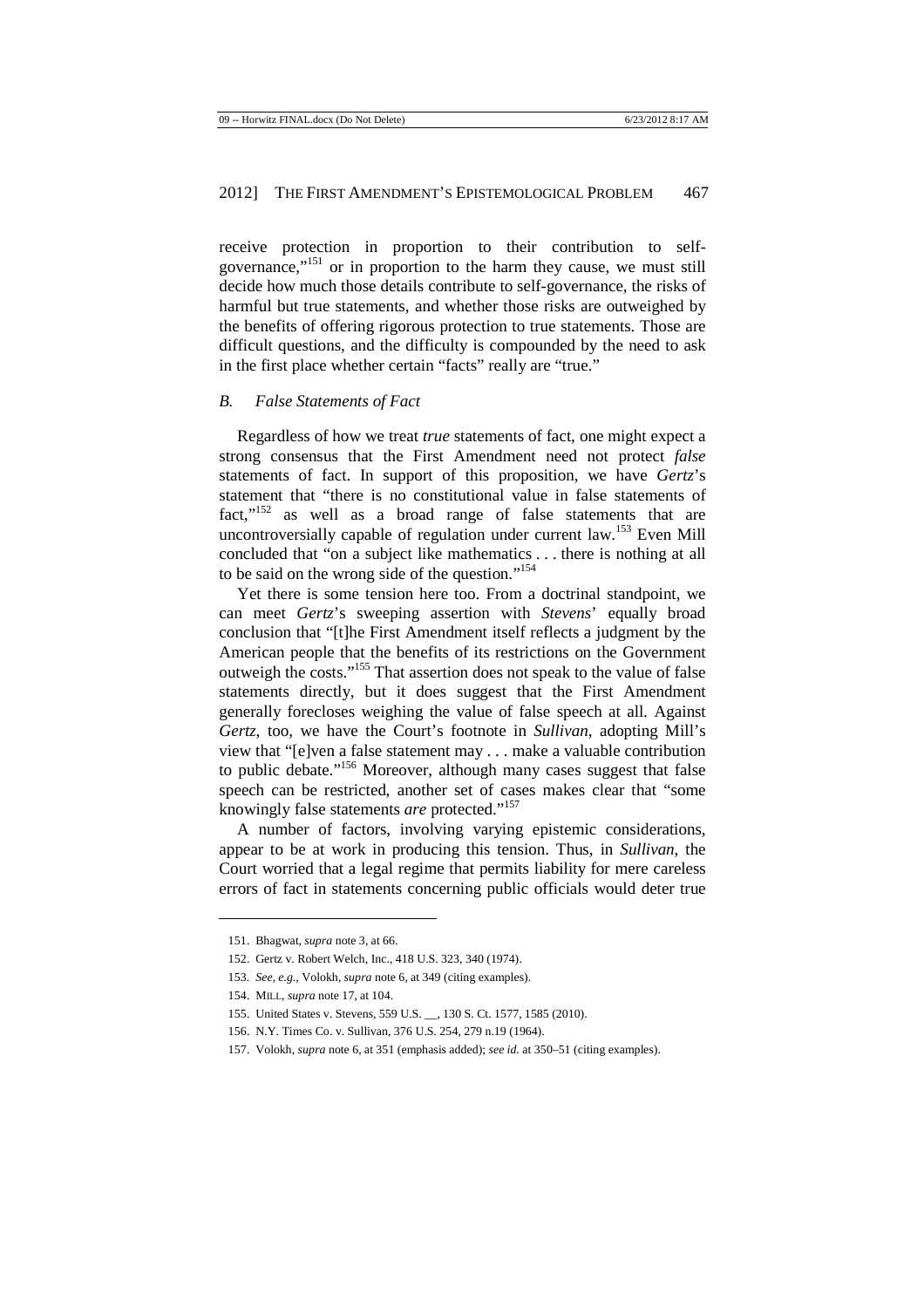as well as false speech.<sup>158</sup> In other cases, such as those involving false or misleading commercial speech, the assumption is that regulation is permissible in part because the speaker is in an epistemically superior position to evaluate the truth of its statements.<sup>159</sup> Thus, these opposing outcomes are arguably *both* epistemically justified. On the other hand, some of the reasons courts have protected false statements of fact have more to do with a broad distrust of government than with specifically epistemic considerations.<sup>160</sup>

Several scholars, including Schauer, Gey, Mark Tushnet, and Jonathan Varat, have recently focused on the First Amendment status of false statements of fact. Surprisingly, despite their differences on concrete issues such as the constitutionality of the Stolen Valor Act, $^{161}$ they basically agree that false statements lack epistemic and/or social value. I say "surprisingly" because, as we have seen, Mill, one of the most influential figures in the philosophical justification of free speech, argued that false speech has *some* genuine value, if only as a whetstone for the truth. $162$ 

Support for that argument seems to have eroded. Tushnet puts the point starkly. "When all is said and done," he writes, "there really is no social value in the dissemination of falsehood, particularly knowing falsehood."<sup>163</sup> We may protect false statements in order to guard against laws that would chill true speech, or to prevent ideologically motivated attempts to punish or suppress certain kinds of speech, but false statements have no inherent value.<sup>164</sup> Even Gey, who strongly defends the constitutional protection of some clearly false statements, *assumes*  they are "socially worthless" and protects them only for antipaternalistic reasons.<sup>165</sup>

Varat is perhaps the most willing to defend false statements on epistemic grounds, although somewhat indirectly. He makes two

<sup>158</sup>*. Sullivan*, 376 U.S. at 279; *see also* Volokh, *supra* note 6, at 351.

<sup>159</sup>*. See, e.g.*, Va. State Bd. of Pharmacy v. Va. Citizens Consumer Council, 425 U.S. 748, 771 n.24 (1976). Similarly, defenders of the constitutionality of the Stolen Valor Act argue that the speaker in those cases is in the best position to know whether she received a military decoration or not. *See, e.g.*,Volokh, *supra* note 6, at 352.

<sup>160</sup>*. New York Times Co. v. Sullivan* can be read as supporting either approach.

<sup>161.</sup> For example, Volokh and Varat, colleagues at UCLA, each filed amicus briefs on opposing sides in the *Alvarez* case.

<sup>162.</sup> *See, e.g.*, MILL, *supra* note 17, at 87 (suppressing falsity deprives us of "the clearer perception and livelier impression of truth, produced by its collision with error").

<sup>163.</sup> Tushnet, *supra* note 4, at 25.

<sup>164</sup>*. See, e.g.*, *id.* at 8–9, 18–20.

<sup>165</sup>*. See* Gey, *supra* note 34, at 17, 19.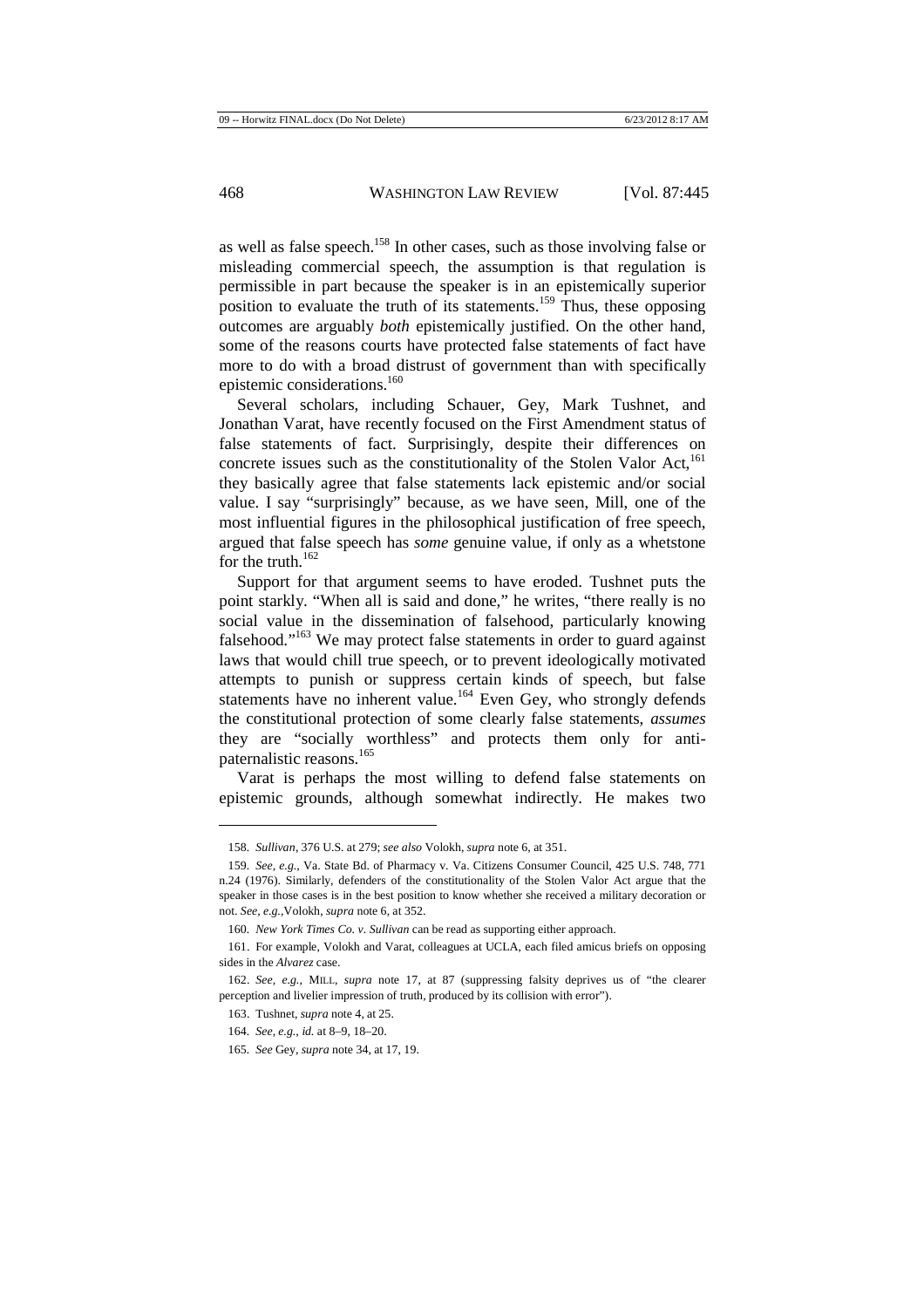essentially instrumentalist arguments. The first, directed at falsehoods such as Holocaust denial, is the Brandeisian argument that the truth may be better served by publicly attacking lies than by suppressing them through legal channels. "Confronting the lie in the arena of public discussion may increase the likelihood that the truth will be clearer and more long-lived, so that the truth is not forgotten," he writes.<sup>166</sup> "How many people are motivated more strongly to remember and solidify the true history of the Holocaust because they live in an unfortunate world with some who deny it?"<sup>167</sup> The other argument is even more instrumental: lies may sometimes help us "procure" the truth, as when journalists use deception to "acquir[e] otherwise unobtainable information" on matters of public concern.<sup>168</sup>

On the whole, though, although some of these scholars argue against the constitutionality of *particular* legal prohibitions on false statements, there is little debate over the epistemic or social value of those statements as such. That fact itself is worth noting, even if it does little to resolve particular cases. At a basic level, it tends to confirm Schauer's observation that the truth-seeking justifications that motivated Mill and many influential early First Amendment decisions are in relative  $decline<sup>169</sup>$ 

It also suggests something deeper about First Amendment law itself. These writers remain willing, for the most part, to protect even deliberately false speech in some contexts, *despite* their agreement on its lack of epistemic or social value.<sup>170</sup> This says something about how we construct First Amendment theory and doctrine. There is a kind of hydraulic dynamic at work here. As the truth-seeking justification for the protection of false statements has receded, other justifications for

 $\ddot{ }$ 

<sup>166.</sup> Varat, *supra* note 51, at 1119.

<sup>167</sup>*. Id.* 

<sup>168</sup>*. Id.* at 1122. As Varat notes, it is unlikely that the law would protect deliberate lies of this kind, although it would likely protect the subsequent publication of accurate information obtained in this manner. It should also be noted that these kinds of deceptions violate widely shared professional journalistic ethics. One can imagine less directly deceptive tactics that would pass legal and ethical muster, however. Imagine, for example, a reporter who finds herself sitting near two public officials negotiating some corrupt bargain, and who listens in without interrupting and identifying herself as a member of the press.

<sup>169</sup>*. See* Schauer, *supra* note 2, at 909–10.

<sup>170.</sup> Tushnet, for example, argues forcefully that lies have no social value, but provides many examples of cases in which arguments for their protection have considerable force. *See, e.g.*, Tushnet, *supra* note 4, at 2–3 n.8 (excluding dramatic performances), 8–9 (noting that some lies may need to be protected to avoid the incidental deterrence of true speech), 17–18 (warning that the regulation of "ideologically inflected" falsehoods, such as that the Holocaust never occurred, could be used "as a lever to attack . . . wider ideological views").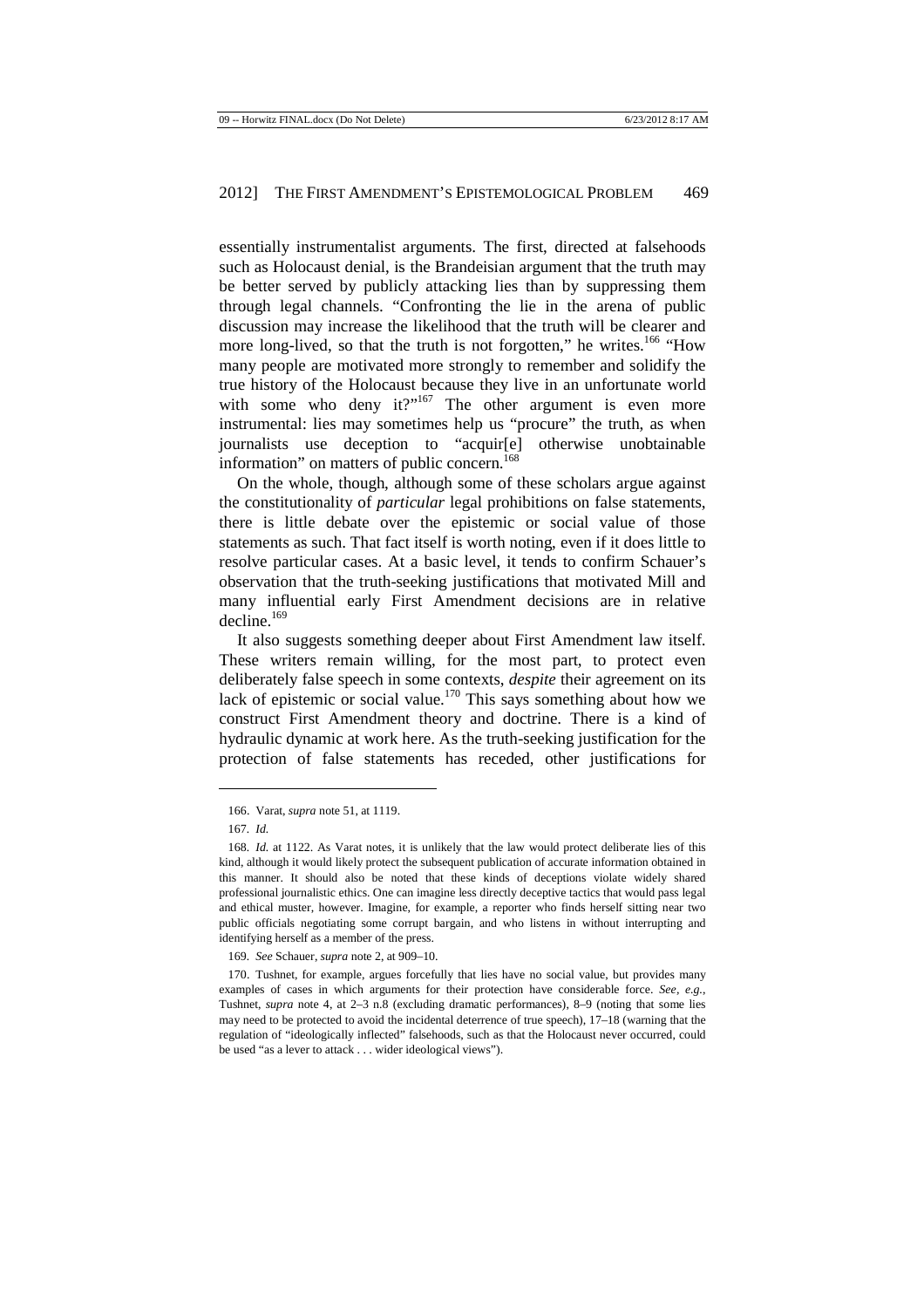protecting them, such as those focused on democratic self-governance or distrust of government, have flowed in to take its place. Our theories have changed, but the consensus on which speech should be protected remains roughly the same. That suggests just how much work our intuitions and experience with respect to free speech are doing here, and just how secondary and subsidiary our specific theories and justifications may be.

## III. THE EPISTEMOLOGICAL PROBLEM EXPANDED: KNOWLEDGE, PUBLIC DISCOURSE, AND THE FIRST AMENDMENT

In this Part, I turn from these general epistemological questions to confront more directly one of the primary issues raised by Post's book: the relationship between the First Amendment and the production of knowledge. I argue that while Post offers some useful answers concerning this relationship, another approach—one that focuses on the infrastructural role within society of those institutions in which knowledge is generated, and gives them substantial autonomy to regulate themselves—might be preferable.

First, however, let us consider what our examination of the First Amendment's epistemological problem has taught us so far.

#### *A. The Epistemological Problem Recapitulated*

A few simple propositions summarize what we have learned about the relationship between truth, falsity, and the First Amendment. First, there is an increasing interest in non-epistemic justifications for freedom of expression. Democracy, self-governance, autonomy, and other justifications have all "ascended in importance" as primary justifications for our system of freedom of speech.<sup>171</sup> These approaches raise epistemic questions of their own. But their primary focus is not on truth, falsity, or justified belief as such.

Second, even *within* the realm of truth-seeking justifications for freedom of expression, there are fewer answers about the relationship between truth, falsity, and the First Amendment than one might expect. From Mill to the present, the focus of the truth-seeking argument has been on ideas or opinions, not facts. The paradigmatic example involves "ideologically inflected" claims,<sup>172</sup> such as claims about the existence or

<sup>171.</sup> Schauer, *supra* note 118, at 309.

<sup>172.</sup> Tushnet, *supra* note 4, at 18.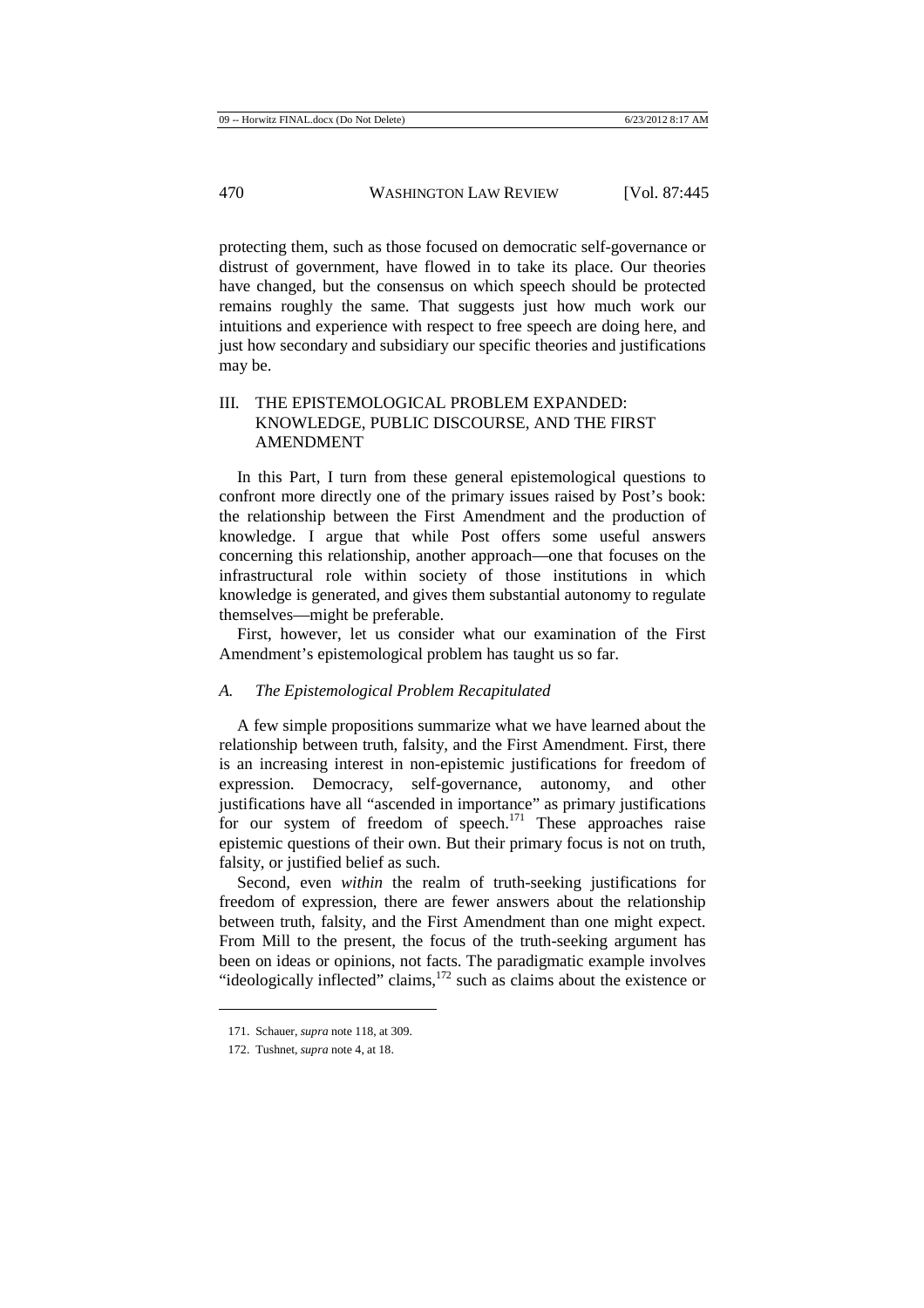non-existence of the Holocaust. These claims are closely connected to debates over "highly contestable" normative propositions.<sup>173</sup> They present questions of "truth" that extend beyond simply proving or disproving a particular factual statement, and raise greater fears that government will use its authority in this area to weigh in impermissibly on normative questions.

The combined result is a First Amendment jurisprudence that is much less focused on facts themselves. There is no equality in the world of facts: it would be absurd to talk of the equal dignity of claims that the moon is made of rock and that it is made of cheese. But the slogans of the First Amendment, such as *Gertz*'s statement that there is "no such thing as a false idea" under the First Amendment,<sup>174</sup> are highly egalitarian. More broadly, by forbidding discrimination among speakers and ideas, modern First Amendment doctrine emphasizes "the political equality that all citizens enjoy within a democracy."<sup>175</sup> Every idea, no matter how misguided, and every speaker, no matter how ill-equipped, stands on equal footing. Truth and falsity have largely dropped out of the equation.

That observation raises interesting epistemological questions. As I suggested at the end of the last Part, however, it is not clear how much these questions matter in practice. Our intuition or practical reason may be doing more work than our theories.<sup>176</sup> In practice, even if we do not know *why* we are doing so, we rarely punish lies "simply because they are lies."<sup>177</sup> We look for specific harms, and generally prohibit regulations that raise concerns over distrust of government, such as fear of ideologically motivated enforcement. As Schauer sums up the situation, "public noncommercial factual falsity will likely remain constitutionally protected for the foreseeable future."<sup>178</sup>

Thus, the First Amendment's epistemological problem is *only* a "problem." Although the free speech theories and doctrines we have

<sup>173.</sup> Gey, *supra* note 34, at 8.

<sup>174.</sup> Gertz v. Robert Welch, Inc., 418 U.S. 323, 339 (1974).

<sup>175.</sup> Robert Post, *Participatory Democracy and Free Speech*, 97 VA. L. REV. 477, 484 (2011).

<sup>176</sup>*. See, e.g.*, Daniel A. Farber & Philip P. Frickey, *Practical Reason and the First Amendment*, 34 UCLA L. REV. 1615, 1635–38 (1987); *see also* Robert Post, *Reconciling Theory and Doctrine in First Amendment Jurisprudence*, 88 CALIF. L. REV. 2353, 2355 (2000) (noting that "those fluent in the law of free speech can predict with reasonable accuracy the outcomes of most constitutional cases" despite the morass of potentially contradictory rules, doctrines, and theories that populate First Amendment law).

<sup>177.</sup> Tushnet, *supra* note 4, at 2.

<sup>178.</sup> Schauer, *supra* note 2, at 915. Even if the Court upholds the constitutionality of the Stolen Valor Act, that does not mean it will subsequently uphold *any* law regulating *any* falsehood.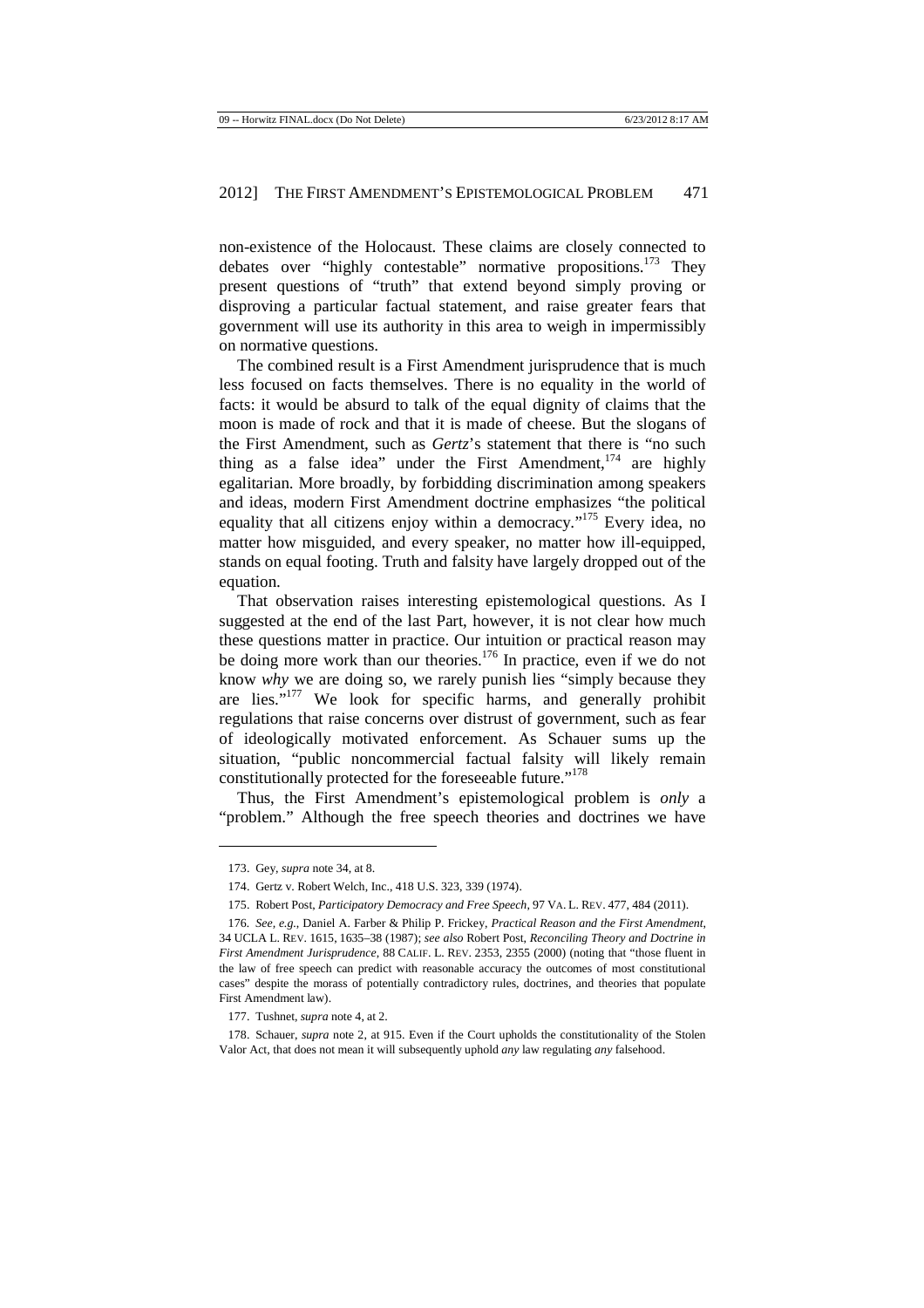canvassed raise a host of epistemological questions, a fairly predictable and vigorously protective system of freedom of speech endures. The First Amendment's epistemological problems do not appear to render the First Amendment unworkable as a matter of day-to-day practice. Incoherent, maybe, but not unworkable.

## *B. A Different Epistemological Problem: The Role of Knowledge in the First Amendment*

The failure of First Amendment theory and doctrine to fully reckon with the role of facts, or "knowledge" more generally, within public  $discourse$ ,  $^{179}$  raises some significant issues that we have not yet examined. These issues lie at the heart of Post's book.

Of particular importance is the risk that public discourse will end up with more falsity than truth, and that some of this falsity will be positively toxic. This concern animates Schauer's recent lecture on facts and the First Amendment. There may be good reasons to protect false speech, but there are costs as well. We run the risk not only that public discourse will overflow with "plainly, demonstrably, and factually false" claims, but that people will *believe* them.<sup>180</sup> Millions of Americans profess beliefs—that President Obama is a Muslim, that AIDS was engineered by the American government, and so on—that are simply untrue.<sup>181</sup> Once let loose into the marketplace of ideas, they will find ready takers. These beliefs can become cascades, gaining adherents at dramatically increased rates<sup>182</sup> and distorting politics, public discussion, and public policy itself.

Schauer's concern may be overstated. He worries about an "increasing acceptance of patent factual falsity," and describes a modern society "in which truth seems to matter so little."<sup>183</sup> On the whole, however, the American public is more intelligent,<sup>184</sup> better-educated,<sup>185</sup>

<sup>179.</sup> I deal with the definition of *public discourse* more fully below. Here, I use it as a simple term of convenience. I treat it as referring to public discussion generally, especially on matters of broad public concern.

<sup>180.</sup> Schauer, *supra* note 2, at 898.

<sup>181</sup>*. See id.* at 897–98.

<sup>182</sup>*. See generally* Cass R. Sunstein & Adrian Vermeule, *Conspiracy Theories* (Harvard Law Sch. Pub. Law & Legal Theory Research Paper Series, Working Paper No. 08-03, 2008), *available at* http://papers.ssrn.com/sol3/papers.cfm?abstract\_id=1084585.

<sup>183.</sup> Schauer, *supra* note 2, at 919.

<sup>184</sup>*. See, e.g.*, JAMES R. FLYNN, WHAT IS INTELLIGENCE?: BEYOND THE FLYNN EFFECT 7–9 (2009) (documenting increases in IQ test scores over the course of the past century).

<sup>185</sup>*. See, e.g.*, Gage Raley, Note, Yoder *Revisited: Why the Landmark Amish Schooling Case Could—and Should—Be Overturned*, 97 VA. L. REV. 681, 695–96 & nn.80–81 (2011) (providing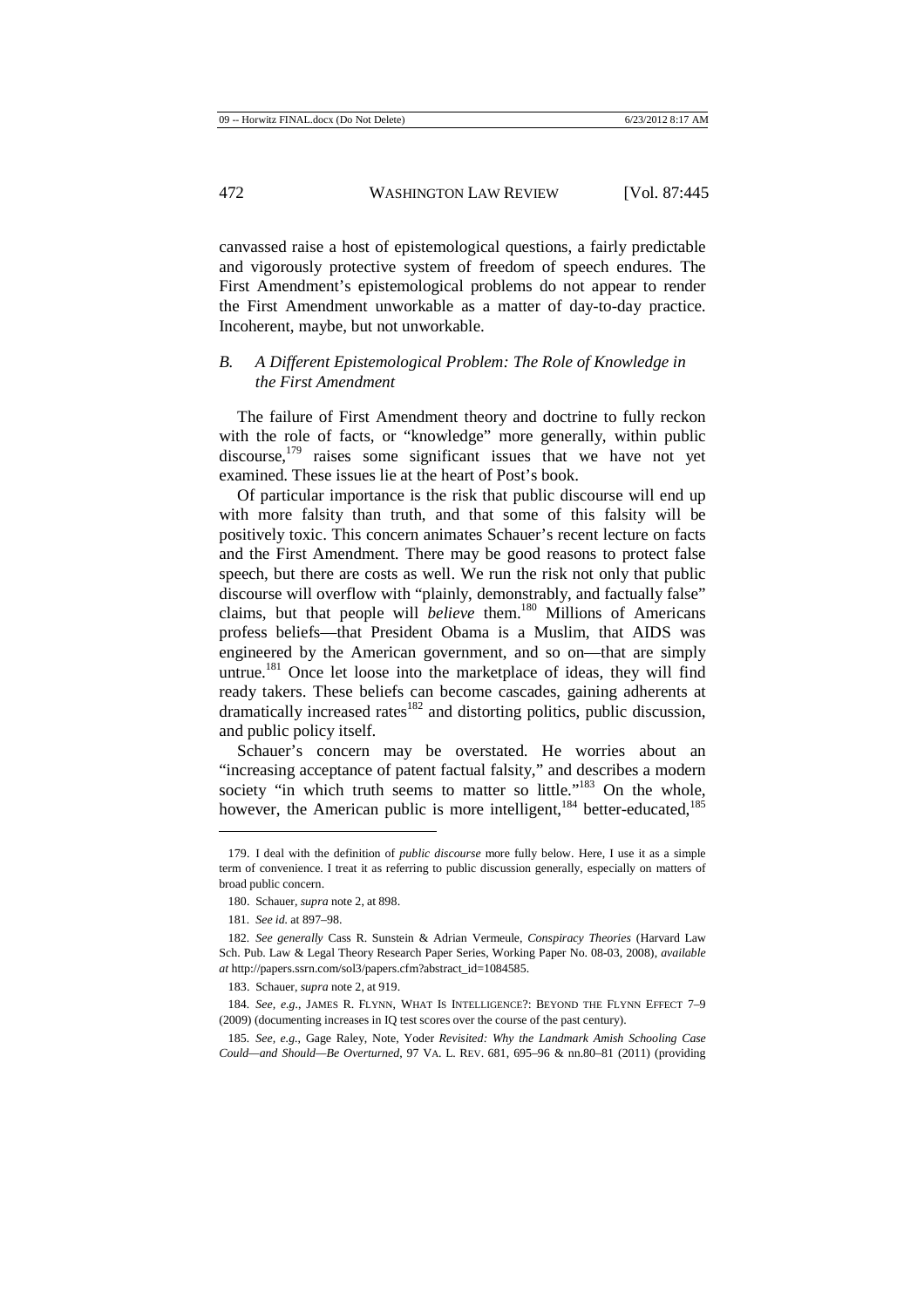and at least no worse-informed than in recent years.<sup>186</sup> Long before Al Gore invented the Internet, Americans subscribed to a host of conspiracy theories and false beliefs. We would do well to be neither complacent nor panicked.

 Still, the sheer mass of false factual statements that find adherents offers some cause for concern. It raises questions about the relationship between the First Amendment and the state of public knowledge and discourse. In particular, it should lead us to ask whether the search for truth has really been well-served by free speech doctrine. Schauer puts the point well: "The First Amendment may be embarrassed by the proliferation of public falsity, because presumably, from Milton to Madison to Mill to Holmes to the present, that is part of what the idea of free speech and its particular embodiment in the First Amendment was designed to prevent."<sup>187</sup>

So we are left with an important question: If a central goal of the First Amendment is to improve the quantity and quality of knowledge in our society, but First Amendment doctrine is mostly disabled from suppressing false facts and does not necessarily protect true ones, is there anything left in our doctrine that can help us enhance public discourse, by increasing our knowledge or reducing the number of falsehoods in circulation?

## *C. Post's Answer: Democratic Competence and Expert Knowledge Practices*

One answer is supplied by Post's book *Democracy, Expertise, and Academic Freedom*. Post is concerned with the gap between First Amendment doctrine and knowledge, or knowledge policy, itself.<sup>188</sup> The question is especially pressing for Post because his approach to First Amendment theory privileges a particular understanding of public discourse, one grounded on what he calls "democratic legitimation": the equal status of citizens as "authors" of the laws, participating on equal

figures showing a substantial increase in education levels in the United States over the past 35 years).

<sup>186</sup>*. See Public Knowledge of Current Affairs Little Changed by News & Information Revolutions*, PEW RES. CENTER FOR PEOPLE & PRESS (Apr. 15, 2007), http://www.peoplepress.org/2007/04/15/public-knowledge-of-current-affairs-little-changed-by-news-and-informationrevolutions/ (summarizing report showing little decline in level of political knowledge between 1989 and 2007).

<sup>187.</sup> Schauer, *supra* note 2, at 918.

<sup>188</sup>*. See* POST, *supra* note 8, at ix–x (describing the book's subject as "the relationship between the First Amendment and the practices that create and sustain disciplinary knowledge").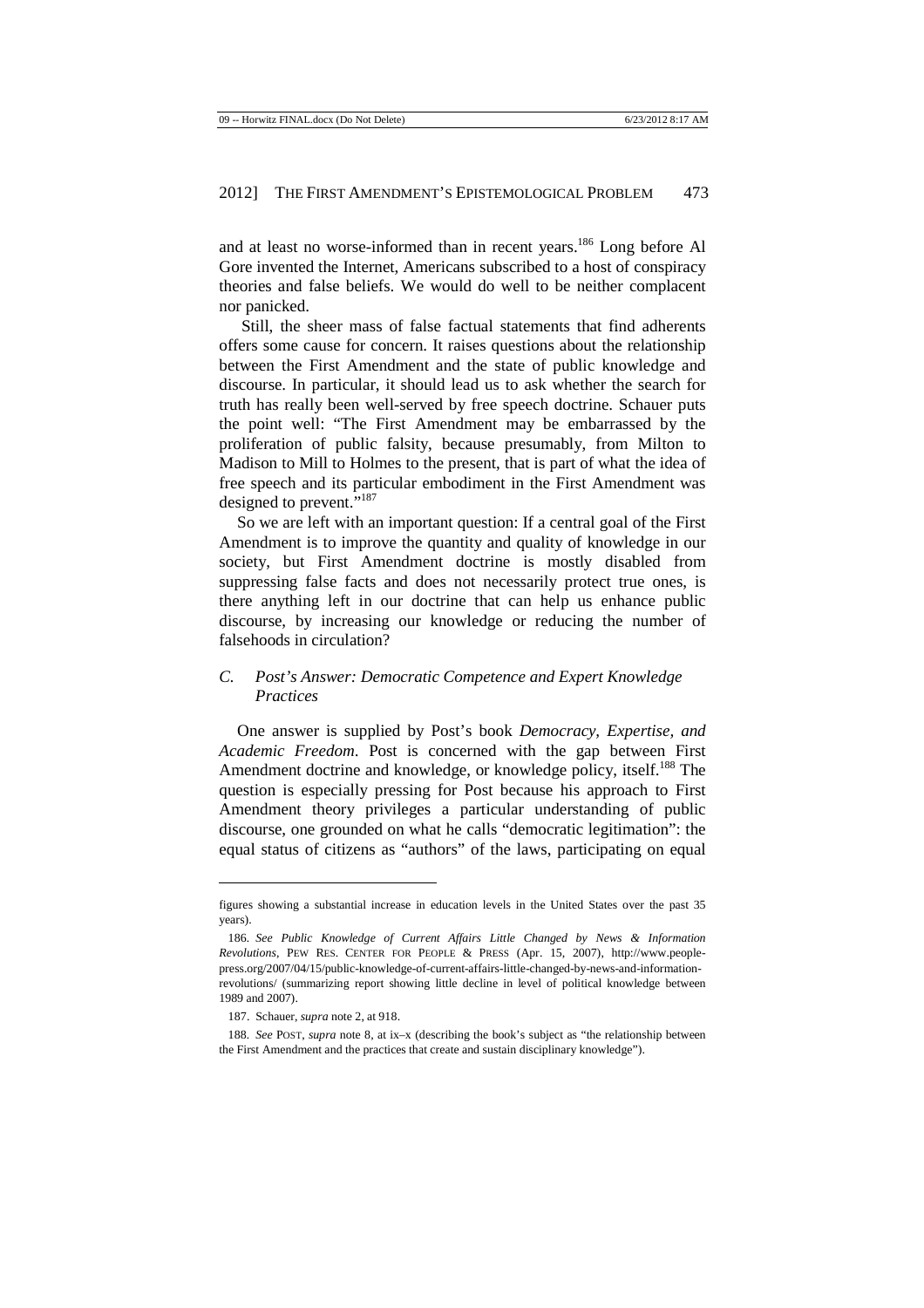terms in "the formation of public opinion."<sup>189</sup> He writes:

It is this equality that underwrites the First Amendment doctrine's refusal to distinguish between good and bad ideas, true or false ideas, or harmful or beneficial ideas. The equality of status of ideas within public discourse follows directly from the equality of political status of citizens who attempt to make the government responsive to their views.<sup>190</sup>

As Post acknowledges, however, some speech *is* true, and some false. Some ideas are especially important to public discourse and society itself. This tension between the democratic equality of speakers, and the unequal status of different facts and realms of knowledge that are necessary for democracy to flourish, is nothing new. James Madison complained: "A popular Government, without popular information, or the means of acquiring it, is but a Prologue to a Farce or a Tragedy."<sup>191</sup> Thomas Dewey wrote that "genuine public policy cannot be generated unless it be informed by [expert] knowledge."<sup>192</sup> And Hannah Arendt, noting that "factual truth informs political thought," echoed Madison in observing that "[f]reedom of opinion is a farce unless factual information is guaranteed and the facts themselves are not in dispute."<sup>193</sup>

For Post, this means we need to come up with another constitutional value besides "democratic legitimation." He calls this "[d]emocratic *competence*": the "cognitive empowerment of persons within public discourse, which in part depends on their access to disciplinary knowledge."<sup>194</sup>

Because "cognitive empowerment is necessary . . . for democratic legitimation,"<sup>195</sup> we need separate constitutional principles capable of protecting each. The First Amendment protects democratic legitimation through egalitarian devices such as the rule that there is no such thing as a false idea. But we also need "distinct First Amendment doctrines designed to protect the social practices that produce and distribute

<sup>189.</sup> Post, *supra* note 175, at 482–83.

<sup>190</sup>*. Id.* at 484–85.

<sup>191.</sup> Letter from James Madison to W.T. Barry (Aug. 4, 1822), *reprinted in* 9 THE WRITINGS OF JAMES MADISON 103 (Gaillard Hunt ed., 1910), *quoted in* POST, *supra* note 8, at 35.

<sup>192.</sup> JOHN DEWEY, THE PUBLIC AND ITS PROBLEMS 177–79 (1927), *quoted in* POST, *supra* note 8, at 32.

<sup>193.</sup> HANNAH ARENDT, BETWEEN PAST AND FUTURE 238 (1968), *quoted in* POST, *supra* note 8, at 29.

<sup>194.</sup> POST, *supra* note 8, at 34 (emphasis added).

<sup>195</sup>*. Id.*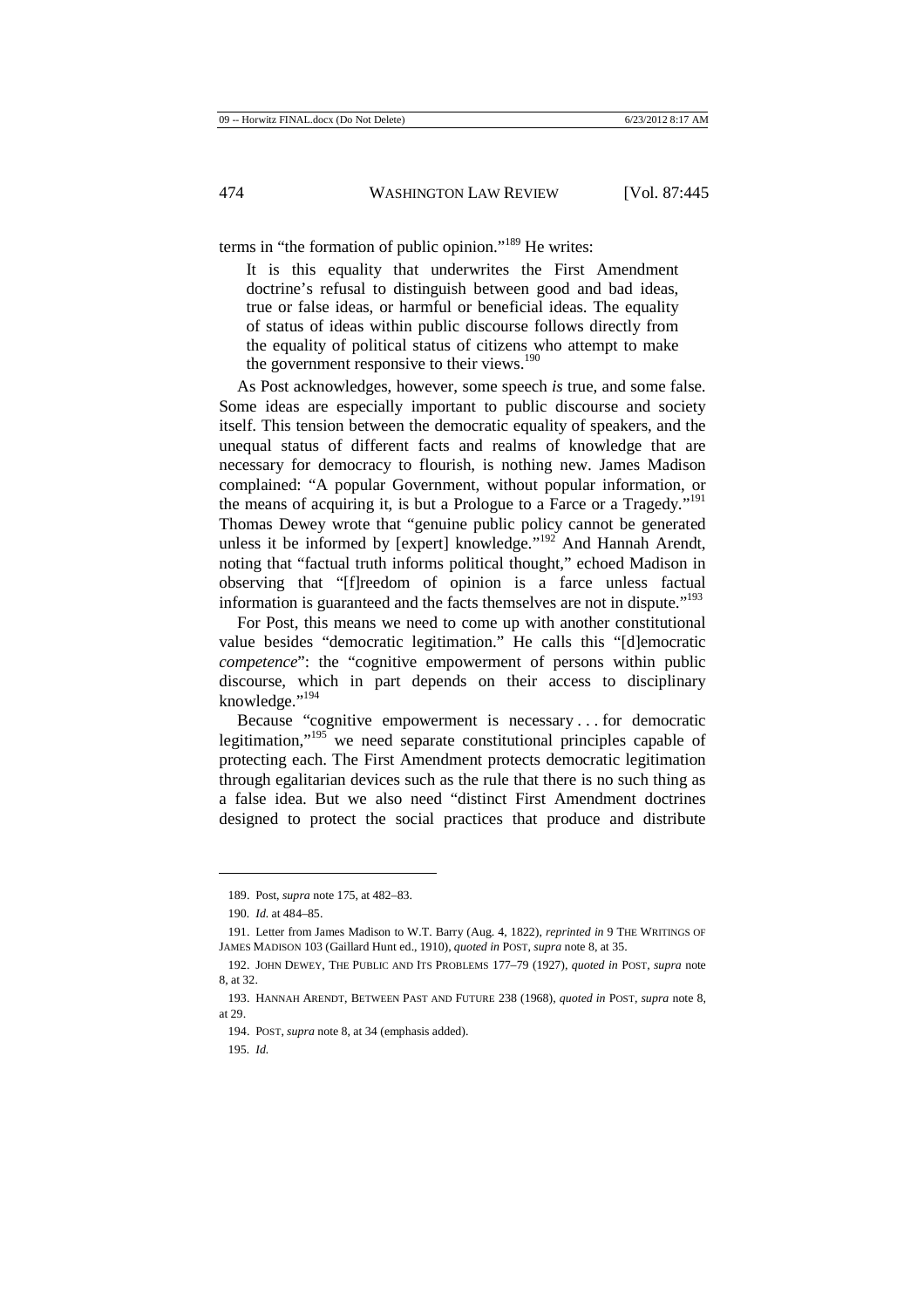disciplinary knowledge"<sup>196</sup>—practices in which facts are as important as opinions and all speakers are *not* equal.

Post purports to find traces of such doctrines across First Amendment law. Within the realm of public discourse, this involves a kind of alchemy, in which scientific debates are transmuted into differences of opinion that courts must abstain from judging.<sup>197</sup> Within commercial speech doctrine, he sees a complicated mix of factors that serve the informational value of advertising, which "conveys factual knowledge that cognitively empowers public opinion,"<sup>198</sup> while permitting government to regulate false and misleading statements that do not contribute to cognitive empowerment.<sup>199</sup>

More important still is Post's effort to find evidence of constitutional protection for matters of democratic competence in "domains *outside* of public discourse."<sup>200</sup> Take professional speech, an area in which the value of the speech is underwritten not by the equality of speakers, but by their expertise. We accord strong protection to professional speech because professionals operate from a base of specialized knowledge and training, and because they are subject to ongoing monitoring by the gatekeepers of their profession.

Whatever else we might say about the importance of professional speech to public discourse, it certainly does not observe the egalitarian norms of democratic legitimation. To the contrary, we respect professional advice precisely because we know that all opinions on professional matters are *not* equal, and rely on professionals to deliver competent advice according to professional standards. In this area, the law, through malpractice and its incorporation of professional standards, "stands as a surety for the disciplinary truth of expert pronouncements."<sup>201</sup> Thus, "the very absence of First Amendment coverage from the context of malpractice litigation emphasizes the significance which law attributes to the circulation of accurate expert knowledge." $^{202}$ 

Although Post describes malpractice law as an instance of the

<sup>196</sup>*. Id.* at 33.

<sup>197</sup>*. Id.* at 30–31; *see also id.* at 44 ("Within public discourse, traditional First Amendment doctrine systematically transmutes claims of expert knowledge into assertions of opinion.").

<sup>198</sup>*. Id.* at 40–41.

<sup>199</sup>*. See id.* at 41.

<sup>200</sup>*. Id.* at 43 (emphasis added).

<sup>201</sup>*. Id.* at 45.

<sup>202</sup>*. Id.* at 47 (emphasis omitted).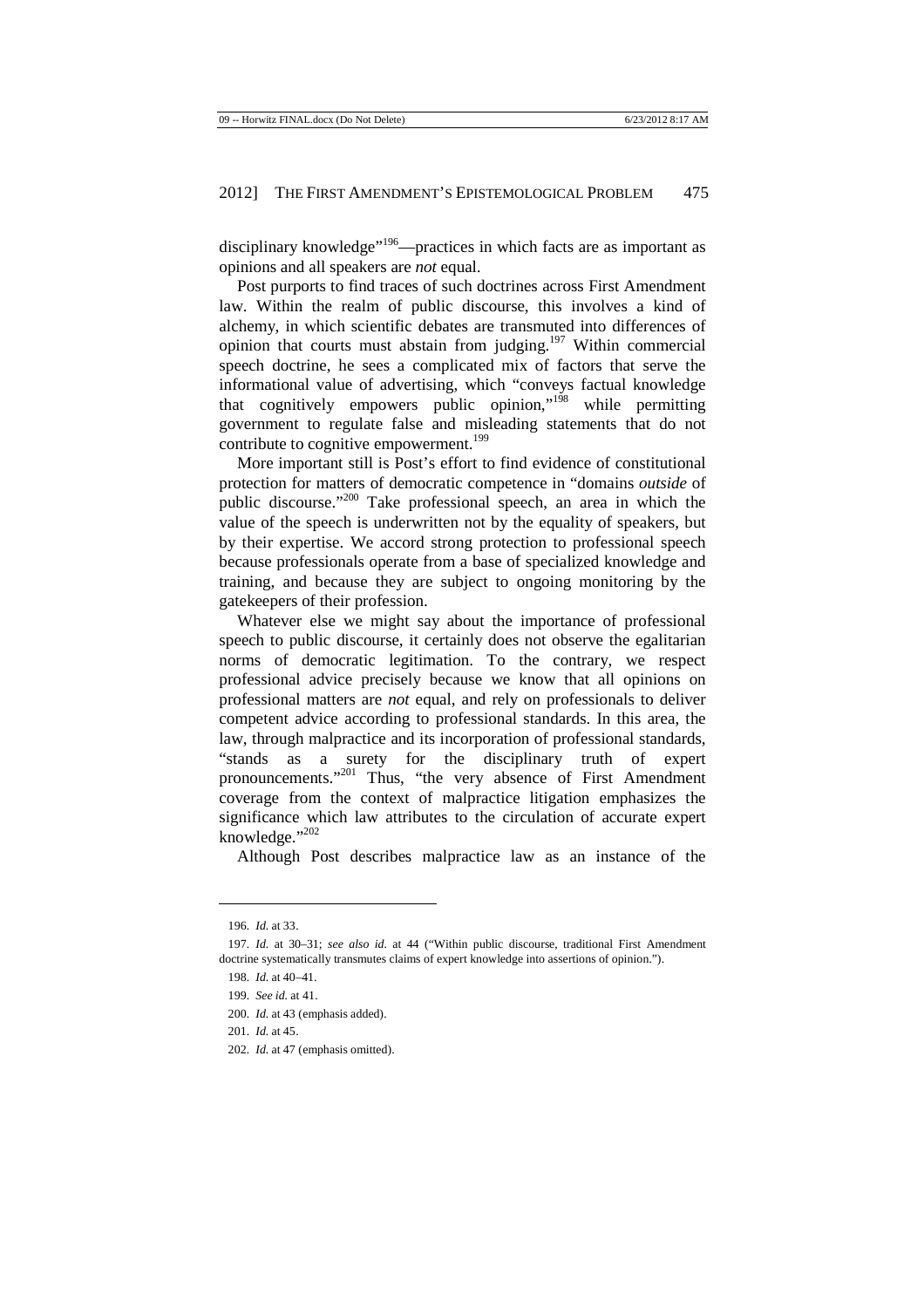"*absence* of First Amendment coverage,"<sup>203</sup> that is not the whole story. Malpractice requires a standard by which we determine whether professional speech has been competent or incompetent. That is an epistemic question, and the sources of judgment will come in the first instance from the professional disciplines themselves, through the provision of expert evidence in court. For speech lying within the domain of democratic legitimation, judges have a suite of tools that are more or less judicially manageable and within their basic competence.<sup>204</sup> These are egalitarian standards: the rule of content neutrality, the notion that all opinions are equal, and so on. The standards that apply to democratically competent speech, on the other hand, are neither egalitarian nor especially judicially manageable. They must perforce be shaped in the first instance by the expert institutions themselves.<sup>205</sup> "It follows that the value of democratic competence can be judicially protected only if courts incorporate and apply the disciplinary methods by which expert knowledge is defined."<sup>206</sup> In those areas, courts will "attribute *constitutional status* to the disciplinary practices by which expert knowledge is itself created."<sup>207</sup>

Again, this raises a broader epistemological point. According constitutional status to particular disciplinary practices<sup>208</sup> requires courts to come up with some boundaries—some basis for concluding that certain disciplinary practices fall within the realm of expert knowledge and contribute to democratic competence while others do not. "A constitutional sociology of knowledge is thus inevitable."<sup>209</sup> In deciding which disciplinary practices should be treated as autonomous "expert" practices, courts are making judgments, involving a mixture of epistemic, sociological, and political considerations, about how we know certain things, who knows them best, and how they contribute to public discourse.

## *D. The University as a Domain of Democratic Competence*

In theory, for courts to distinguish between particular expert or

<sup>203</sup>*. Id.* (emphasis added).

<sup>204</sup>*. See generally* Richard H. Fallon, Jr., *Judicially Manageable Standards and Constitutional Meaning*, 119 HARV. L. REV. 1274 (2006).

<sup>205</sup>*. See* POST, *supra* note 8, at 31.

<sup>206</sup>*. Id.* at 54.

<sup>207</sup>*. Id.* at 55 (emphasis added).

<sup>208</sup>*. See id.* at 55–58 (noting that courts do not strongly protect *all* disciplinary practices).

<sup>209</sup>*. Id.* at 58.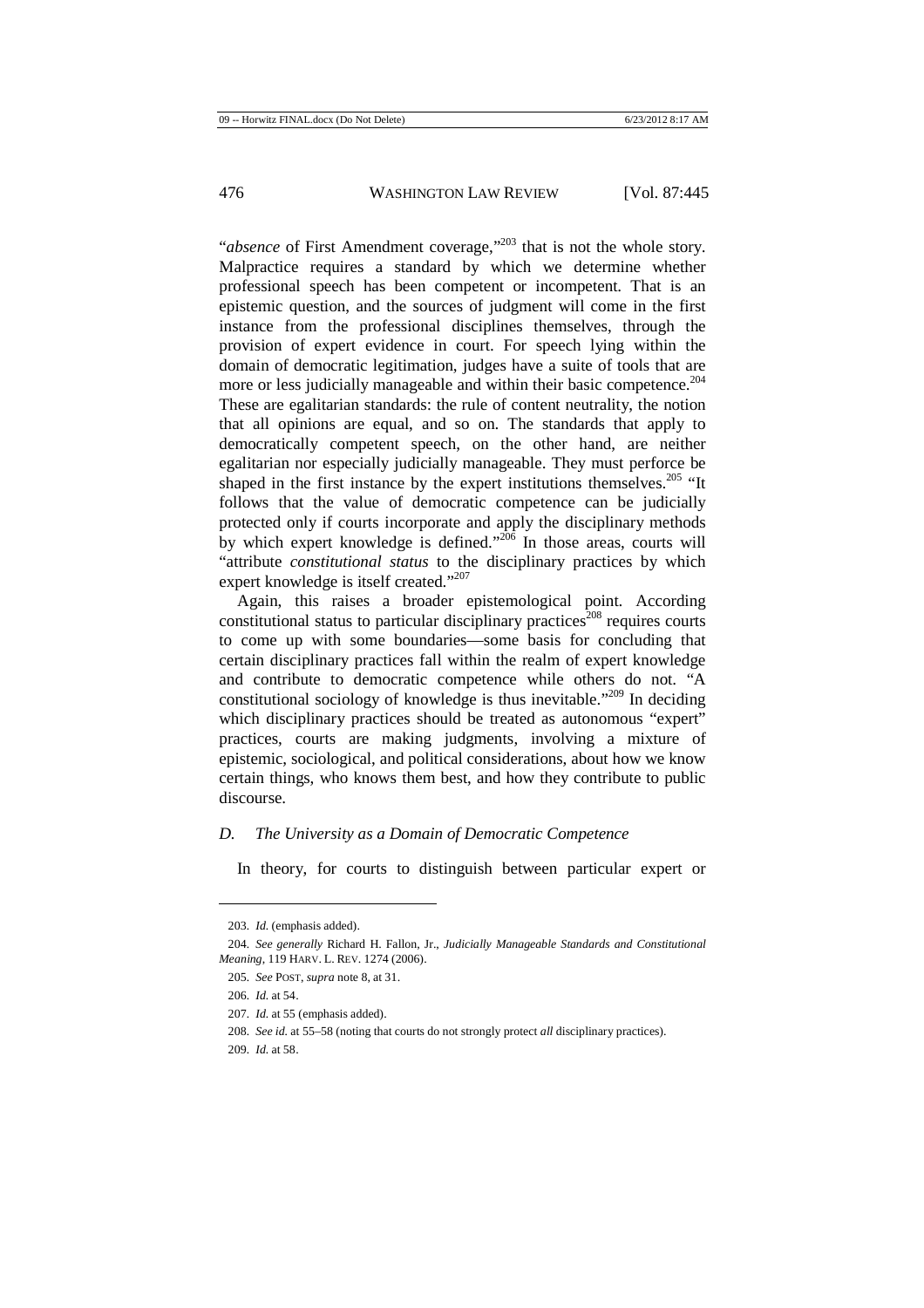disciplinary practices raises "deep and intractable" epistemological questions about how they can do so.<sup>210</sup> At a more practical level, however, most of us can identify fairly well at least some of the "key liberal institutions that produce expert knowledge."<sup>211</sup>

An obvious candidate is the university, a primary subject of Post's book. The university, and the norms of academic freedom that animate it, have long been special concerns for Post. $^{212}$  This book represents a step forward in justifying the constitutional status of academic freedom while reconciling it with Post's broader interest in a democratic justification for the freedom of expression.

Making a point similar to the one we saw in Part II, Post observes that the U.S. Supreme Court's justification for academic freedom has shifted over time, moving from a focus on its contribution to truth-seeking to a more egalitarian and democratic justification, in which the university contributes to diversity and serves as a training ground for future democratic leaders.<sup>213</sup> This shift has "produce[d] confusion."<sup>214</sup> It equates speech within the university with democratic public discourse itself, rather than appreciating that academic speech contributes to public discourse precisely by observing *non*-democratic disciplinary standards.

Post argues that courts should resist the urge to justify academic freedom through egalitarian concepts such as the "marketplace of ideas." Rather, constitutional academic freedom must be understood in terms of the underlying "professional norms" of the academy.<sup>215</sup> First Amendment doctrine must protect the "key liberal institutions that produce expert knowledge<sup> $216$ </sup> within our society, but not by subjecting them to the general norms of public discourse.<sup>217</sup> It should recognize

- 215*. Id.* at 67 (citations omitted) (internal quotation marks omitted).
- 216*. Id.* at 59.

<sup>210</sup>*. Id.*

<sup>211</sup>*. Id.* at 59.

<sup>212</sup>*. See, e.g.*, MATTHEW W. FINKIN & ROBERT C. POST, FOR THE COMMON GOOD: PRINCIPLES OF AMERICAN ACADEMIC FREEDOM (2009); Robert Post, *The Structure of Academic Freedom*, *in* ACADEMIC FREEDOM AFTER SEPTEMBER 11, at 61 (Beshara Doumani ed., 2006).

<sup>213</sup>*. See* POST, supra note 8, at 62; *supra* notes 60–75 and accompanying text.

<sup>214.</sup> POST, *supra* note 8, at 62.

<sup>217</sup>*. Cf.* Robert C. Post & Nancy L. Rosenblum, *Introduction*, *in* CIVIL SOCIETY AND GOVERNMENT 1, 13 (Nancy L. Rosenblum & Robert C. Post eds., 2002) (discussing the claims of advocates for a "logic of congruence" that "the internal lives of associations should mirror public norms of equality, nondiscrimination, due process, and so on" and arguing that this approach "potentially trespasses across the boundary that separates civil society from government"); NANCY L. ROSENBLUM, MEMBERSHIP AND MORALS: THE PERSONAL USES OF PLURALISM IN AMERICA 4, 36 (1998) (describing the logic of congruence and arguing against the insistence that individual institutions within civil society "mirror liberal democratic norms and practices"). I make a similar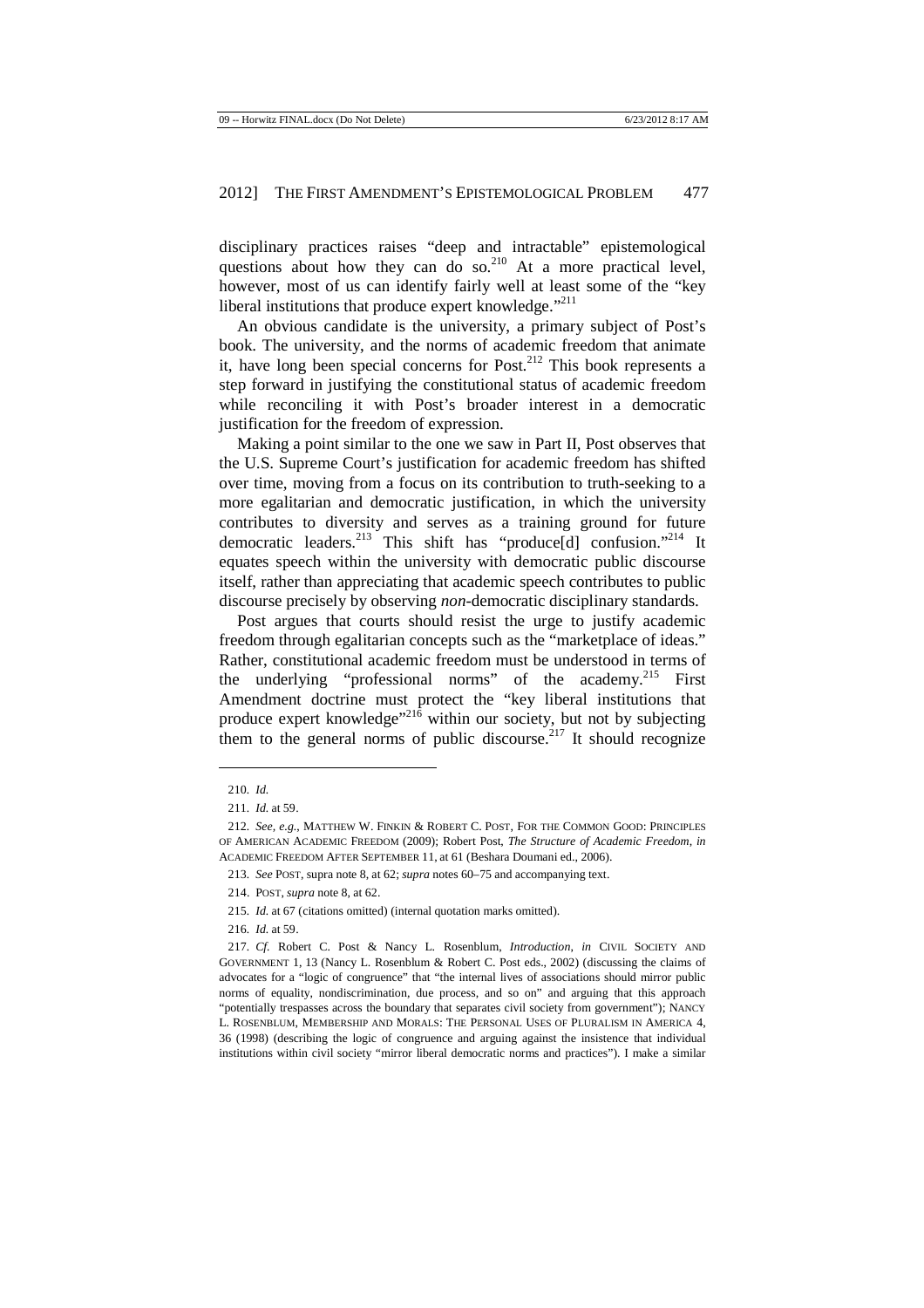their special role as guarantors of democratic competence and allow them to regulate themselves according to their own disciplinary practices.

This is a useful step forward. It does not provide a direct answer to the question posed by Schauer: How can the First Amendment be said to enhance the search for truth or the soundness of public discourse when so many of its doctrines allow patently false facts to circulate in our society?<sup>218</sup> But it does provide an indirect answer. Given the egalitarian standards that prevail within the First Amendment's treatment of public discourse, we cannot eliminate falsity from this realm. But we *can* recognize and safeguard constitutional enclaves in which genuine knowledge, born of disciplinary expertise and policed by disciplinary standards, is generated.

## *E. The Paradox and Problems of Expert Knowledge and "Public Discourse"*

Post's approach still leaves us with some tensions, however. He puts the point powerfully:

To theorize the value of democratic competence is to confront a seeming paradox. Democratic *legitimation* requires that the speech of all persons be treated with toleration and equality. Democratic *competence*, by contrast, requires that speech be subject to a disciplinary authority that distinguishes good ideas from bad ones. Yet democratic competence is necessary for democratic legitimation. Democratic competence is thus both incompatible with democratic legitimation and required by it. $219$ 

Post's response to this "seeming paradox" follows from his own view that democratic self-government is the primary end of the First Amendment. He writes that "[i]t is plain that within public discourse the value of democratic legitimation enjoys lexical priority," but suggests that we can still safeguard democratic competence by treating it as lying "*outside* public discourse."<sup>220</sup> This approach allows him to safeguard those realms in which expert knowledge is generated while still preserving a central role for "public discourse," understood in strongly democratic terms, within his general approach to free speech. It also, perhaps, allows him to avoid some of the barbs that have been aimed at

argument in Chapter 9 of HORWITZ, *supra* note 15.

<sup>218</sup>*. See supra* notes 180–87 and accompanying text.

<sup>219.</sup> POST, *supra* note 8, at 34.

<sup>220</sup>*. Id.* (emphasis added).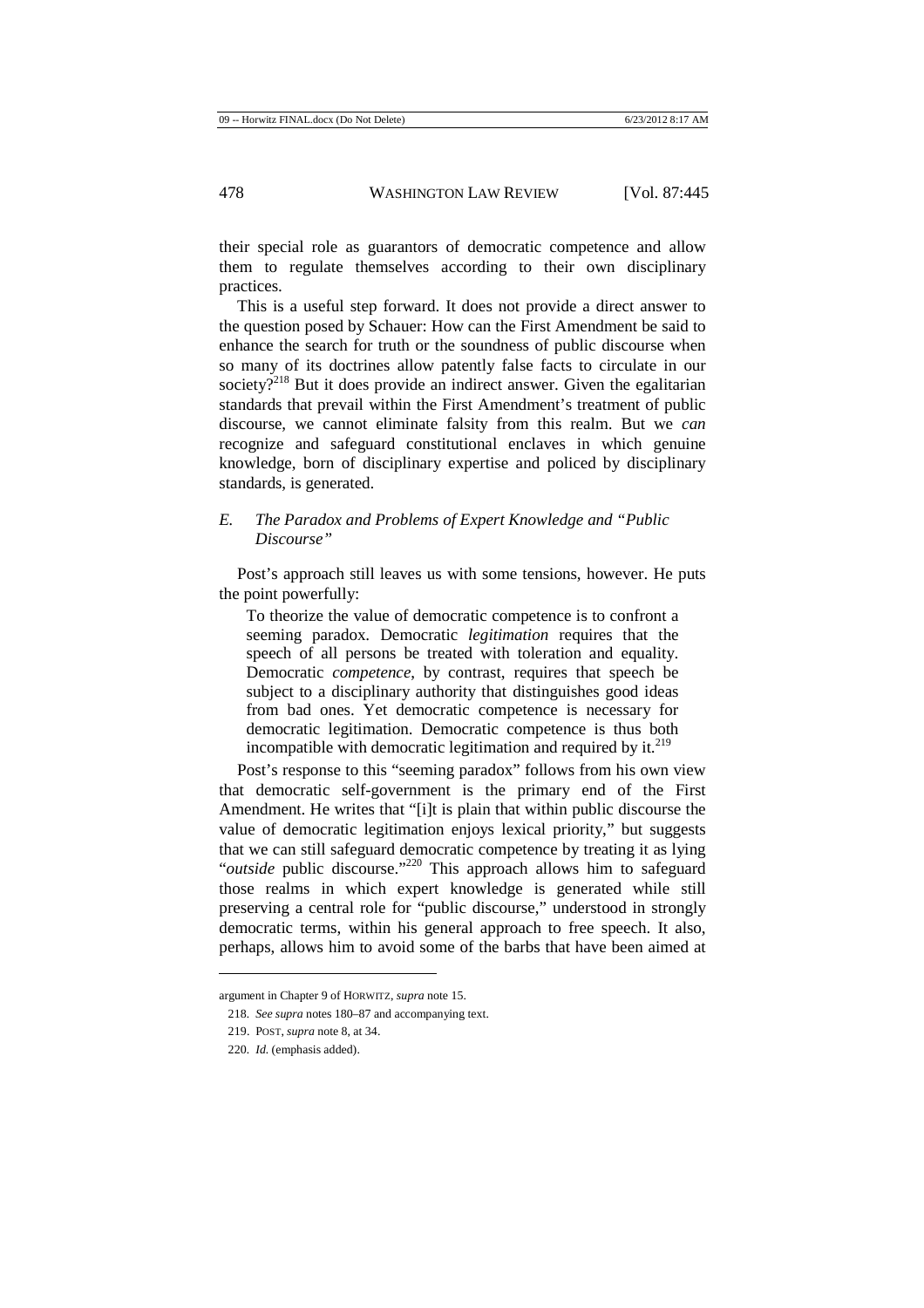his conception of public discourse itself, which his critics argue overemphasizes political speech and fails to account for important aspects of current First Amendment doctrine.<sup>221</sup> In short, Post is able to resolve the seeming paradox he describes—but only through considerable and somewhat gymnastic effort.

The problem, it seems to me, lies with Post's particular definition of and emphasis on "public discourse." Although I agree that public discourse, understood broadly as "the forms of communication . . . necessary for [the] formation of public opinion."<sup>222</sup> is at or near the core of the First Amendment, I want to emphasize two points of difference with Post's approach.

First, although Post emphasizes the complex dialectical relationship between constitutional law and culture,  $223$  his treatment of public discourse still relies heavily on *legal* categories and doctrines, and on abstract concepts such as "democratic legitimation" and "democratic competence," rather than on more concrete cultural phenomena. I question whether this is the best approach. If we want to fully appreciate and improve "the relationship between the First Amendment and the practices that create and sustain  $\dots$  knowledge,  $x^{224}$  we should focus more directly on those practices themselves. Instead of focusing on legal categories, or abstract concepts such as "democratic competence," we might focus more directly on the real-world institutions that play a key role in creating and transmitting knowledge. $225$ 

Second, although Post writes that public discourse encompasses more

l

<sup>221</sup>*. See, e.g.*, Eugene Volokh, *The Trouble With "Public Discourse" as a Limitation on Free Speech Rights*, 97 VA. L. REV. 567 (2011).

<sup>222.</sup> POST, *supra* note 8, at 15.

<sup>223</sup>*. See, e.g.*, Robert C. Post, *Foreword: Fashioning the Legal Constitution: Culture, Courts, and Law*, 117 HARV. L. REV. 4, 8 (2003); Robert Post, *Recuperating First Amendment Doctrine*, 47 STAN. L. REV. 1249, 1280–81 (1995) ("First Amendment doctrine can recover its rightful role as an instrument for the clarification and guidance of judicial decisionmaking only if the Court refashions its jurisprudence . . . so as to generate a perspicuous understanding of the necessary material and normative dimensions of these forms of social order and of the relationship of speech to these values and dimensions.").

<sup>224.</sup> POST, *supra* note 8, at ix–x.

<sup>225</sup>*. See, e.g.*, HORWITZ, *supra* note 15 (discussing the actual and potential role in First Amendment law and public discourse of "First Amendment institutions" such as libraries, universities, churches, and the press); Frederick Schauer, *Institutions as Legal and Constitutional Categories*, 54 UCLA L. REV. 1747 (2007) (arguing for the value of institutionally based analysis in constitutional law generally); Frederick Schauer, *Towards an Institutional First Amendment*, 89 MINN. L. REV. 1256, 1265, 1278 (2005) (arguing that our First Amendment categories might be altered to "recognize those informational, investigative, and communicative domains whose moreor-less distinctive properties warrant special First Amendment treatment").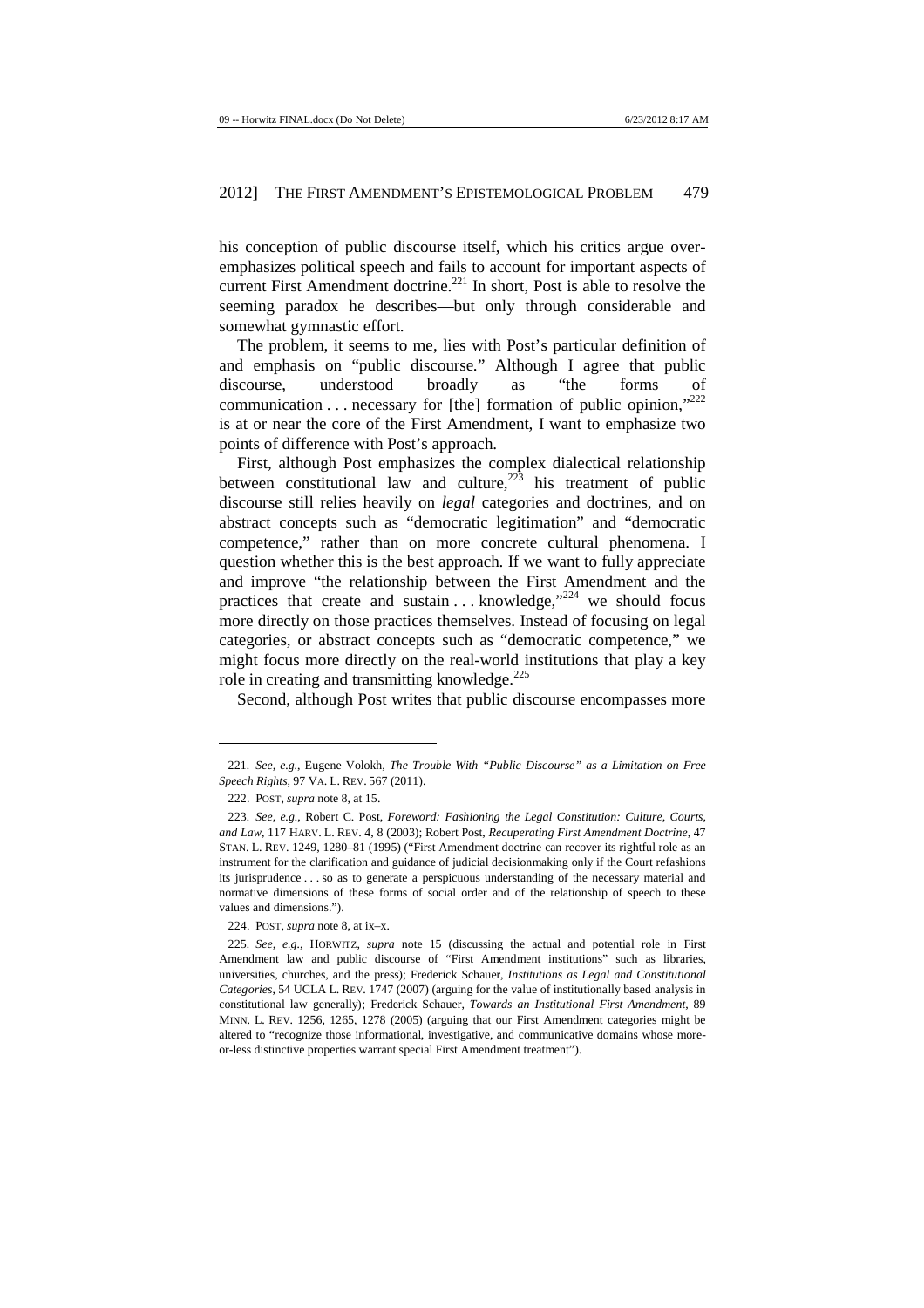than just "majoritarianism and elections,"<sup>226</sup> there is a still a decided emphasis on formal politics, and on the state itself, in his treatment of public discourse. He denies that his definition of public discourse is narrowly concerned with "political" speech, but justifies the breadth of public discourse on the basis that "public opinion can direct *government action* in an endless variety of directions.<sup>"227</sup> He stresses that public opinion is "a far wider category than communications about potential government decision making" and includes "what a society generally believes and thinks."<sup>228</sup> Yet his discussion returns frequently to the state itself—to the importance of holding "*governmental* decision making . . . accountable to public opinion."<sup>229</sup> For Post, it seems, the subjects of public discourse are broad, but its ultimate end is narrow: it is the formation of legal authority and the making of legal decisions. He champions popular sovereignty, but views "government institutions" as the most important instantiation of that sovereignty.<sup>230</sup>

#### *F. An Institutional Approach to Knowledge and the First Amendment*

That is not the only way to envision public discourse, or the broader social structure of which it is both means and end. As a sociological and structural matter—and, I would add, as a normative matter<sup>231</sup>—we need not think of our social structure as originating or culminating in the state itself. Rather, we might think of our social structure, and particularly those aspects of it bearing on the First Amendment, as a broader "infrastructure" of which the state is only one part. $^{232}$  Universities, for example, do not just *serve* public discourse, and through it the

<sup>226.</sup> POST, *supra* note 8, at 17.

<sup>227</sup>*. Id.* at 19 (emphasis added).

<sup>228.</sup> Post, *supra* note 14, at 621.

<sup>229.</sup> Post, *supra* note 175, at 482 (emphasis added).

<sup>230</sup>*. See* Post, *supra* note 14, at 621.

<sup>231</sup>*. See* C. Edwin Baker, *Is Democracy a Sound Basis for a Free Speech Principle?*, 97 VA. L. REV. 515, 519–20 (2011) (exploring the normative and sociological aspects of Post's approach); Post, *supra* note 175, at 485 (arguing that "[t]he boundary between public discourse and nonpublic discourse is . . . ultimately a normative one").

<sup>232</sup>*. See, e.g.*, HORWITZ, *supra* note 15; Jack M. Balkin, *The Future of Free Expression in a Digital Age*, 36 PEPP. L. REV. 427, 432 (2009) (arguing that "[a] system of free speech depends . . . on an infrastructure of free expression" that "includes the kinds of media and institutions for knowledge, creation, and dissemination that are available at any point in time"); Richard W. Garnett, *Do Churches Matter? Towards an Institutional Understanding of the Religion Clauses*, 53 VILL. L. REV. 273, 274 (2008) (arguing that a variety of institutions, public and private, play a central infrastructural role "in clearing out and protecting the civil-society space within which the freedom of speech can be well exercised").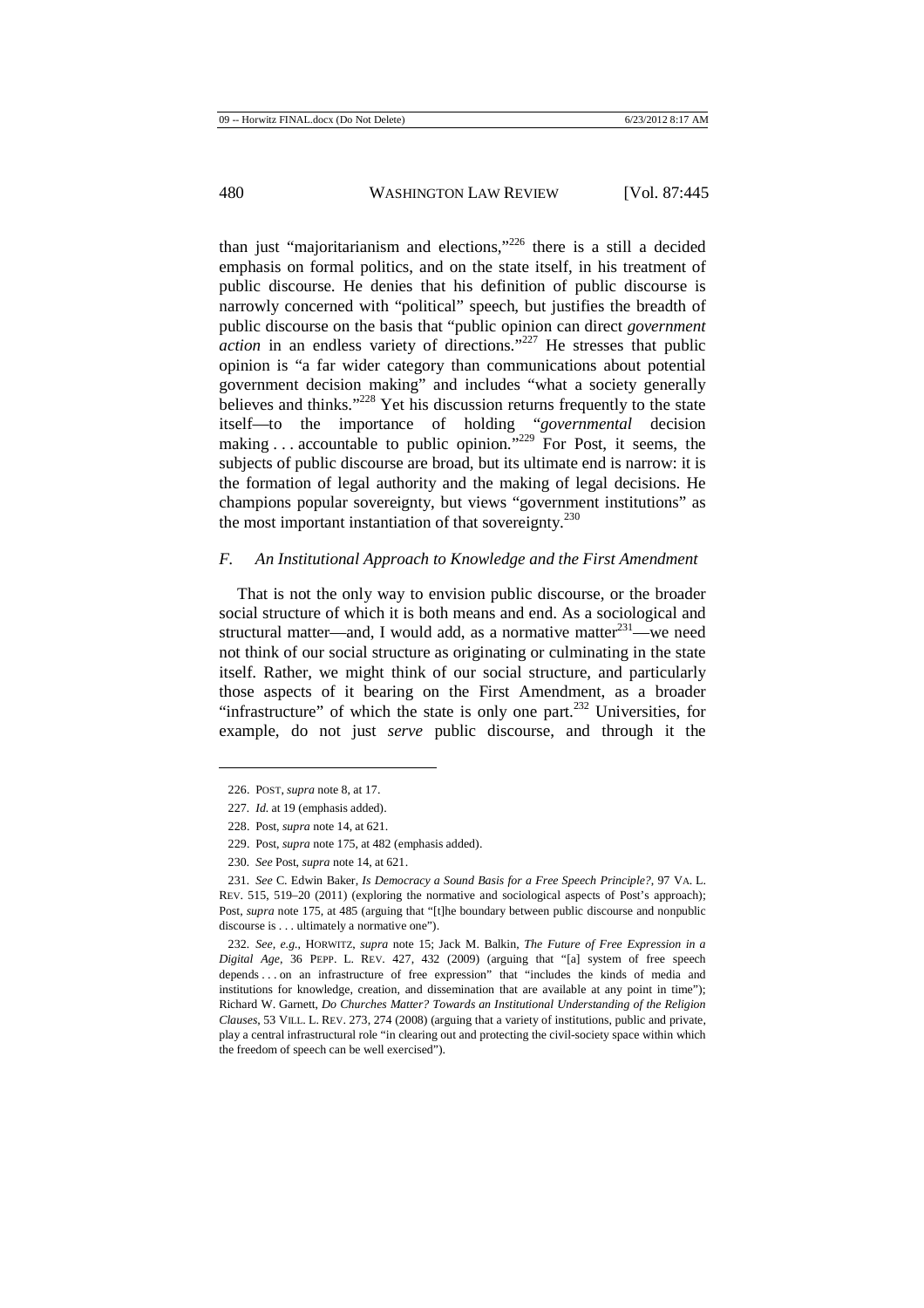democratic legitimacy of the state. They are *infrastructural* institutions that form a fundamental part of a larger public sphere. The state is clearly one of those infrastructural institutions too, and it may play a unique coordinating role within our social structure.<sup>233</sup> But it is still ultimately only a coequal institution.<sup>234</sup>

Nor are universities the only example. A variety of institutions, including the press, libraries, and others, play an infrastructural role, both in society in general and within public discourse, broadly understood.<sup>235</sup> They are no less necessary and important than the state itself. Over time, these institutions have developed a host of norms, practices, and traditions by which knowledge and other social goods are generated, scrutinized, and disseminated.<sup>236</sup> They are just as defined and constrained by function, discipline, and custom as the university.

If we proceed from this set of assumptions—that the relationship between the First Amendment and the production of knowledge requires different descriptive categories than those currently used by the courts, and that the state is just one part of a broader social structure that contains a variety of important infrastructural institutions—then we might approach the same project differently. Rather than focusing on broad legal categories like "content neutrality," or conceptual categories like "democratic legitimation" or "democratic competence," we might use a very different set of categories.

In particular, we could focus on specific real-world institutions themselves. Rather than ask whether particular speech counts as public discourse or not, and rather than thinking in terms of the "lexical priority" of democratic legitimation—understood in ways that privilege

<sup>233</sup>*. Cf.* Paul Q. Hirst, *Introduction* to THE PLURALIST THEORY OF THE STATE: SELECTED WRITINGS OF G.D.H. COLE, J.N. FIGGIS, AND H.J. LASKI 1, 17 (Paul O. Hirst ed., 1989) (characterizing John Neville Figgis' description of the state as a "society of societies, charged with the task of making the continued existence and mutual interaction of such [other] associations possible through setting rules for their conduct").

<sup>234.</sup> That the state might be treated as a coequal with these institutions does not mean there are no special reasons to be concerned with the state. Given the coercive power the state possesses, both as a matter of fact and because of its central coordinating role within the social structure, arguments for distrust of government may still hold, and First Amendment doctrine may justifiably continue to apply special rules to speech-suppressing state action. But we should do so for functional reasons, rather than treating the state's coercive power as conclusive evidence that it takes primacy over or is superior to the other infrastructural institutions I discuss here. I am grateful to Ashutosh Bhagwat for pressing me on this point.

<sup>235</sup>*. See generally* HORWITZ, *supra* note 15 (describing universities, the press, libraries, voluntary associations, and churches as "First Amendment institutions," and speculating about the possibility of other such institutions).

<sup>236.</sup> For illustrations of this point using the press as an example, see, for example, Blocher, *supra*  note 16, and Sonja R. West, *Awakening the Press Clause*, 58 UCLA L. REV. 1025 (2011).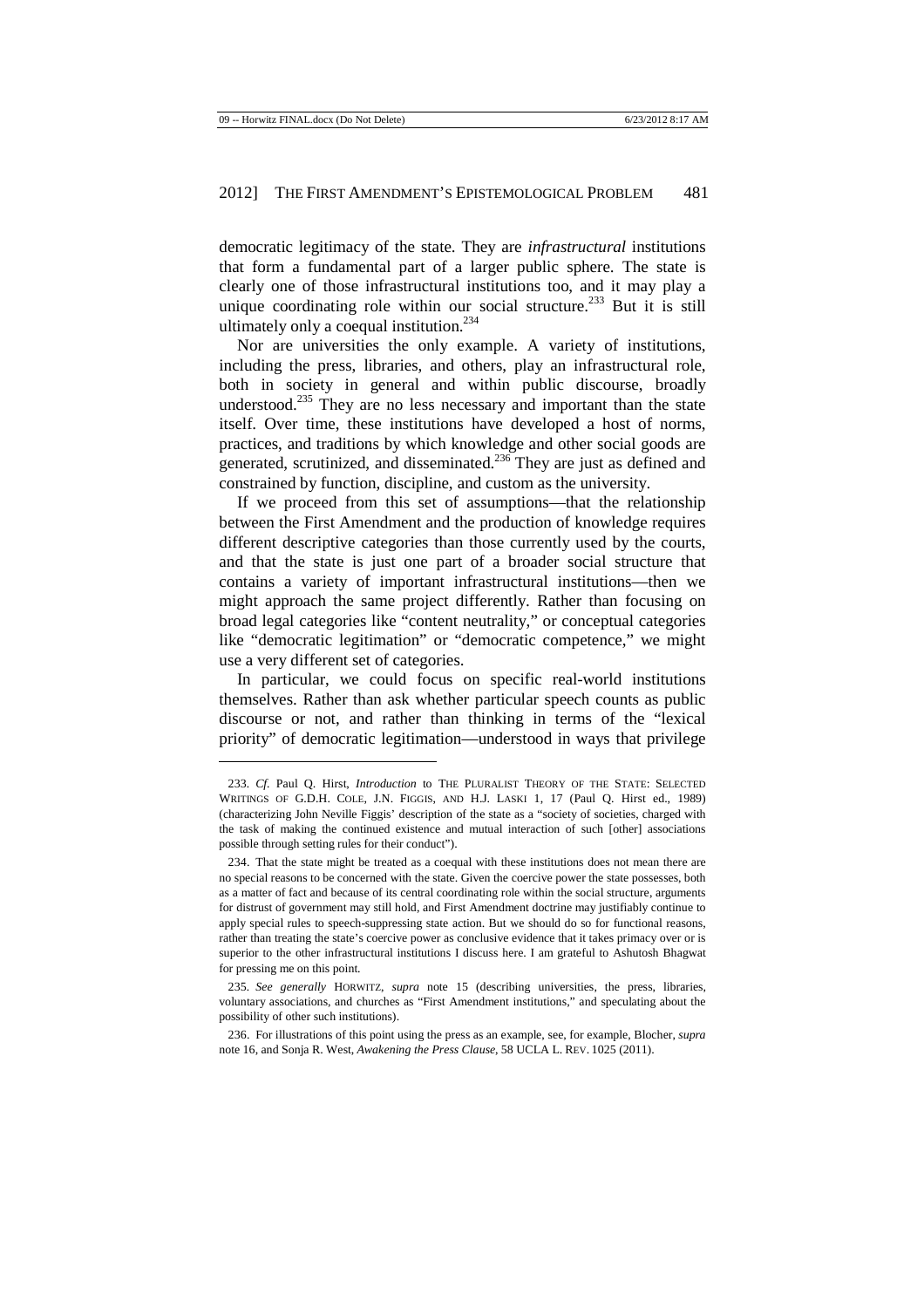the state itself as the end of public discourse—over democratic competence, $^{237}$  we could ask a different set of questions. Is a particular institution a part of our social infrastructure, broadly understood? Does it constitute a sort of "sovereign sphere," an institution or area of activity that is a fundamental part of the equipment of civil society?<sup>238</sup> For purposes of the First Amendment, is the institution one that has long been recognized as playing an infrastructural role in contributing to public discourse, one supported both by history and by a substantial set of self-regulatory norms, practices, and traditions? If so, that institution may be regulated around the edges by the state, but should be acknowledged as a coequal part of the institutional structure of civil society.

Additionally, if the answer to these questions is yes, might there be some value in treating those institutions as *constitutionally* entitled to a substantial measure of autonomy? That is, having identified the institutions that play an infrastructural part in public discourse, broadly conceived, might we view them as being entitled to a good deal of freedom to regulate themselves, free of the usual, and often ill-fitting, rules and doctrines of the First Amendment? Rather than characterizing universities as engaged in "nonpublic discourse," or focusing on the contribution that their "democratic competence" makes to the "democratic legitimation" of public discourse, might we simply recognize them as substantially autonomous "First Amendment institutions" *tout court*?

This is not the place to fully develop this approach or defend it against potential criticisms. There *are* potential problems with this approach.<sup>239</sup> But there are potential benefits too. I focus on three of them here.

First, this institutionally oriented approach helps to address and

<sup>237.</sup> POST, *supra* note 8, at 34.

<sup>238</sup>*. See generally* Paul Horwitz, *Churches as First Amendment Institutions: Of Sovereignty and Spheres*, 44 HARV. C.R.-C.L. L. REV. 79 (2009). *See also, e.g.*, Patrick M. Garry, *Assessing the Constitutional Autonomy of Such Non-State Institutions as the Press and Academia*, 2010 UTAH L. REV. 141; Mark DeWolfe Howe, *Foreword: Political Theory and the Nature of Liberty*, 67 HARV. L. REV. 91, 91 (1953); Franklin G. Snyder, *Sharing Sovereignty: Non-State Associations and the Limits of State Power*, 54 AM. U. L. REV. 365 (2004); Franklin G. Snyder, *Nomos, Narrative, and Adjudication: Toward a Jurisgenetic Theory of Law*, 40 WM. & MARY L. REV. 1623 (1999) ("The heart of the pluralistic thesis is the conviction that government must recognize that it is not the sole possessor of sovereignty, and that private groups within the community are entitled to lead their own free lives and exercise within the area of their competence an authority so effective as to justify labeling it a sovereign authority."

<sup>239.</sup> I address potential criticisms of First Amendment institutionalism in Chapter 10 of HORWITZ, *supra* note 15.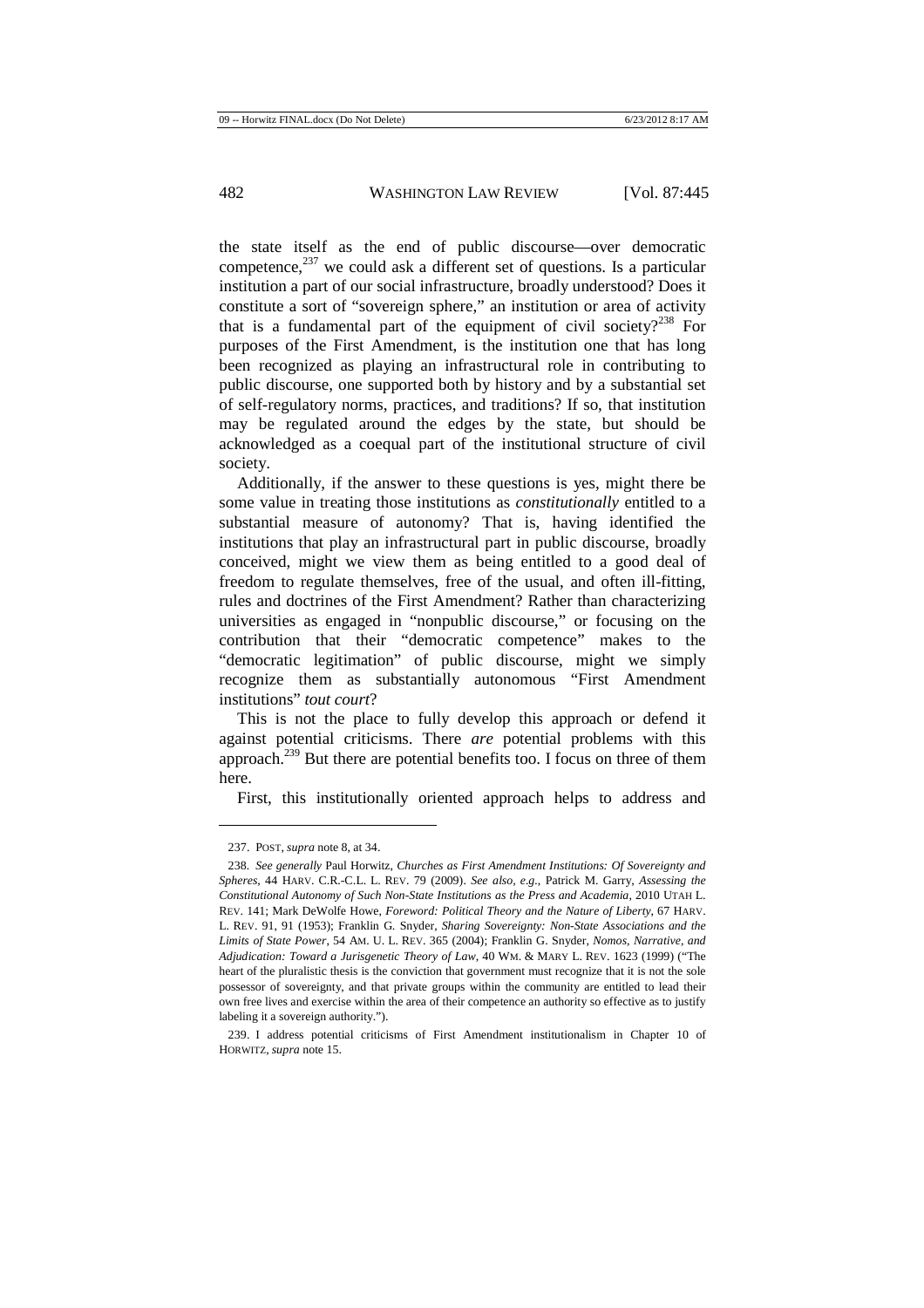resolve the troubled relationship between the First Amendment and the production of knowledge. A number of institutions and activities—the press, libraries, universities, churches, and others—play a key role in the production of knowledge in our society. Moreover, they do so through a host of disciplinary and self-regulatory practices that do not fit easily into existing First Amendment rules and categories. These institutions' practices are inconsistent with some of the fundamental precepts of First Amendment jurisprudence: that there is no such thing as a false idea, that all speakers are equal, and so on. Such practices—academic disciplinarity; expertise in newsgathering and editing, and a host of ethical constraints in journalism; the professional practices of libraries; and others—ensure that knowledge is produced and protected in a careful and responsible manner. Even when individuals or entities within these institutions fail, as they sometimes will, a host of broader institutional practices serve to expose those errors to professional criticism. For reasons of epistemic authority and comparative institutional competence, the responsibility for overseeing these errorcorrecting mechanisms should lie primarily with the institutions themselves and secondarily with public criticism of those institutions, but only rarely with the courts.<sup>240</sup> In short, a focus on identifying and granting substantial autonomy to those institutions that play an infrastructural role in public discourse may do a better job of encouraging and protecting the expert production of knowledge than a mildly modified and somewhat abstract version of current First Amendment doctrine, such as Post's.

Second, by acknowledging the autonomy of these institutions, an institutional approach may ease some of the second-order epistemic questions that arise in the relationship between the *courts*, as interpreters of the First Amendment, and the production of knowledge. It may be asking too much of judges to let them decide whether particular speech is "public discourse" or "nonpublic discourse," or to let them categorize particular forms of speech as falling within "democratic competence" or "democratic legitimacy." A more categorical institutional approach, although it will pose some difficult definitional and boundary questions, may represent a more appropriate allocation of authority to those

<sup>240.</sup> For more on the role of institutional self-criticism and public criticism—but not judicial review—in restraining First Amendment institutions, see Paul Horwitz, *Act III of the Ministerial Exception*, NW U. L. REV. COLLOQUY (2011),

http://www.law.northwestern.edu/lawreview/colloquy/2011/27/LRColl2011n27Horwitz.pdf. For discussion of the boundaries and limits of First Amendment institutionalism, including limitations on institutionalism that leave room for judicial review, see HORWITZ, *supra* note 15.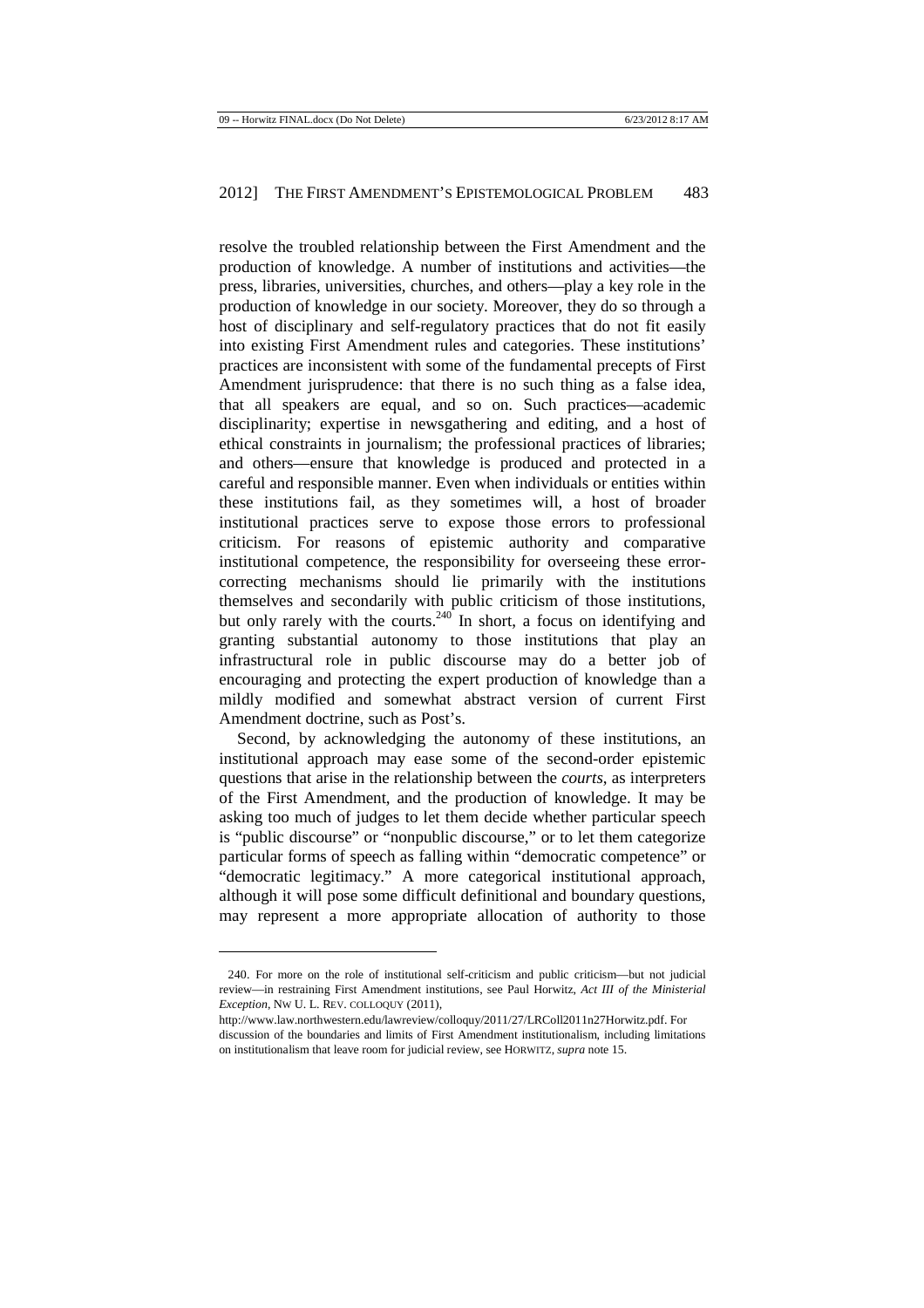institutions that are most competent to decide these questions. A university or newspaper may be better qualified than a court to judge whether particular actions fall within the sphere of its own competence and constitute appropriate exercises of expertise and authority.

Finally, an institutional approach may do a better job of recognizing the various ways in which expert knowledge is generated and disseminated to the wider public. By focusing on academic freedom, Post concentrates on one institution—the university—that produces what we think of as expert knowledge. But other, equally expert institutions create and disseminate knowledge as well.

Consider the press. Post zealously defends freedom of the press, but his account can be read as having more to do with democratic *legitimation* than democratic *competence*. He sees the press primarily as a vehicle for the dissemination of public *opinion*, and writes that the First Amendment presumptively protects "media for the communication *of ideas*, like newspapers, magazines, [or] the Internet, . . . which are the primary vehicles for the circulation of the texts that define and sustain the public sphere."<sup>241</sup> As Joseph Blocher observes, however, this sells the press short.<sup>242</sup> Press practices are rich with disciplinary standards and well-developed self-regulatory norms and practices. $243$  Nor does the press simply disseminate the knowledge or opinions of others. It *produces* knowledge, through a host of skills, practices, and resources that are not generally available to most citizens.<sup>244</sup> The role of the

<sup>241.</sup> POST, *supra* note 8, at 20 (emphasis added); *see also id.* at 44 (distinguishing between the disciplinary speech of a biologist within the university, and the speech of a biologist who writes an op-ed in *The New York Times*, which Post seems to treat as mere opinion falling within public discourse).

<sup>242</sup>*. See* Blocher, *supra* note 16, at 426–28.

<sup>243.</sup> For one of many examples, see *Code of Ethics*, SOC'Y PROF'L JOURNALISTS (1996), http://www.spj.org.pdf/ethicscode.pdf. For a general effort to catalogue basic principles of press ethics and professionalism, see Bill Kovach & Tom Rosenstiel, THE ELEMENTS OF JOURNALISM (2001).

<sup>244.</sup> This kind of statement is often met with skepticism by those who question the job done by the modern press, and argue that the rise of citizen journalism on the Internet shows that anyone could do as well as professional journalists. My view is that despite their failings, professional journalistic enterprises possess a variety of newsgathering techniques and self-regulatory practices not generally shared by the wider public. The question of Internet journalism complicates things, but not much. A good deal of Internet "journalism" still consists of commentary on reporting already done by the professional press. To the extent that there has been an increase in serious reporting on the part of Internet journalists, it has come mostly from those who have increasingly absorbed the professional skills and norms of the institutional press. For more on press professionalism and its worth, see HORWITZ, *supra* note 15, ch. 6; Paul Horwitz, *"Or of the [Blog]*,*"* 11 NEXUS 45 (2006) [hereinafter Horwitz, "*Or of the [Blog]"*]; Randall P. Bezanson, *Whither Freedom of the Press*, 97 IOWA L. REV. (forthcoming 2012), *available at* http://papers.ssrn.com/sol3/papers.cfm?abstract\_id=1982616.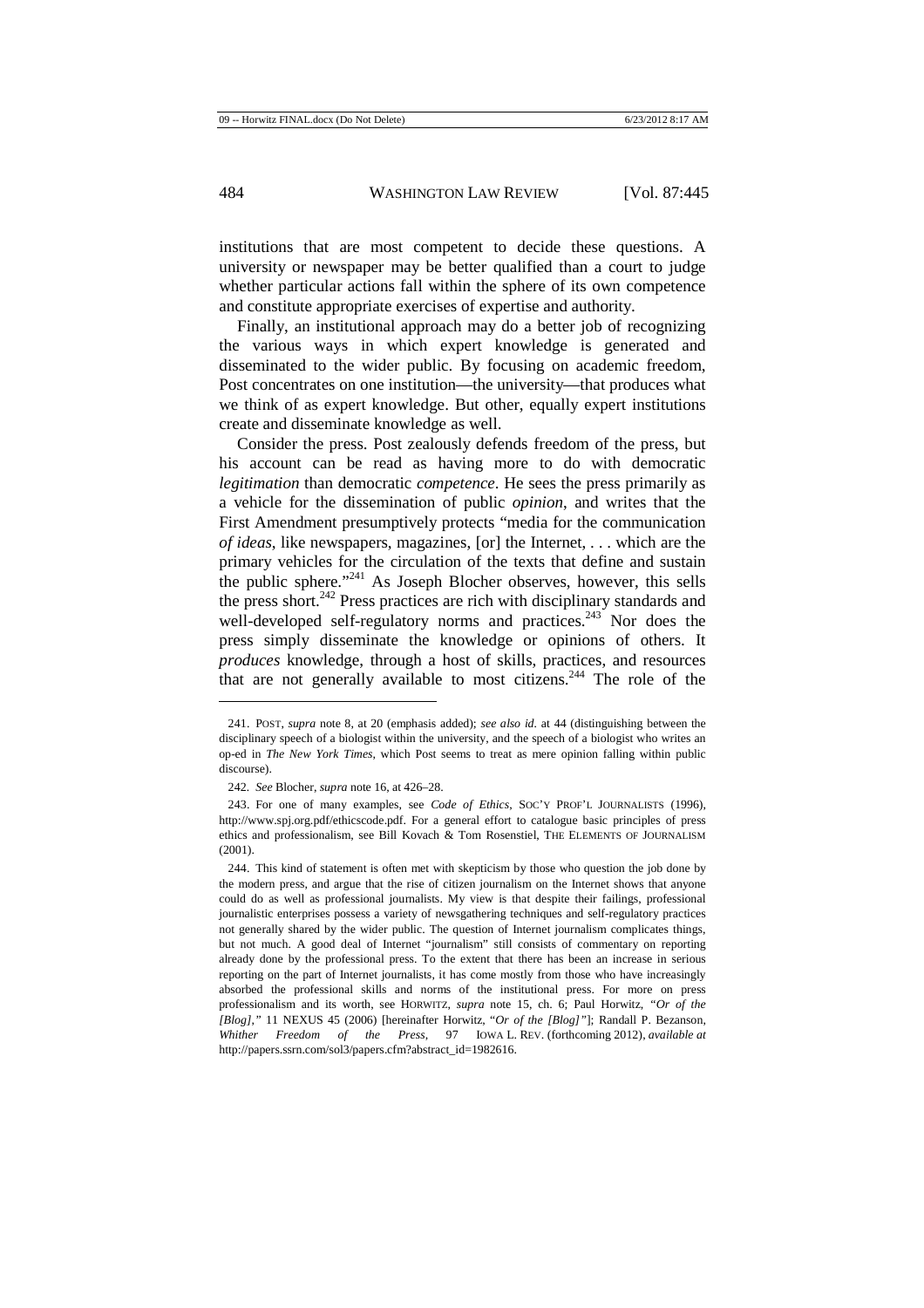institutional press in the recent Wikileaks disclosures demonstrates this point, both in the information it helped bring to light and in the selectivity of editors and reporters in choosing which disclosures to publish.<sup>245</sup>

In short, an institutional approach to the First Amendment may do a better job of recognizing a *variety* of institutions, each of which contributes in unique ways to the production of knowledge and deserves protection or autonomy. This approach dissolves Post's distinction between democratic legitimacy and democratic competence. But it may give greater recognition to a host of "democratically competent" institutions and, in the long run, better improve the state of public knowledge. $246$ 

Post acknowledges the possibility of a more robustly institutional approach to the First Amendment. He sympathizes with the institutionalists' view that courts ought to "incorporate and apply the disciplinary methods by which expert knowledge is defined."<sup>247</sup> At bottom, however, he finds the institutional approach "implausible."<sup>248</sup> Given the fact that we regularly regulate professional speech, he writes, "[a] constitutional theory that immediately converts every effort to regulate professional practice into a constitutional question is surely suspect."<sup>249</sup>

But there is a difference between broad institutional autonomy and total regulatory immunity. The point of First Amendment institutionalism is not to grant absolute immunity to every action performed by a First Amendment institution. It is to make sure that the

l

<sup>245.</sup> For an inside account, see Bill Keller, *The Boy Who Kicked the Hornet's Nest*, N.Y. TIMES, Jan. 30, 2011 (Magazine), at 32. For a thoughtful discussion of the Wikileaks episode and the gradual convergence between mainstream media journalism and online journalism, see Yochai Benkler, *A Free Irresponsible Press: Wikileaks and the Battle over the Soul of the Networked Fourth Estate*, 46 HARV. C.R.-C.L. L. REV. 311 (2011).

<sup>246.</sup> As an additional point, as long as the press is treated under the rubric of democratic legitimacy rather than democratic competence, it is more likely to receive only a negative form of protection, in which it is free from discriminatory regulation but given little positive protection for fundamental practices such as newsgathering. Institutional protection for the press may thus result in more vigorous newsgathering, which will produce more "truth" and thus make a stronger contribution to public discourse. *See, e.g.*, Horwitz, "*Or of the [Blog]*,*" supra* note 244; West, *supra*  note 236.

<sup>247.</sup> POST, *supra* note 8, at 54.

<sup>248</sup>*. Id.* at 51.

<sup>249</sup>*. Id.* Note that Post assumes that professional speech, such as that of lawyers and doctors, would fall within the scope of First Amendment institutionalism. That assumption is debatable, although in my forthcoming book I conclude that the case for institutional treatment of professional speech is reasonably strong. *See* HORWITZ, *supra* note 15, ch. 10.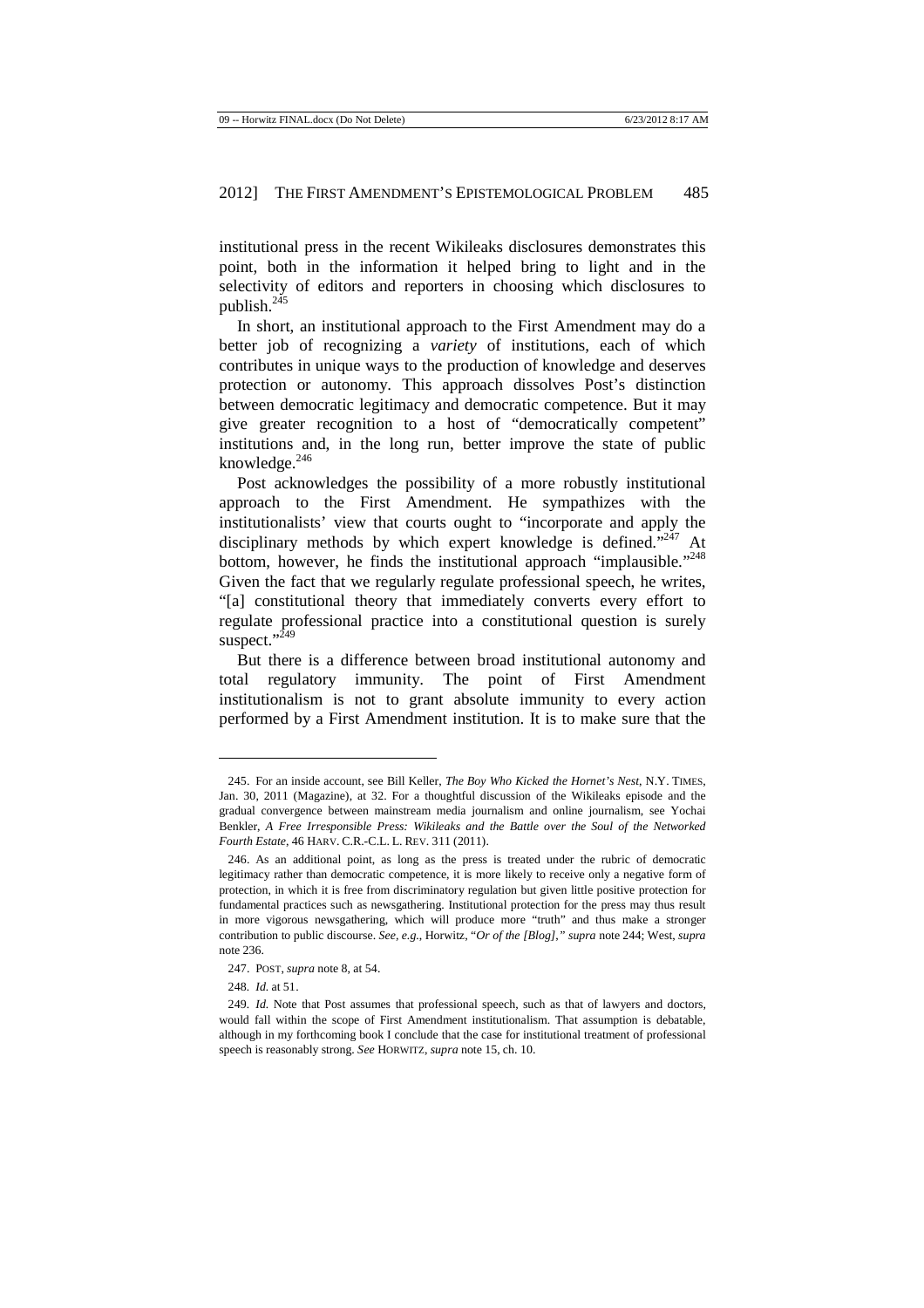*shape* of First Amendment law is responsive to the nature and function of those institutions. A university might be entitled to substantial legal autonomy with respect to a properly made academic decision, no matter how mistaken that decision might seem to outsiders. But an institutionally minded court could still insist before ceding its own authority that the university be acting within its scope *as a university*, and making an *academic* decision. A dean's decision to approve or veto a tenure vote is an academic decision that falls squarely within the infrastructural role of the university. It is directly related to the accumulation of knowledge through disciplinary standards that constitutes the university's unique contribution to our social order. Her arbitrary decision to shoot trespassers on sight is not, and does not call for institutional autonomy or judicial deference.

Of course these questions present their own difficulties. Although I doubt that the boundary questions raised by an institutional approach are more difficult than those raised by a court deciding whether some speech act falls within the category of democratic legitimacy or democratic competence, or even the familiar question whether a law is viewpointneutral, questions would certainly remain. That is not a sufficient reason to reject the institutional approach, however. Constitutional law *always*  involves boundary questions. The point is that the institutional approach would draw its boundaries from actual social practices, and so might enhance, rather than obscure or complicate, the relationship between the First Amendment and the real-world practices by which knowledge is generated.

We need not resolve all these questions here. The aim of this Part has not been to solve the question of how the First Amendment should protect the production of knowledge; it has been to show that the question *exists*. As Post writes, the "relationship between the First Amendment and the practices that create and sustain  $\dots$  knowledge<sup> $1250$ </sup> raises complex questions that are worthy of serious examination. It is sufficient simply to show that these questions are worthy of attention.

## IV. LESSONS LEARNED

As I warned at the outset, I have offered few answers to the First Amendment's epistemological problem. It may be more important for now to ask the right questions than to supply an answer. Before we can hope to resolve the First Amendment's epistemological problem, we

<sup>250.</sup> POST, *supra* note 8, at x.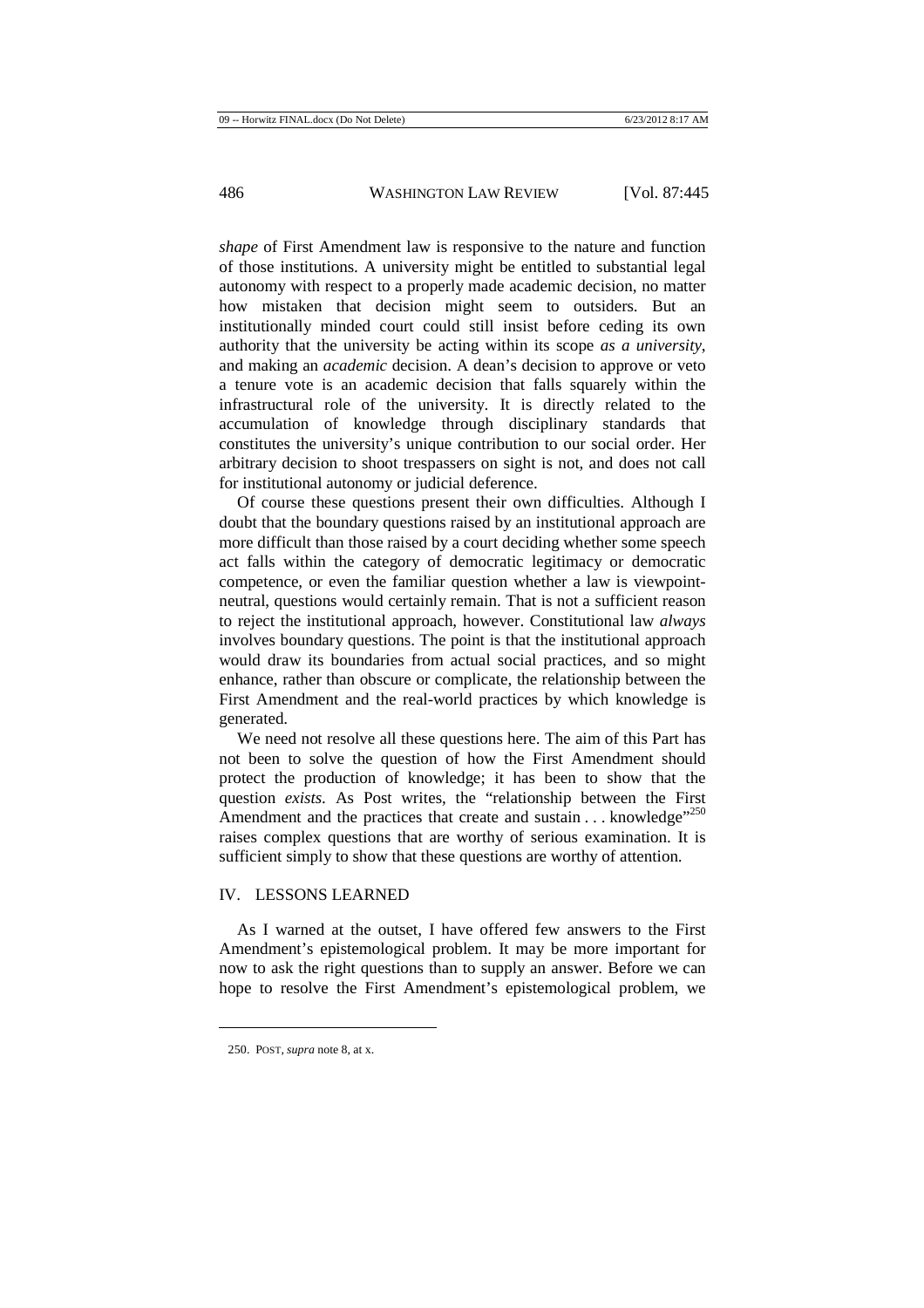must see that there *is* a problem. We must see that despite centuries of theorizing and decades of jurisprudential development, we still face a large and important set of unanswered questions about the relationship between truth, falsity, freedom of speech, and the production and protection of knowledge.

Among the scholars examined in this Article, all of whom have made recent contributions to the recognition and discussion of the epistemological problems raised by the First Amendment, there are still important differences. Some focus on true statements, and others on false or worthless statements.<sup>251</sup> Some focus not on truth or falsity as such, but on whether and how the First Amendment encourages the production of knowledge.<sup>252</sup> Some see the answer to that question as involving existing doctrinal categories, or broad concepts such as "democratic legitimacy" or "democratic competence."<sup>253</sup> Others think the relationship between knowledge and the First Amendment can be improved by altering the categories we employ within the First Amendment altogether. <sup>254</sup>

What matters most, however, is that these scholars are all asking the same questions. They are all revisiting the usual assumptions that have governed in this area—that there is "no such thing as a false idea," that all speakers enjoy equal status in the search for truth, and so on. They are asking similar questions about the epistemological basis and assumptions of the First Amendment: about the relationship between the First Amendment and truth, falsity, and the production of knowledge.

This sudden surge in interest in the epistemological problems underlying the First Amendment suggests a number of general conclusions and forward-looking questions. I offer them in a purely speculative spirit, in the hope that they will illuminate the ground we stand on and help us to advance.

First, it should be plain that the First Amendment, at the level of both theory and practice, is inextricably linked to a host of epistemological questions. The First Amendment deals with communication, after all, and most human communication consists of an attempt to obtain, understand, and express the truth.<sup>255</sup> Thus, First Amendment law will

l

<sup>251</sup>*. Compare* Bhagwat, *supra* note 3 (true statements), *with* Tushnet, *supra* note 4 (lies), *and*  Gey, *supra* note 34 (worthless statements).

<sup>252</sup>*. See, e.g.*, POST, *supra* note 8; Schauer, *supra* note 2.

<sup>253</sup>*. See, e.g.*, POST, *supra* note 8.

<sup>254.</sup> I include myself here, *see* HORWITZ, *supra* note 15, although this is true of Schauer's work as well, *see, e.g.*, Schauer, *supra* note 225.

<sup>255</sup>*. See, e.g.*, ALVIN I. GOLDMAN, KNOWLEDGE IN A SOCIAL WORLD 3 (1999) ("Question asking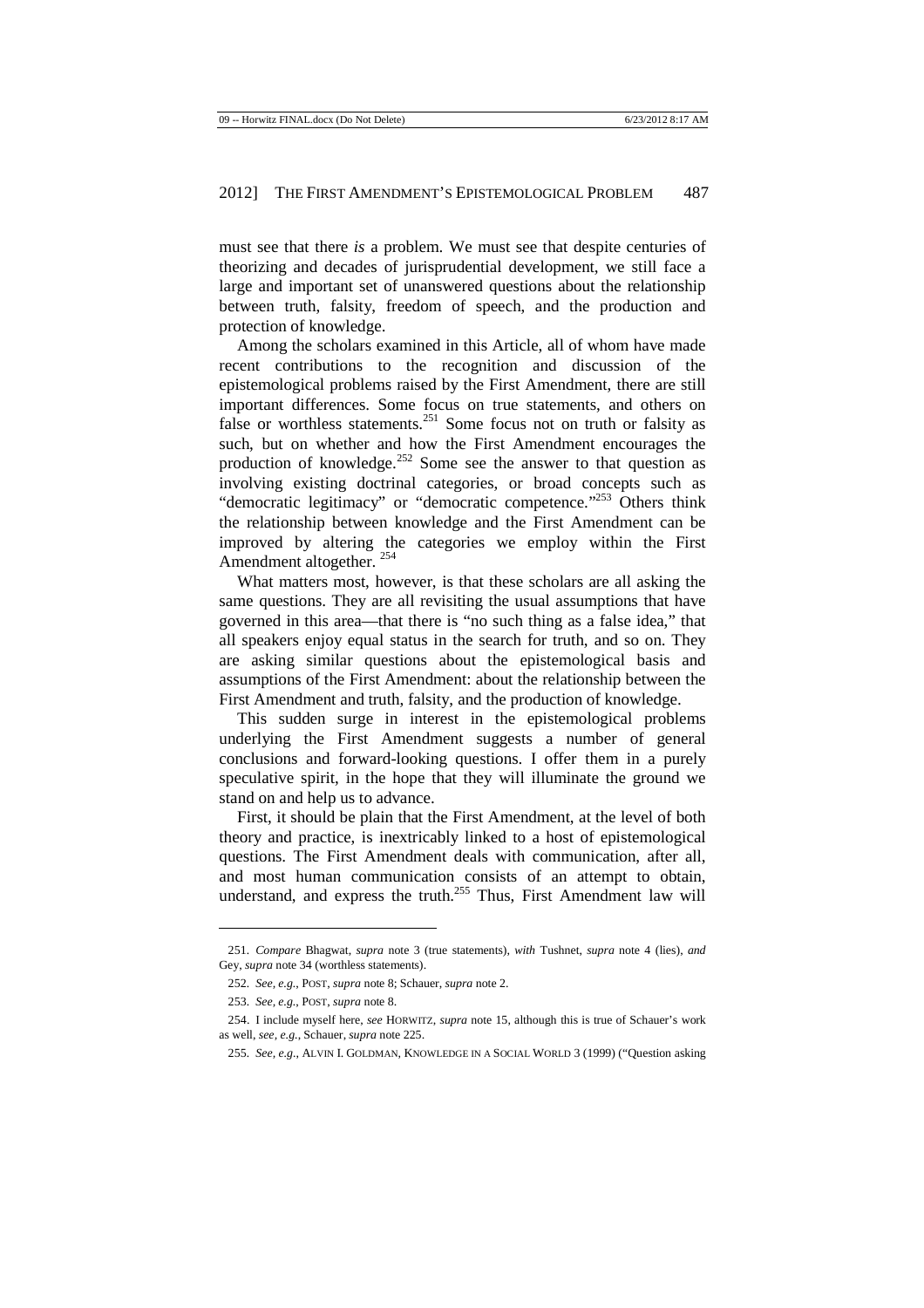inevitably be concerned with epistemically freighted concepts such as truth, falsity, accuracy, and reliability.<sup>256</sup>

Second, the discussion of these epistemological questions within First Amendment theory and doctrine will often be indirect. "[W]hat actually is speech or conduct is a complicated question as a matter of epistemology," writes Edward Eberle. "But First Amendment law is not epistemology. Rather, free speech is a constitutional domain."<sup>257</sup> First Amendment law itself will often operate at one remove from epistemological questions, focusing instead on doctrinal matters such as how to reconcile past precedents or craft judicially manageable rules. Where deep questions about the nature of truth and falsity are concerned, courts will rely on general statements and incompletely theorized agreements<sup>258</sup> and leave the theorizing to others.

There are good reasons for this, to be sure. Judges are not philosophers. But precisely *because* courts operate in this manner, the epistemological questions left in their wake are sometimes all the more glaring. In the course of an opinion, a court may toss in a line with profound tremendous epistemic import, such as that there is no such thing as a false idea. But such broad statements rarely resolve specific cases. Indeed, they only create further conflicts, as a court struggles to apply or distinguish that statement in a later case. So the questions remain, or multiply.

This, in a nutshell, is the First Amendment's epistemological problem. Again, it is a *problem*, not a crisis. In general, free speech doctrine makes a good deal of sense. Occasionally, however, as with the *Alvarez* case, these broader epistemic questions return to the foreground. There may be no final resolution of the First Amendment's epistemological problems. But the fact that so many scholars have recently focused on these questions is worth noticing in itself, making it

is a universal feature of human communication and the prototype of a truth-seeking practice. The primary purpose of asking a question is to learn the answer, the true answer, from the respondent.").

<sup>256</sup>*. See, e.g.*, Michael J. Perry, *Freedom of Expression: An Essay on Theory and Doctrine*, 78 NW. U. L. REV. 1137, 1138–61 (1983) (arguing that all justifications for freedom of expression ultimately reduce to an "epistemic value" involving the need to protect useful "information and ideas").

<sup>257.</sup> Edward J. Eberle, *Cross Burning, Hate Speech, and Free Speech in America*, 36 ARIZ. ST. L.J. 953, 964 (2004).

<sup>258</sup>*. See generally* Stuart Minor Benjamin, *Transmitting, Editing, and Communicating: Determining What the "Freedom of Speech" Encompasses*, 60 DUKE L.J. 1673, 1678 (2011) ("The Supreme Court's First Amendment jurisprudence is . . . one of the many areas characterized by incompletely theorized agreements."); *see also* Cass R. Sunstein, *Incompletely Theorized Agreements*, 108 HARV. L. REV. 1733 (1995).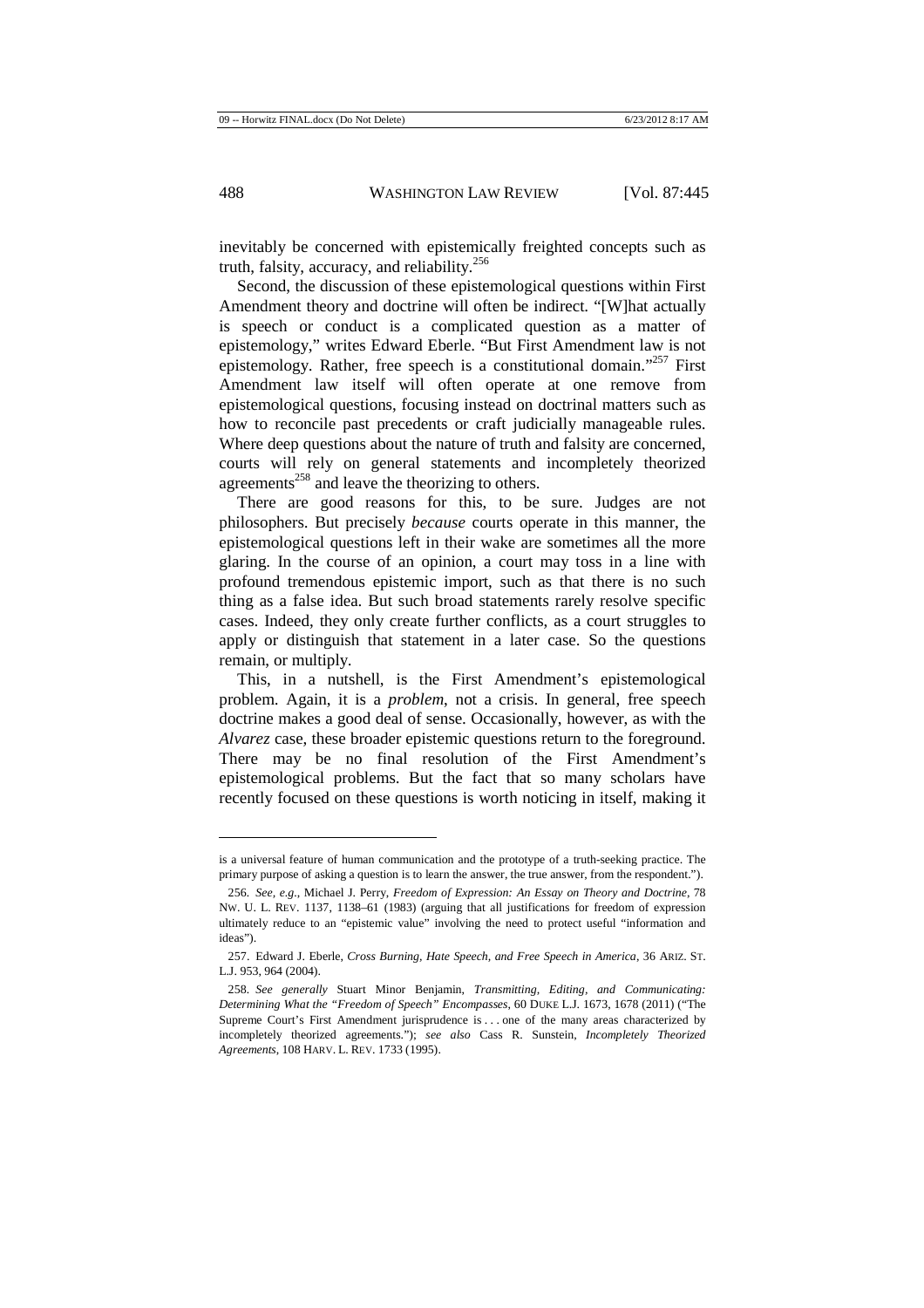important to gather and evaluate these treatments in one place. It makes more apparent the fundamental epistemic questions presented by the theory and doctrine of the First Amendment.

With respect to theory, the free speech justification that addresses these epistemological questions most directly, and thus might seem to have the best chance of providing useful answers to them, is the truthseeking justification.<sup>259</sup> Closer examination, however, suggests that even this justification tells us surprisingly little about the relationship between the First Amendment and specific questions involving true or false facts.<sup>260</sup> Moreover, free speech theory itself has increasingly retreated from epistemic arguments and focused instead on other justifications, such as democratic self-government or individual autonomy.<sup>261</sup>

We might see this shift in focus as a product of modern skepticism "about the ability of truth to emerge and about the capacity of falsehood to be exposed." $^{262}$  It might suggest that other factors, such as distrust of government, are more important than whether particular propositions are true or false.<sup>263</sup> Or perhaps the decline of truth-seeking arguments for freedom of speech, and the rise of other justifications, simply reflects a desire to avoid the intractable epistemological questions we have encountered here. Whatever the reason, it seems clear that no matter which theory of the First Amendment one turns to, there is no getting around the epistemological problems posed by the First Amendment.

Our discussion also suggests something about the relationship between the kinds of speech that are of central concern to the First Amendment and the kinds of knowledge institutions that we discussed in Part III: it reminds us of the *social* nature of the discourse and knowledge practices that are most highly prized by the First Amendment.<sup>264</sup> Much of the iconography of the First Amendment focuses on heroic dissenters, soapbox speakers, and other individualistic images. In reality, however, most important speech takes place in a deeply social context, and even individual speakers use language and

<sup>259</sup>*. See, e.g.*, Schauer, *supra* note 2, at 911 ("[O]f all of the justifications for a free speech principle, the epistemic arguments are the only ones that are even in the vicinity of addressing the question of factual falsity.").

<sup>260</sup>*. See id.* at 907.

<sup>261</sup>*. See id.* at 910; *see also* Schauer, *supra* note 118, at 309.

<sup>262.</sup> Schauer, *supra* note 118, at 309.

<sup>263</sup>*. See, e.g.*, Gey, *supra* note 34, at 16–22; Varat, *supra* note 51, at 1116–22.

<sup>264</sup>*. See, e.g.*, GOLDMAN, *supra* note 255, at 4 ("An enormous portion of our truth seeking . . . is either directly or indirectly social.").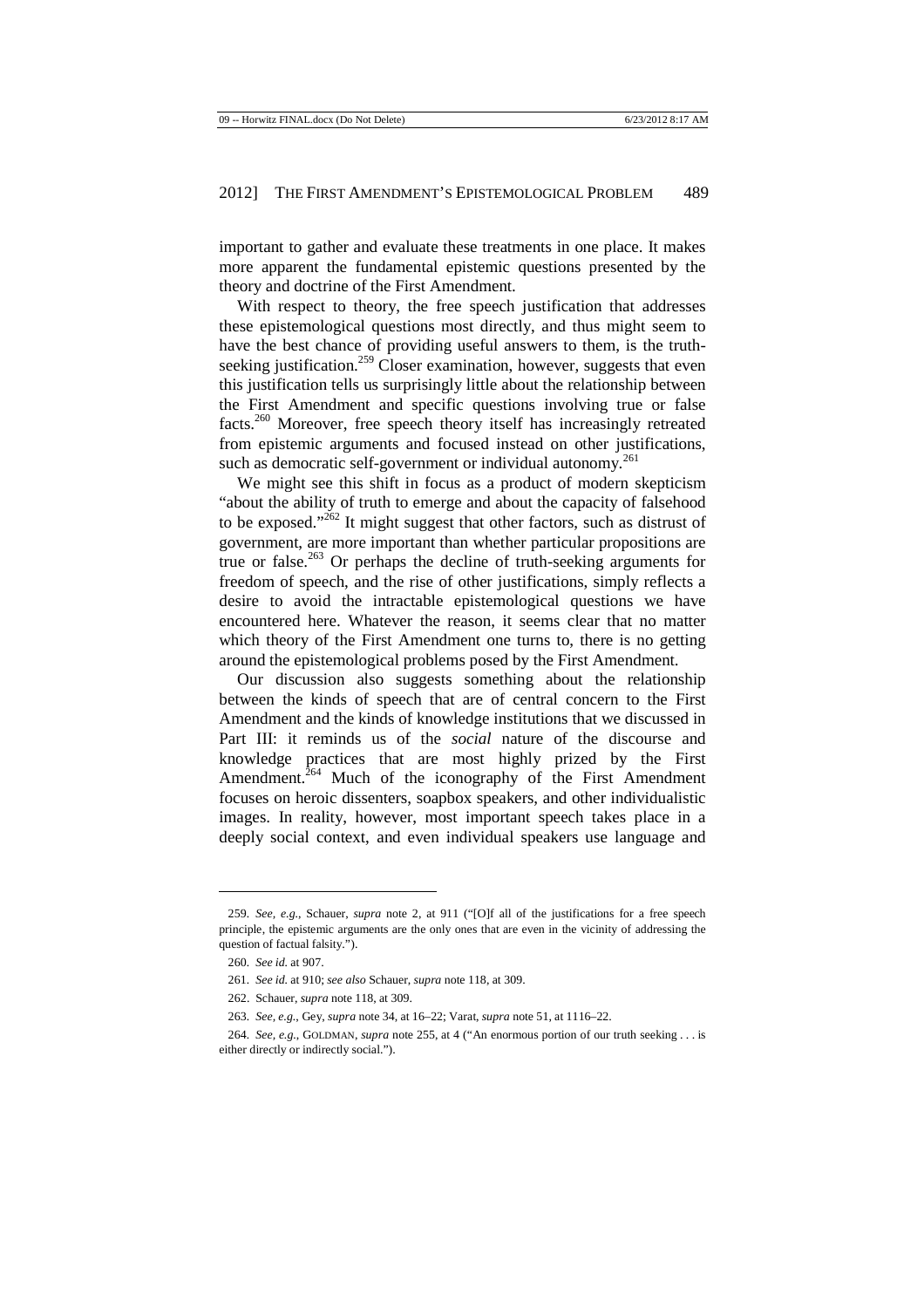ideas that are formed through social interaction.<sup>265</sup>

Moreover, many of the key sites in which knowledge is discovered and disseminated are not just social, but institutional.<sup>266</sup> Knowledge is formed and spread through particular institutions, characterized by various forms of professional expertise and self-regulatory norms and practices. This is true of the press, universities, libraries, and other institutions that form the key infrastructural institutions of the First Amendment—and of public discourse itself. Thus, if we want to learn anything about the First Amendment's epistemological problems, let alone resolve them, we must think about them largely in institutional terms. Particular institutions are key repeat players in the generation of knowledge. If we want to ensure that the First Amendment serves knowledge and its dissemination within public discourse, we need to pay close attention to those institutions and their "disciplinary practices."<sup>267</sup>

#### CONCLUSION: WHY NOW?

I want to close this conversation with Post's book, and with the other scholars whose work I have examined here, by inviting *more*  conversation. I end this Article not with a summary, but with another question: Why have so many leading scholars suddenly focused on the same questions about the relationship between truth, falsity, and the First Amendment? What led them to roughly the same place at the same time?

Legal scholars are often led to examine the same question by a pending or recently decided case. The Stolen Valor Act case, *Alvarez*, is an obvious candidate here, as are the Court's recent decisions in *Stevens*  and *Brown*. But some of the recent scholarship addressing the First Amendment's epistemological problems either predates these decisions or barely addresses them. A particularly important paper can spark scholarly interest, and Schauer's article on facts and the First Amendment has clearly inspired others. Again, however, some of the recent scholarly treatments predate Schauer's article.<sup>268</sup> It remains a puzzle why this issue erupted into the scholarly consciousness at the moment it did and to the degree it has.

But I mean "why now?" in a deeper sense as well. As we have seen,

<sup>265</sup>*. See generally* HORWITZ, *supra* note 15 (arguing that First Amendment tropes often focus on single individual speakers arrayed against the state, when most speech, including important individual speech, is actually formed in and through institutions).

<sup>266</sup>*. See, e.g.*, GOLDMAN, *supra* note 255, at 163.

<sup>267.</sup> POST, *supra* note 8, at 55*.* 

<sup>268</sup>*. See, e.g.*, Gey, *supra* note 34; Varat, *supra* note 51.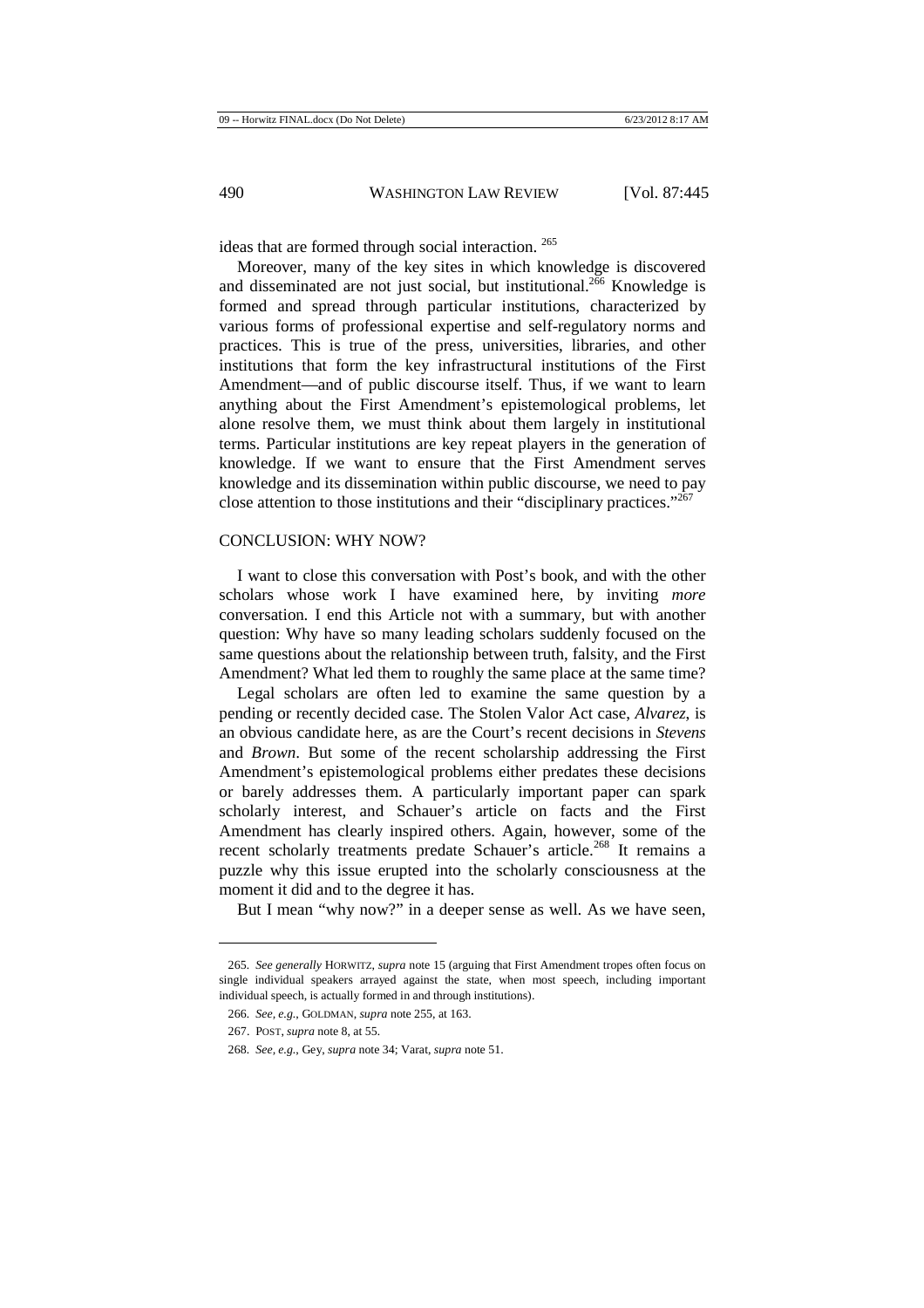one common feature of a number of these articles, as well as Post's important new book, is their recognition of the connection between the First Amendment and institutions. Much recent First Amendment scholarship is deeply concerned with the role of institutions within First Amendment doctrine.<sup>269</sup>

This seems an odd time to be turning to institutions. It is—or so we keep being told—an era of widespread distrust of public and private institutions.<sup>270</sup> Unlike earlier eras, such as the two decades following the Second World War, there is a lack of consensus about the trustworthiness of our institutions and their leaders, and a diminished willingness to defer to them.<sup>271</sup> The institutions, including universities, that we once associated with "expertise and social-scientific knowledge" have become associated instead with "arrogance and insularity."<sup>272</sup> Faith in expertise itself has come under assault, as the popular debate over the science of global warming demonstrates.

Moreover, this is the Internet era, in which top-down knowledge is disdained and it is widely argued that truth can be more reliably discovered and shared through peer-to-peer processes involving amateur journalists, $^{273}$  amateur scholars—amateur everything. Of all the times to turn back to institutions, and to even *consider* granting greater degrees of constitutional protection or autonomy to those institutions, why now?

The possible answers to this question have a variety of potential

<sup>269.</sup> In addition to the sources already cited, see, for example, Ashutosh Bhagwat, *Associational Speech*, 120 YALE L.J. 978 (2011); Joseph Blocher, *Institutions in the Marketplace of Ideas*, 57 DUKE L.J. 821 (2008); Josie Foehrenbach Brown, *Representative Tension: Student Religious Speech and the Public School's Institutional Mission*, 38 J.L. & EDUC. 1 (2009); Anuj C. Desai, *The Transformation of Statutes into Constitutional Law: How Early Post Office Policy Shaped Modern First Amendment Doctrine*, 58 HASTINGS L.J. 671 (2007); Roderick M. Hills, Jr., *The Constitutional Rights of Private Governments*, 78 N.Y.U. L. REV. 144 (2003); Lawrence Rosenthal, *The Emerging First Amendment Law of Managerial Prerogative*, 77 FORDHAM L. REV. 33 (2008); Michael R. Siebecker, *Building a "New Institutional" Approach to Corporate Speech*, 59 ALA. L. REV. 247 (2008); Michael R. Siebecker, *Corporate Speech, Securities Regulation, and an Institutional Approach to the First Amendment*, 48 WM. & MARY L. REV. 613 (2006); Russell H. Falconer, Note, *Institutional Rights, Individual Litigants: Standing to Sue Under the Press Clause*, 87 TEX. L. REV. 1223 (2009).

<sup>270.</sup> For a general discussion, see, for example, HUGH HECLO, ON THINKING INSTITUTIONALLY (2008).

<sup>271</sup>*. See, e.g.*, George Packer, *The New Liberalism*, 51 ARIZ. L. REV. 543, 552 (2009); Frank Pasquale, *Reclaiming Egalitarianism in the Political Theory of Campaign Finance Reform*, 2008 U. ILL. L. REV. 599, 611; John Fabian Witt, *Speedy Fred Taylor and the Ironies of Enterprise Liability*, 103 COLUM. L. REV. 1, 46 (2003).

<sup>272.</sup> John O. McGinnis, *A Politics of Knowledge*, NAT'L AFFAIRS, Winter 2012, at 59.

<sup>273</sup>*. See, e.g.*, SCOTT GANT, WE'RE ALL JOURNALISTS NOW: THE TRANSFORMATION OF THE PRESS AND THE RESHAPING OF THE LAW IN THE INTERNET AGE (2007).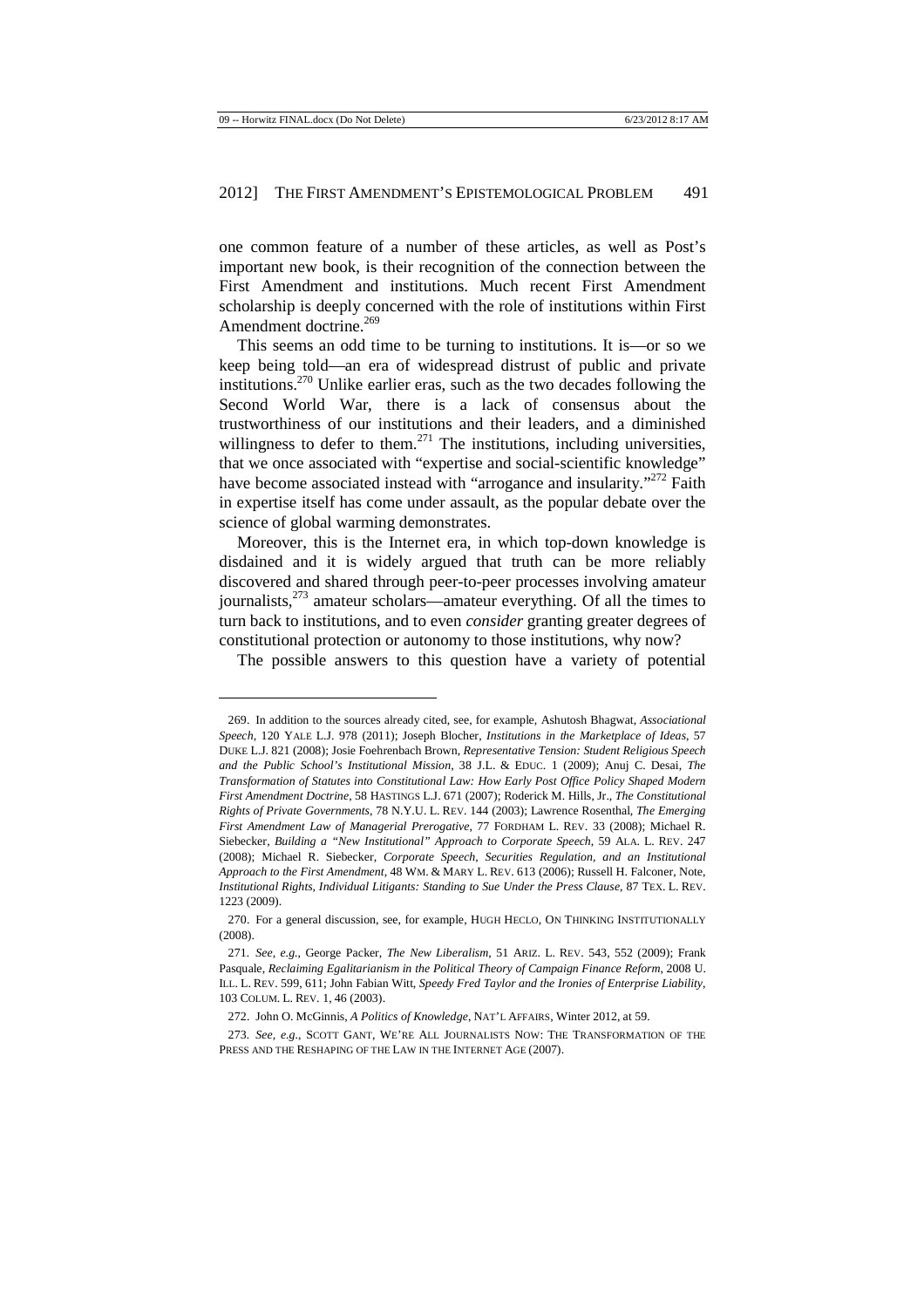implications for our understanding of both the First Amendment and our social order. It may show that our distrust of "government" in general vastly outweighs our distrust of individual institutions. It may suggest a degree of exhaustion with the rhapsodies of the Internet utopians and political populists, and a sense that institutions ought to weigh more heavily in the balance than they currently do. Perhaps it indicates that rather than distrust institutions as such, we have become more interested in institutional *pluralism*: in encouraging the spread of a host of institutions within a social sphere in which the role of the state itself is diminished. Even if we distrust particular institutions, we may believe that there is real value in allowing them to exist and experiment with minimal state interference.<sup>274</sup>

Or perhaps it simply means the pendulum is beginning to swing in the opposite direction. We have been through a period of disenchantment with experts, expertise, and institutions, during which First Amendment law took an increasingly top-down approach, treating institutions the same as everyone else.<sup> $275$ </sup> Perhaps we are starting to remember that some institutions are less fungible, and more vital to our system of free speech and the production of knowledge, than we have assumed. Some institutions may require *institutional* protection if they are to serve their proper function within our public sphere.<sup>276</sup>

It is unlikely that the broader debate over the social and legal value of institutions, and their relationship to truth and knowledge, will end any time soon. Whether Post's reliance on those institutions that exemplify "democratic competence," or my own focus on "First Amendment institutions," will influence the courts in the long run will depend on the complex and porous relationship between constitutional law and public culture.<sup>277</sup> In the meantime, Post's book, and the other recent contributions surveyed in this Article, suggest that the First

<sup>274</sup>*. See, e.g.*, John O. McGinnis, *Reviving Tocqueville's America: The Rehnquist Court's Jurisprudence of Social Discovery*, 90 CALIF. L. REV. 485 (2002).

<sup>275</sup>*. See, e.g.*, Christian Legal Soc. v. Martinez, 561 U.S.\_\_, 130 S. Ct. 2971 (2010) (applying public forum law to law school's treatment of student groups and refusing to recognize need for differential treatment of religious student group); Citizens United v. FEC, 558 U.S.\_, 130 S. Ct. 876 (2010) (refusing to distinguish between media corporations and other corporations); Cohen v. Cowles Media Co., 501 U.S. 663 (1991) (rejecting a press challenge to a generally applicable law); Emp't Div. v. Smith, 494 U.S. 872 (1990) (holding that no Free Exercise Clause claim exists against a neutral, generally applicable law that only incidentally burdens religion).

<sup>276.</sup> Although it would be a mistake to read too much into it too soon, this is certainly one potential implication of the U.S. Supreme Court's recent decision upholding the ministerial exception, *Hosanna-Tabor Evangelical Lutheran Church & Sch. v. EEOC*, 565 U.S.\_\_, 132 S. Ct. 694 (2012).

<sup>277</sup>*. See* POST, *supra* note 8, at 8–9.